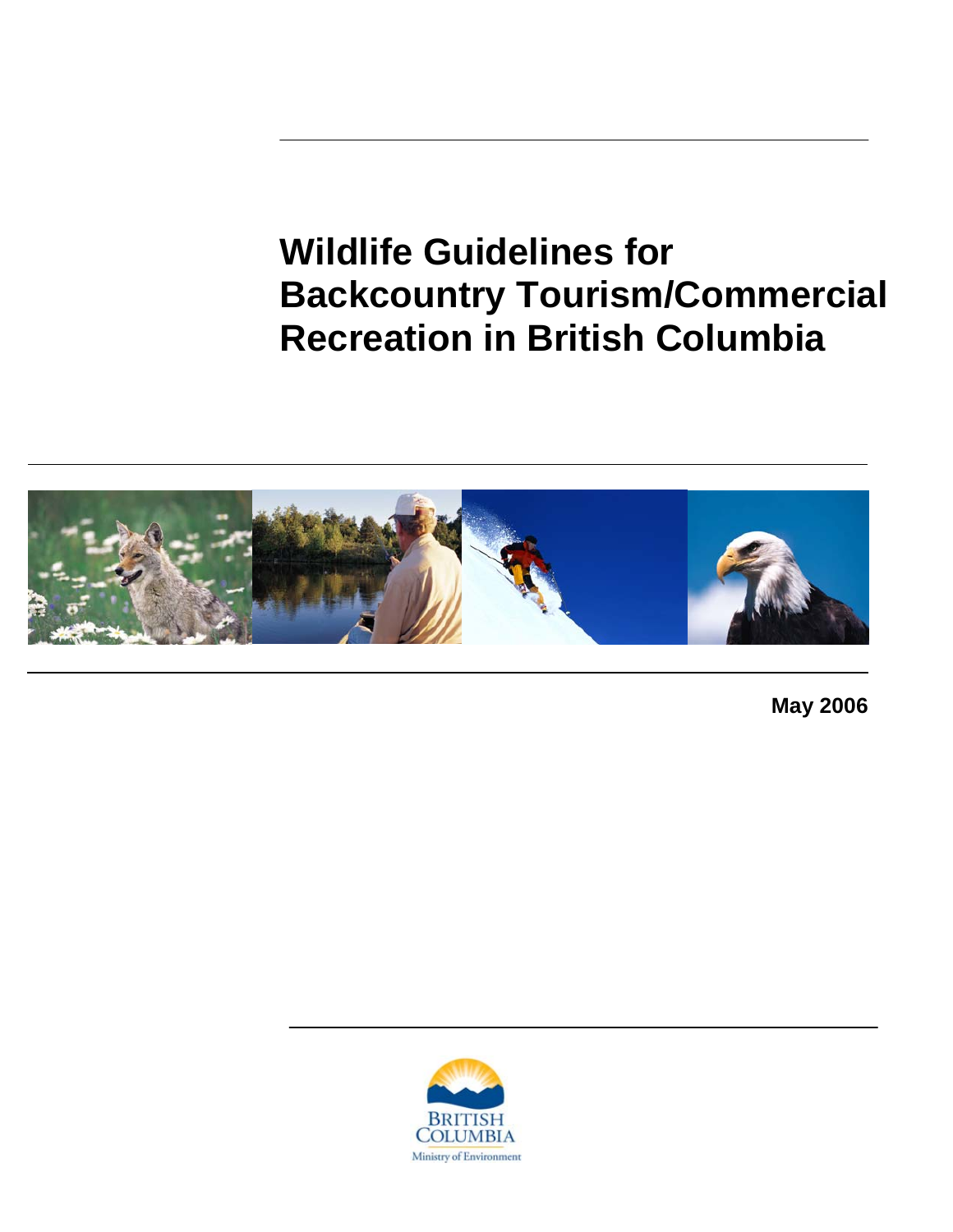# *Acknowledgments*

We would like to thank all those who took part in the development of the new Wildlife Guidelines for Backcountry Tourism/Commercial Recreation in British Columbia. Numerous groups and individuals, including Commercial Tourism and Commercial Recreation Operators and Associations, The Ministry of Environment, The Ministry of Tourism, Sport and the Arts, and individual consultants dedicated a tremendous amount of time and energy to ensure the successful delivery and development of these Guidelines.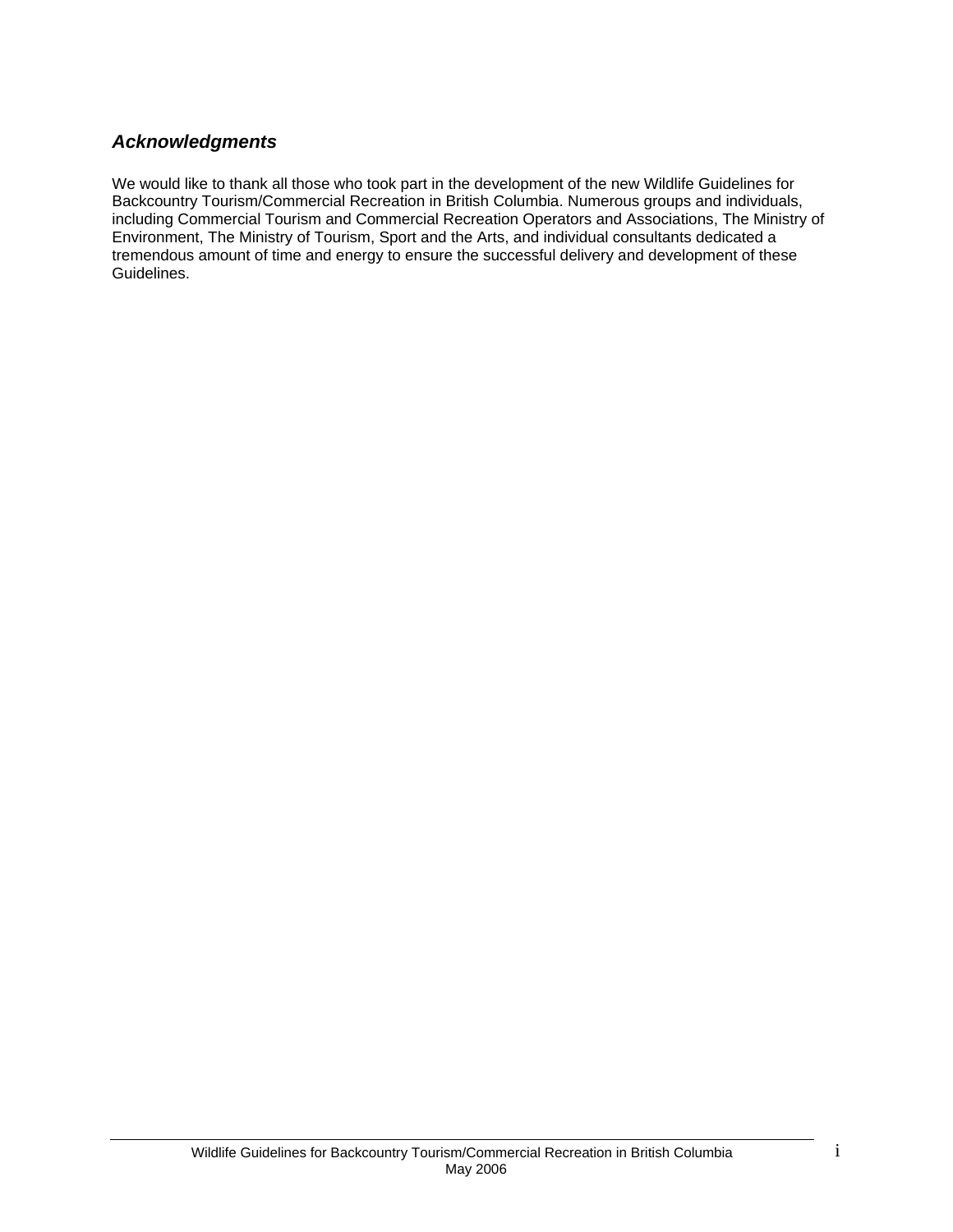| Non-motorized > Alpine/Tundra, Forest, and Grasslands > Snow-free 31 |  |
|----------------------------------------------------------------------|--|
|                                                                      |  |
|                                                                      |  |
|                                                                      |  |
|                                                                      |  |
|                                                                      |  |
|                                                                      |  |
|                                                                      |  |
|                                                                      |  |
|                                                                      |  |
|                                                                      |  |
|                                                                      |  |

# **TABLE OF CONTENTS**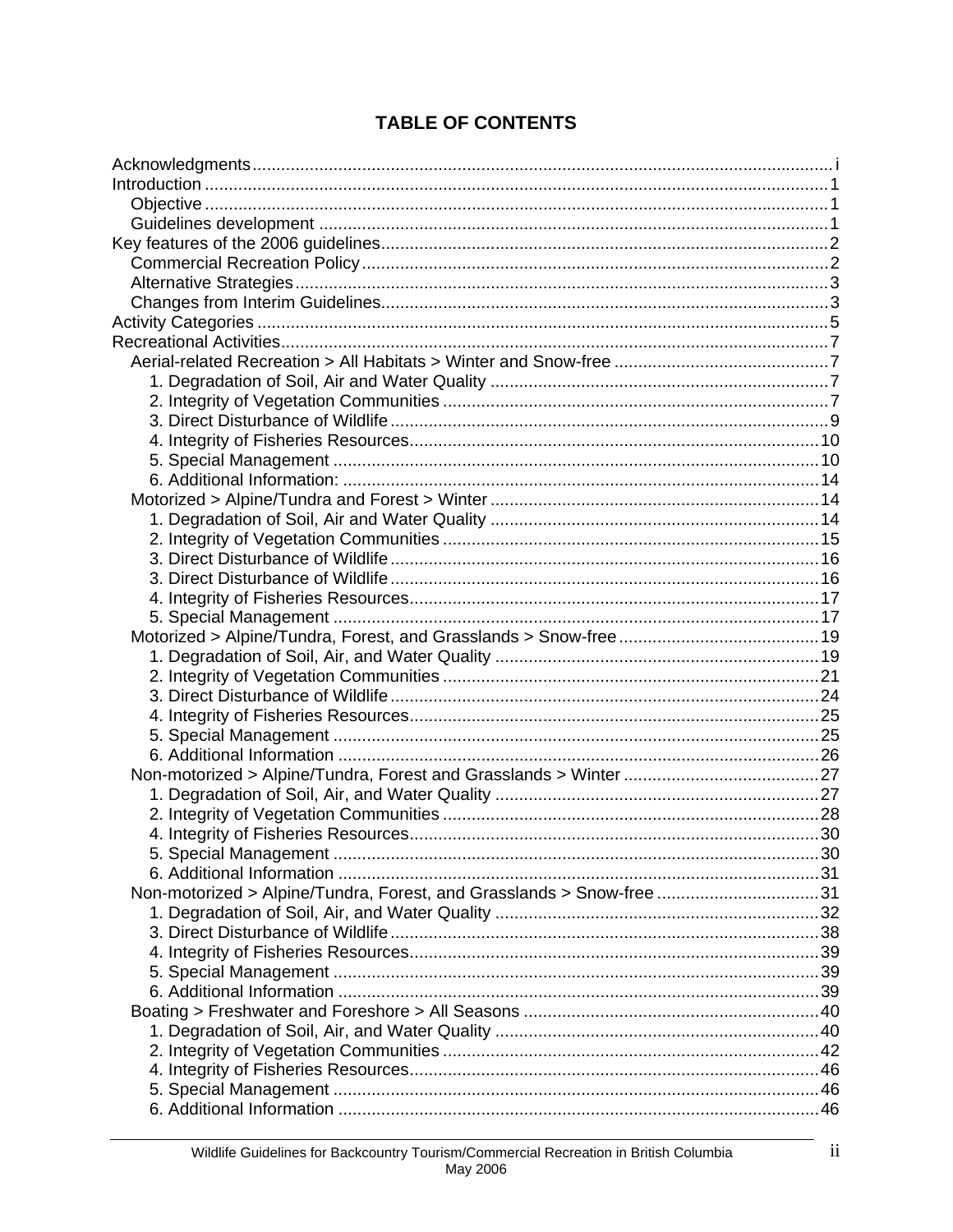| Appendix 1. A Strategy to Manage Recreation in Relation to Wildlife and Habitats53 |  |
|------------------------------------------------------------------------------------|--|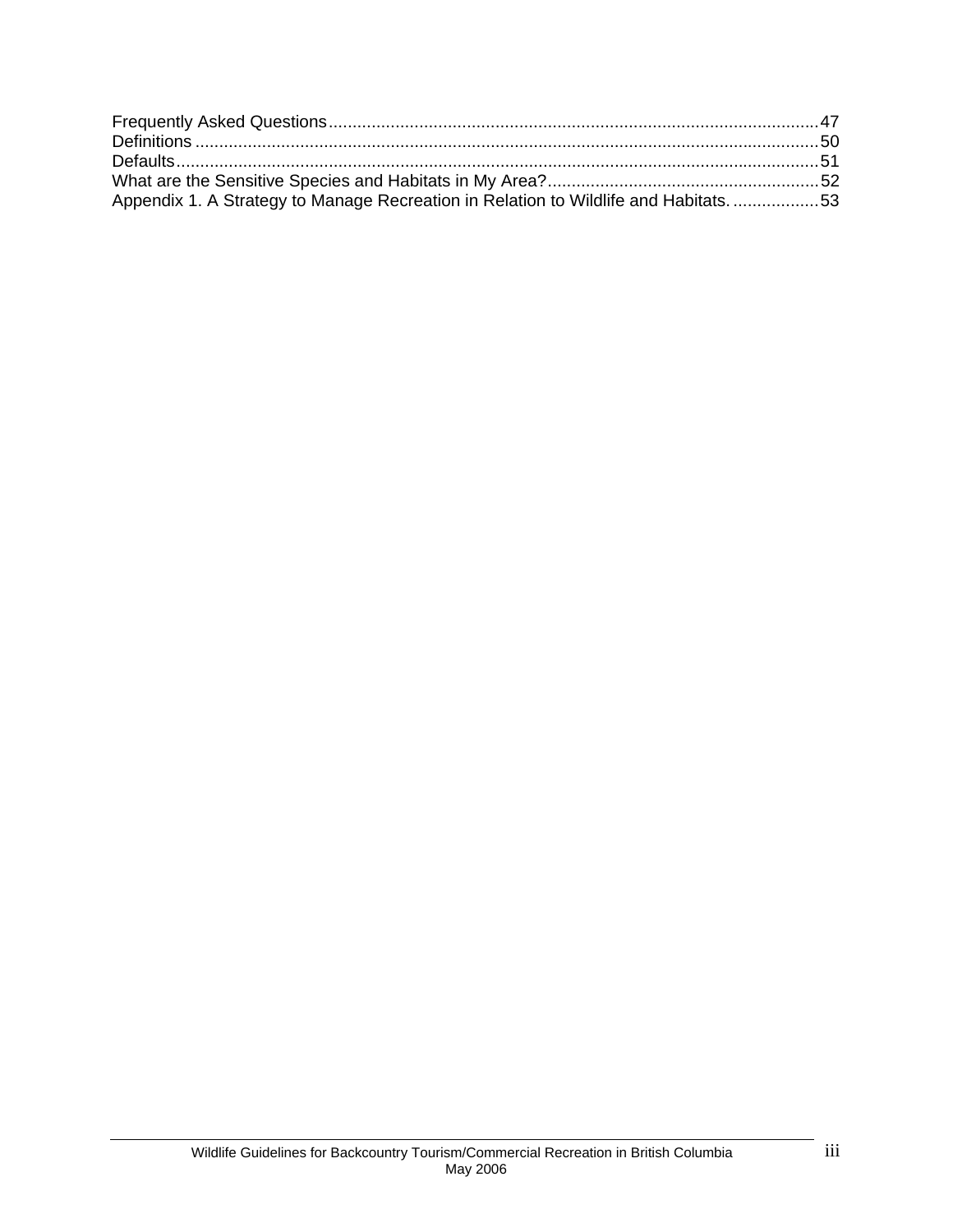## *Introduction*

## **Objective**

The guidelines were developed **to ensure that backcountry recreation activities are conducted in a manner that does not compromise the current distribution of wildlife, the sustainability of their populations, or the integrity of their habitats.** These guidelines define results, desired behaviours, indicators, and limits for backcountry activities in relation to wildlife and their habitats.

#### **Guidelines development**

A joint government and Commercial Tourism (CT) / Commercial Recreation (CR) sector committee (the Tourism Wildlife Project Team) was tasked with developing a set of guidelines that are results based, informed by science and operational experience, and that meet the legislative and policy needs of government and the sustainability objectives of both government and tourism. The guidelines were developed over an 18 month period in 2004 and 2005, with extensive input from representatives of commercial and public recreation sectors and organizations. These guidelines are **intended for use by commercial tourism operators tenured under the Land Act when conducting activities on Crown land**, including waterbased activities. However, it is anticipated that the guidelines will provide useful guidance for **all** backcountry recreational users.

These guidelines replace the first version which was published in 2002 as the *Interim wildlife guidelines for commercial backcountry recreation in British Columbia*.

The development of the current guidelines was framed by a strategy (Wilson and Hamilton 2004 – Appendix 1) that:

- addressed concerns of stakeholders raised after the release of the Interim Guidelines;
- provided a context for the guidelines in relation to other legal and policy tools; and
- stressed a results-based approach based on precautionary defaults and/or the development of "alternative" operational strategies.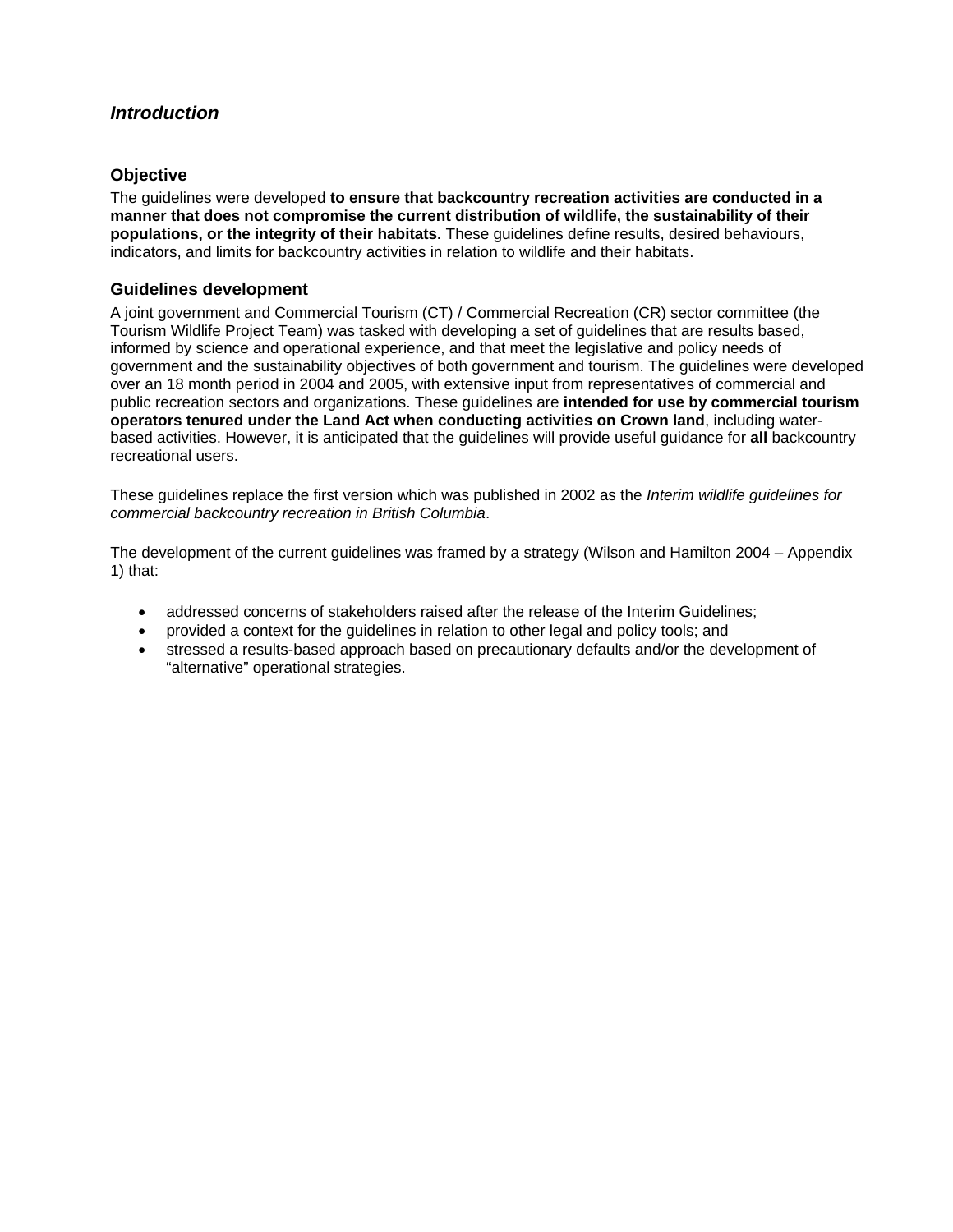# *Key features of the 2006 guidelines*

- Guidelines are organized by categories of recreational activity and season, and secondarily by broad habitat (ecosystem) types. Operators need to consult all sections that apply to their operation (e.g., operators who offer heli-hiking activities should consult both the aerial-based and non-motorized activity sections - including seasonal sections).
- Guidelines for individual species are included only where the species is at risk or of regional interest, is widely distributed, or requires additional guidelines beyond those specified for wildlife and habitats in general.
- Guidelines for different recreational activities are organized into **5 issues categories:** 
	- o Degradation of soil, air and water quality
	- o Integrity of vegetation communities
	- o Direct disturbance of wildlife
	- o Integrity of fisheries resources
	- o Special management (for specific values of concern)
- Concerns are ranked according to the potential risk to wildlife and their habitats, where potential is defined as the probability that the activity will result in either the alteration or destruction of habitat, or the temporary (on a scale of days or longer) or permanent abandonment of habitat, in the absence of guidelines or statutes
- Guidelines are summarized by:
	- o **Results** What the guidelines are attempting to achieve
	- o **Desired Behaviours** Actions by users that are most likely to achieve the specified Results
	- o **Indicators** What should be measured to determine if Results are being achieved
	- o **Limits** Acceptable bounds related to the measured indicator
- **Low risk issues** Results and Desired Behaviours are identified.
- **High risk issues** Results, Desired Behaviours, Indicators and Limits are identified.

**Safety -** Despite any direction provided in the guidelines:

- safety remains the first priority under all circumstances; and
- operators must adhere to all relevant legislation and regulations

## **Commercial Recreation Policy**

*Commercial Recreation Policy* (www.tsa.gov.bc.ca/resorts\_rec/tenure/commercialrecreation/index.htm) requires that wildlife values (among other values) are addressed in management plans that form part of the CR tenure document, which must be adhered to by CR operators. Ministry of Tourism, Sport and the Arts (MTSA) staff (decision makers) are responsible for determining the adequacy/appropriateness of Management Plans including the measures that are incorporated to address wildlife values. Ministry of Environment (MoE) will provide necessary assistance / expertise when deemed necessary.

CR operators need to be aware of wildlife and habitat values within their area of operation and/or those that may be affected by their activities (see *CR Management Plan* template guide at www.tsa.gov.bc.ca/resorts\_rec/tenure/commercialrecreation/mpt.htm for more details).

Operators are responsible for understanding the guidelines relevant to their activities. The guidelines will form the foundation for addressing potential wildlife and habitat issues within operators' management plans. Guidelines list the **results** that are to be achieved to address wildlife values, along with the associated **desired behaviours** that are designed to meet those results. The desired behaviours are precautionary "defaults" that operators are to follow, unless **alternative strategies** are proposed.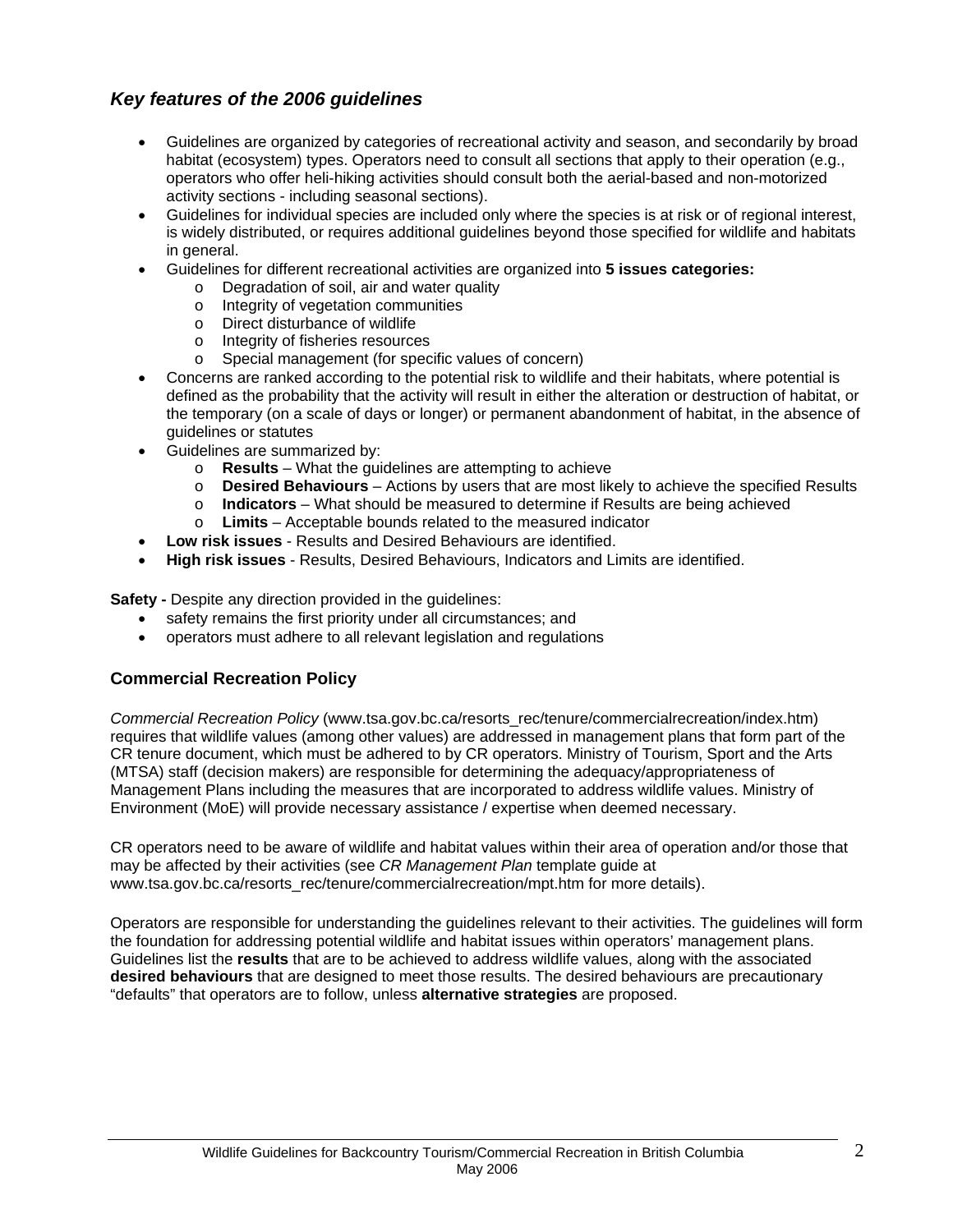## **Alternative Strategies**

#### **To achieve the results stated in the guidelines**, CR operators may decide to:

1. adhere to **all** desired behaviours listed in the guidelines for the particular activity or activities that they are authorized to undertake or are applying for. If this is the case they would include a statement within their management plan that: "The Wildlife Guidelines, as amended from time to time, will be followed / adhered to when carrying out activities authorized by the Crown land tenure …………." ;

**or**

2. propose **alternative strategies** within their management plans to achieve any of the listed results. If this is the case the Management Plan must include a statement to the effect that: "The Wildlife Guidelines (as amended from time to time) will be adhered to when carrying out activities, except where an alternative strategy has been approved."

**Alternative strategies** must be included in the Management Plan submitted by the proponent and must include:

- a suite of behaviours designed to achieve the listed result;
- a monitoring and adaptive plan to ensure results are being met; and
- sign-off by a qualified professional; that is a competent professional who is a member of a certifying body which has standards of practice and can hold that member accountable (e.g., Professional Biologists, Professional Foresters, Professional Agrologists and Professional Engineers and Geoscientists).

**Note:** There **must** be a corresponding alternative strategy for all listed results if the operator decides not to adopt any of the desired behaviours for their activities.

For further information, see 'Wilson and Hamilton Strategy' – Appendix 1. For more information on application and approval processes, see the Ministry of Tourism, Sport and the Arts site for Adventure Tourism/Commercial Recreation (www.tsa.gov.bc.ca/resort\_rec/tenure/commercialrecreation/index.htm )

**The guidelines will be subject to change from time to time based on the results of compliance and effectiveness monitoring, new science and trial results**. The guidelines are informed by science and the experience of users; however, there are knowledge gaps and, consequently, opportunities to "learn by doing". The guidelines allow for the development of innovative practices through management trials and alternative strategies. To ensure that the guidelines remain relevant and up to date, an adaptive management approach will be undertaken by agencies (led by MoE).

## **Changes from Interim Guidelines**

The following is a list of substantive differences between the current draft guidelines and the *Interim wildlife guidelines for commercial backcountry recreation in British Columbia,* published by the Ministry of Water, Land and Air Protection in 2002:

- Guidelines available on the web are presented as a series of hyperlinked web pages to allow users to navigate quickly to relevant information.
- Guideline development was framed by a strategy that:
	- o Addressed concerns of stakeholders raised after the release of the *Interim Guidelines.*
	- o Provided a context for the guidelines in relation to other legal and policy tools.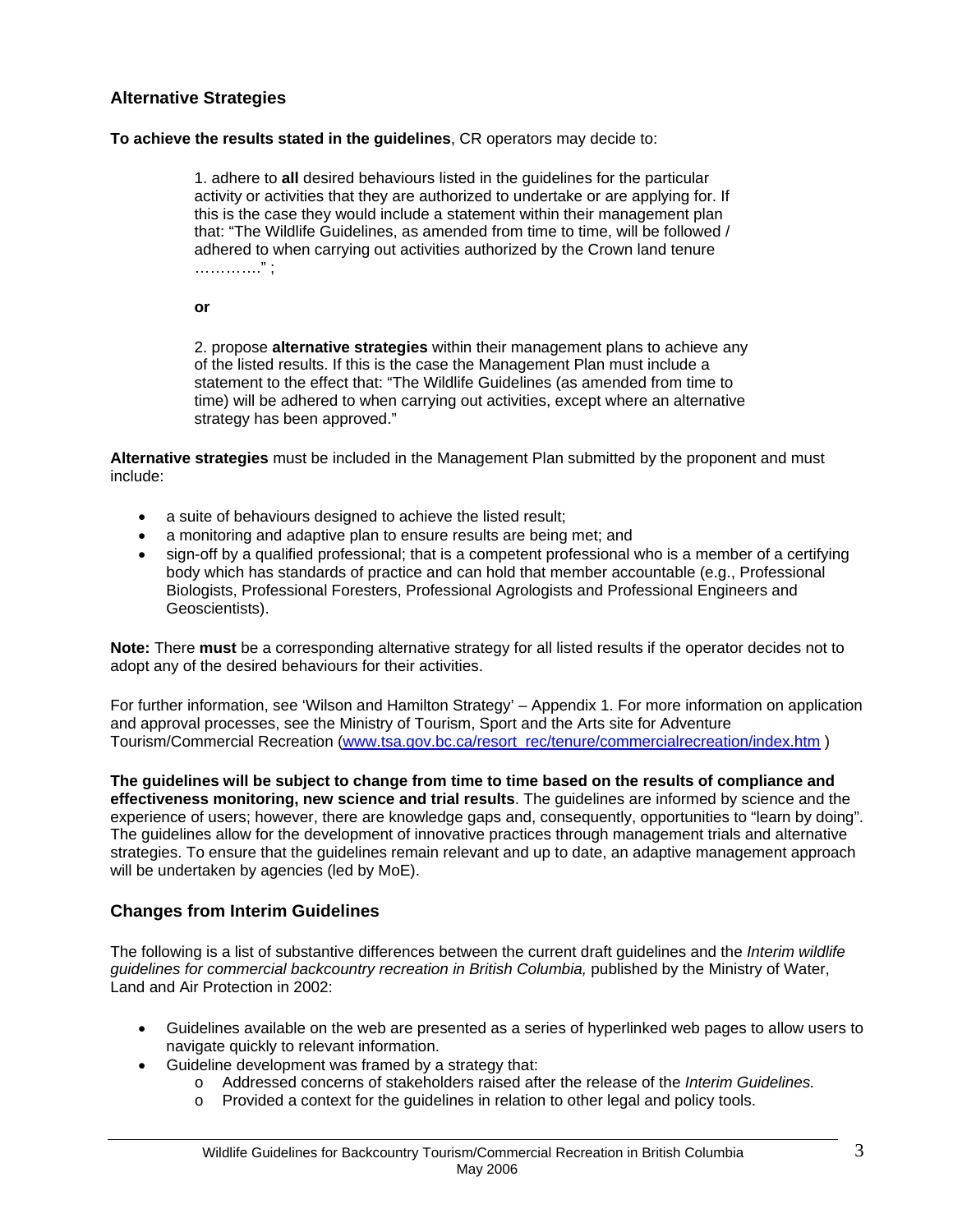- o Stressed a results-based approach based on precautionary defaults and the development of operational strategies.
- Guidelines were developed with extensive input from commercial and public recreationists.
- Guidelines have been expanded to include both wildlife and their habitats.
- Rather than a species-by-species approach, guidelines are stratified by categories of recreational activity and secondarily by broad habitat types. Cross-references to individual species have been included, along with background information and references from the *Interim Guidelines*.
- Guidelines for different recreational activities are presented in a consistent format and are stratified into 5 issues categories:
	- $\circ$  Degradation of soil, air and water quality  $\circ$  Integrity of vegetation communities
	- Integrity of vegetation communities
	- o Direct disturbance of wildlife
	- o Integrity of fisheries resources
	- o Special management (addition guidelines for specific values of concern)
	- References to facilities development in the Interim Guidelines were removed.
- "Management objectives", "impact mitigation guidelines" and success indicators" have been replaced with "results", "desired behaviours", "indicators" and "limits".
- Guidelines not directly related to recreation activities or to the responsibilities of commercial recreation operators and public recreationists have been removed.
- Default approach distances have been standardized to:
	- o 500 m line-of-sight for aircraft and all wildlife (except 1500 m for Mountain Goats, based on recent scientific work from Alaska).
	- $\circ$  500 m line-of-sight for motorized ground-based activities in open areas in relation to large mammals.
	- o 100 m line-of-sight for non-motorized ground-based activities in open areas in relation to large mammals.
	- o 100 m on water (consistent with bear-viewing guidelines).

In all cases the desired behaviour is stay at distances sufficient to prevent changes in the behaviour of animals.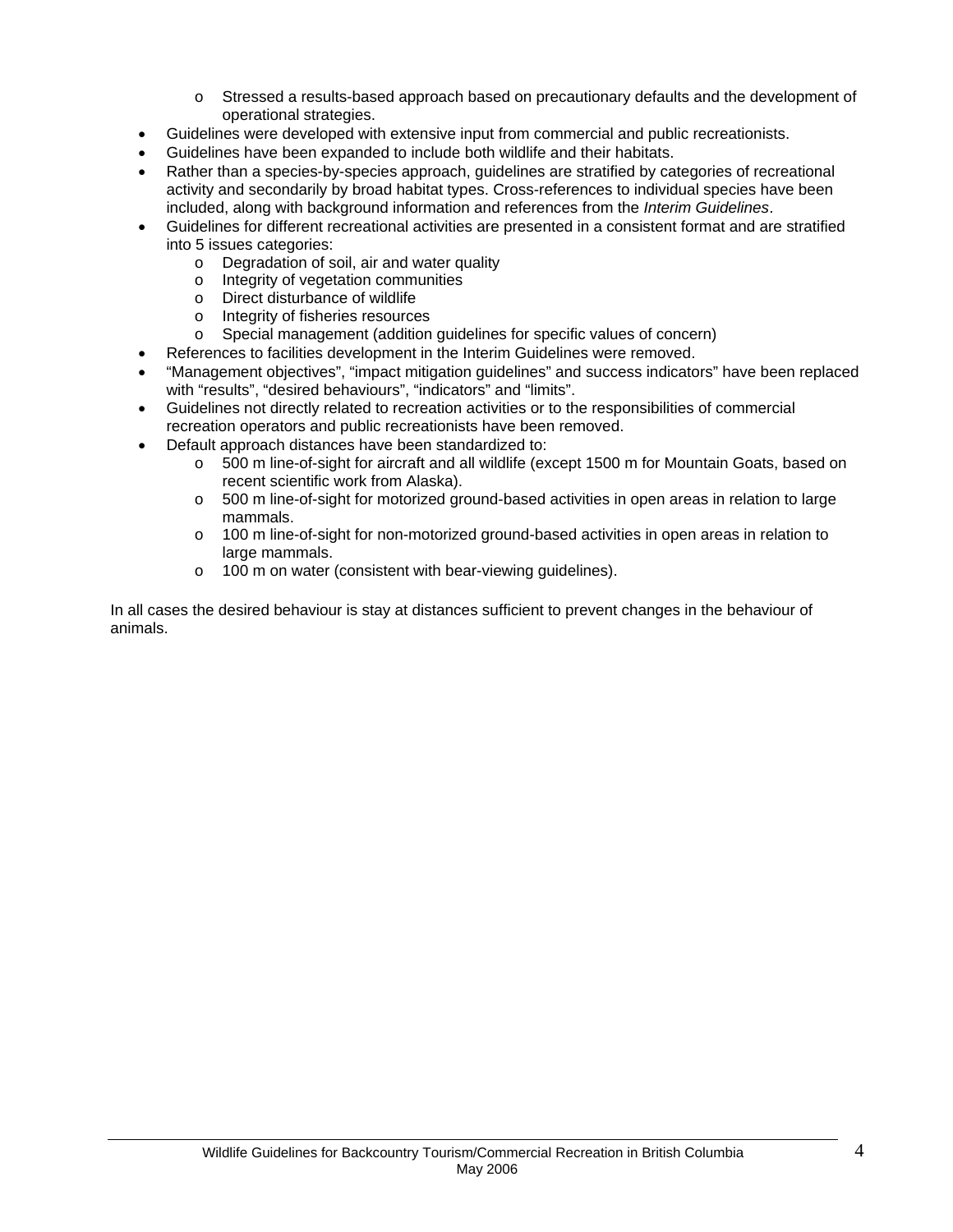# *Activity Categories*

Guidelines are organized by recreational activity and season, and secondarily by broad habitat (ecosystem) types in which the activities occur (See Table 1 and Table 2). Some activities will occur in sensitive areas or in areas where sensitive species are found. (See Section *What are the Sensitive Species and Habitats in My Area*)

#### **Table 1. Recreational Activities.**

| <b>Activity</b>         | <b>Description</b>                                    | <b>Habitats</b>      |
|-------------------------|-------------------------------------------------------|----------------------|
| Aerial-based recreation | Includes the portion of any recreation activity that  | $\bullet$ All        |
|                         | involves the use of helicopters or fixed-wing         |                      |
|                         | aircraft                                              |                      |
| Motorized recreation    | Includes all motorized vehicles intended or used      | • Alpine/Tundra      |
| (winter)                | for travel on snow                                    | $\bullet$ Forest     |
| Motorized recreation    | Includes motorized vehicles intended for use off      | • Alpine/Tundra      |
| (snow-free)             | public roadways during the snow-free season,          | $\bullet$ Forest     |
|                         | including "quads", 4x4 trucks, sport utility vehicles | $\bullet$ Grasslands |
|                         | and trail bikes                                       | • Foreshore          |
| Non-motorized           | Includes skiing, snowshoeing or other                 | • Alpine/Tundra      |
| recreation (winter)     | mechanized or non-mechanized methods of               | $\bullet$ Forest     |
|                         | traveling on snow in the backcountry                  |                      |
| Non-motorized           | Includes hiking, mountain-biking, horse-back          | • Alpine/Tundra      |
| recreation (snow-free)  | riding, camping or other mechanized or non-           | $\bullet$ Forest     |
|                         | mechanized recreational activity in the               | $\bullet$ Grasslands |
|                         | backcountry that occurs during the snow-free          | • Foreshore          |
|                         | season                                                |                      |
| <b>Boating</b>          | Includes any activity using a motorized or non-       | • Freshwater         |
|                         | motorized vessel intended for travel on water         | • Foreshore          |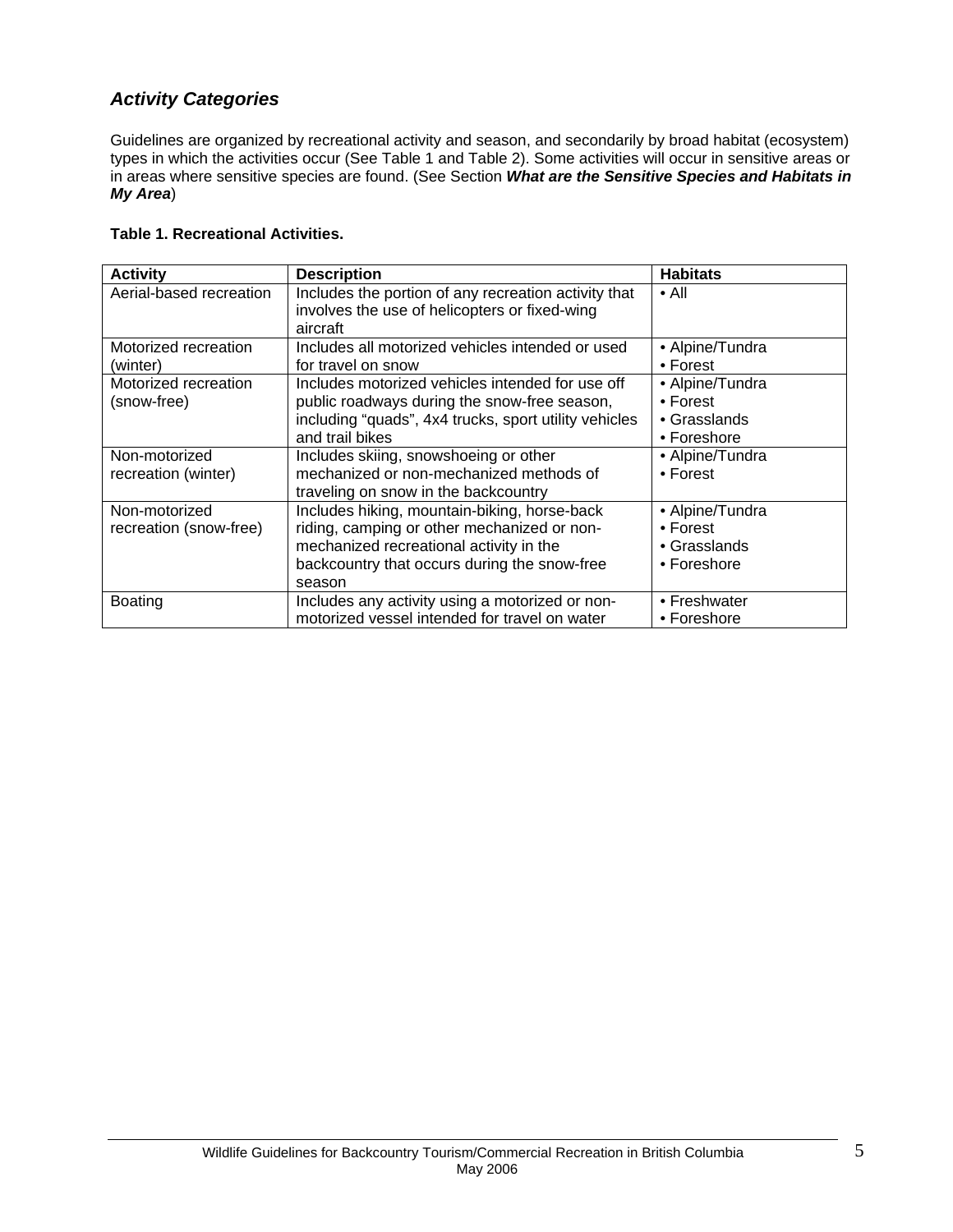## **Table 2. Habitat (Ecosystem) Types.**

| <b>Ecosystem</b><br><b>Type</b> | <b>Description</b>                                                                                                    | <b>Activity</b>                                                                                                                                          |  |
|---------------------------------|-----------------------------------------------------------------------------------------------------------------------|----------------------------------------------------------------------------------------------------------------------------------------------------------|--|
| Grassland                       | Warm-hot climate areas dominated by<br>grasses and widely spaced trees or no<br>trees.                                | • Motorized (snow-free)<br>• Non-motorized (snow-<br>free)<br>• Aerial-based                                                                             |  |
| Alpine/Tundra                   | Very cold climate areas dominated by<br>dwarf shrubs, herbs mosses and lichens.<br>Includes subalpine forests.        | • Motorized (winter)<br>• Motorized (snow-free)<br>• Non-motorized<br>(winter)<br>• Non-motorized (snow-<br>free)<br>• Aerial-based                      |  |
| Freshwater                      | Lakes, rivers, streams and wetlands<br>dominated by open water or a mixture of<br>open water and emergent vegetation. | • Boating<br>• Aerial-based                                                                                                                              |  |
| Foreshore                       | Coastal foreshore and near-shore areas.                                                                               | • Boating<br>• Non-motorized (snow-<br>free)<br>• Aerial-based                                                                                           |  |
| Forest                          | All deciduous- and coniferous-forested<br>ecosystems in the province.                                                 | • Motorized (winter)<br>• Motorized (snow-free)<br>• Non-motorized<br>recreation (winter)<br>• Non-motorized<br>recreation (snow-free)<br>• Aerial-based |  |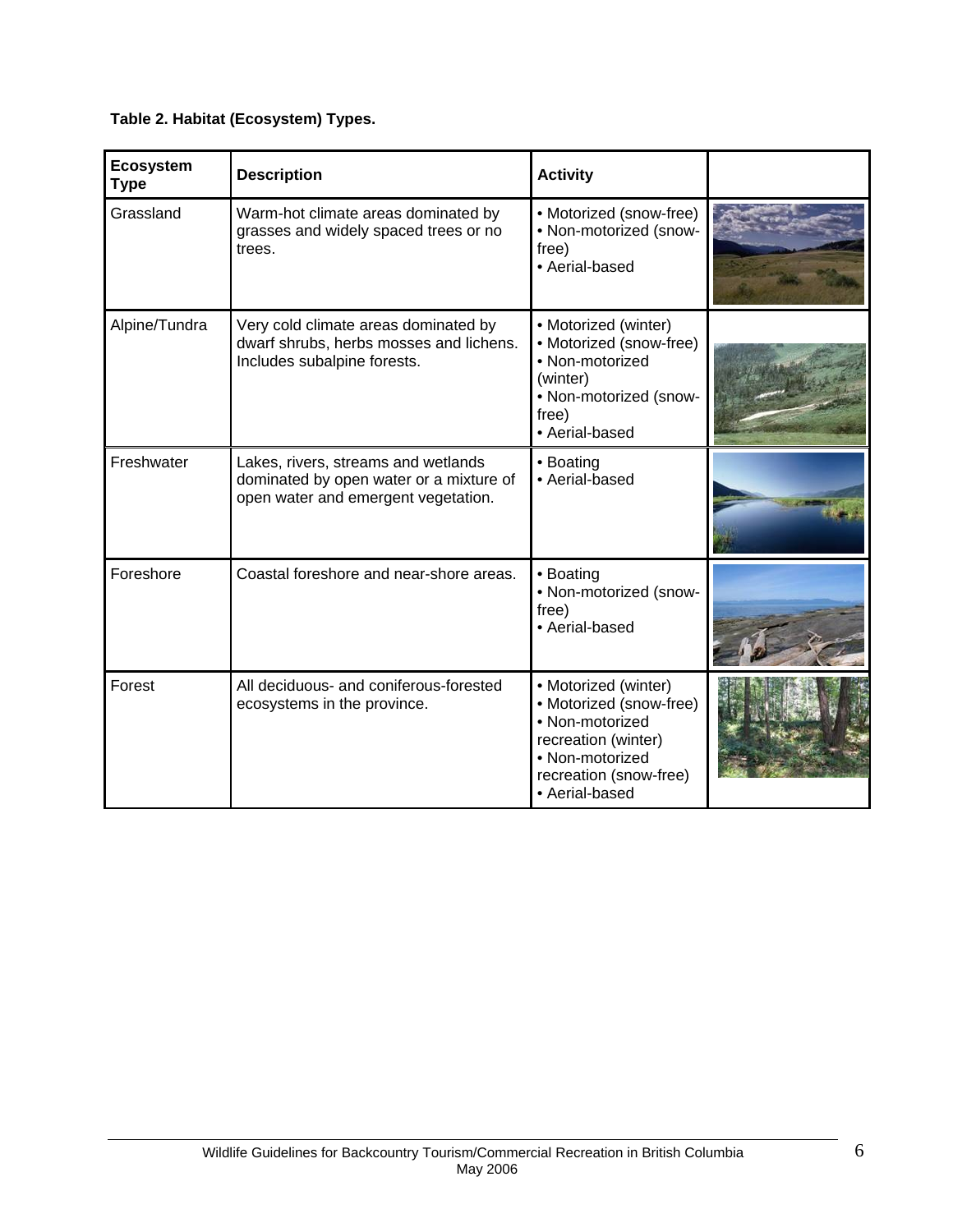# *Recreational Activities*

## **Aerial-related Recreation > All Habitats > Winter and Snow-free**

- The following results, desired behaviours, indicators, and limits apply *in addition* to any relevant policies or regulations; for example, area-based closures and existing statutes.
- Concerns are ranked according to the potential risk to wildlife and their habitats, where potential is defined as the probability that the activity will result in either the alteration or destruction of habitat, or the temporary or permanent abandonment of habitat, in the absence of guidelines or statutes.
- "Aerial-related recreation" is defined as the portion of any recreation activity that involves the use of helicopters or fixed-wing aircraft.
- Guidelines are summarized by:
	- o **Results** What the guidelines are attempting to achieve.
	- o **Desired Behaviours** Actions by users that are most likely to achieve the specified results.
	- o **Indicators**  What should be measured to determine if the specified results are being achieved.
	- o **Limits** Acceptable bounds related to the measured indicator.
- Results and Desired Behaviours are identified for low-risk issues.
- Results, Desired Behaviours, Indicators, and Limits are identified for high-risk issues.
- NOTE: These guidelines have been produced as a means of ensuring that environmental values and tourism recreational activities can co-exist on the landscape. Tourism operators may find these guidelines useful and may choose to adopt them. However, if a licensee chooses to use a different strategy, and it is accepted by government, the licensee must undertake an effectiveness monitoring program. The Tenure Management Plan must reflect a commitment to the monitoring program, and opportunities to partner with government may be explored.
- **Safety remains the first priority under all circumstances.**

## *1. Degradation of Soil, Air and Water Quality*

#### **Concern: Fuel spills**

| <b>Results</b>                  | <b>Desired Behaviours</b>                                                                                                                                                                                                                                     | <b>Indicators</b>                                                                                                                                                                                           | Limits                                                                                                           |
|---------------------------------|---------------------------------------------------------------------------------------------------------------------------------------------------------------------------------------------------------------------------------------------------------------|-------------------------------------------------------------------------------------------------------------------------------------------------------------------------------------------------------------|------------------------------------------------------------------------------------------------------------------|
| Avoid fuel spills.<br>$\bullet$ | Comply with<br>$\bullet$<br>existing fuel-<br>related<br>regulations.<br>Avoid fuel spills.<br>$\bullet$<br>Institute spill<br>$\bullet$<br>response<br>procedures.<br>Avoid locating fuel<br>$\bullet$<br>caches near<br>watercourses or<br>sensitive sites. | Number and volume<br>$\bullet$<br>of spills.<br>Documented<br>$\bullet$<br>responses to spills.<br>Soil tests near tanks<br>Compliance with<br>regulations.<br>Suitable location of<br>$\bullet$<br>caches. | No non-<br>$\bullet$<br>compliance with<br>regulations.<br>No unsuitably<br>$\bullet$<br>located fuel<br>caches. |

## *2. Integrity of Vegetation Communities*

#### **Concern: Damage to sensitive sites**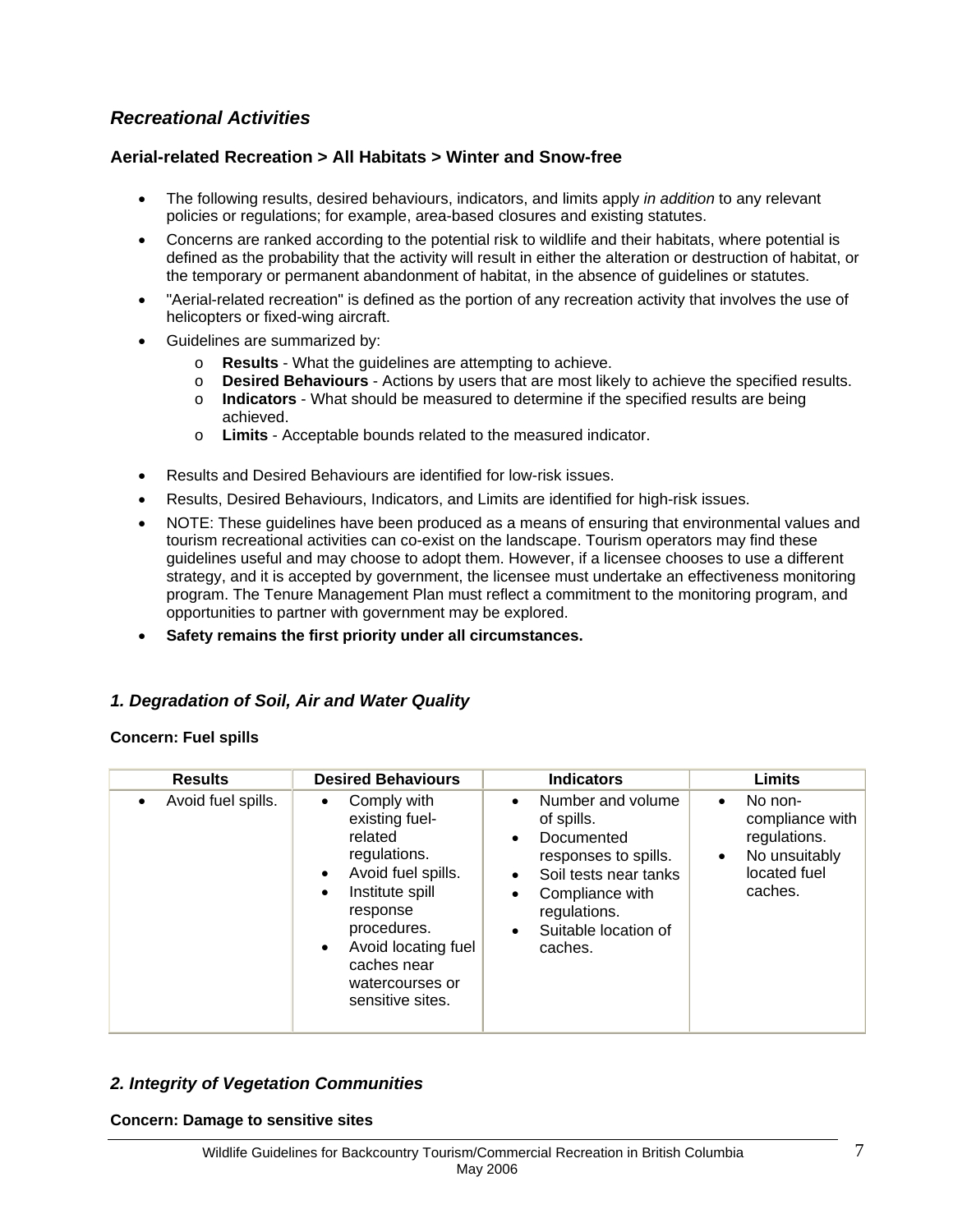| <b>Results</b>                                                                                                                                                                                                                                                    | <b>Desired Behaviours</b>                                                                                                                                                                                                                                                                                                                                                                                                                                                                                                                                                                                                                                                      | <b>Indicators</b>                                                                       | <b>Limits</b>                                                                                                                           |
|-------------------------------------------------------------------------------------------------------------------------------------------------------------------------------------------------------------------------------------------------------------------|--------------------------------------------------------------------------------------------------------------------------------------------------------------------------------------------------------------------------------------------------------------------------------------------------------------------------------------------------------------------------------------------------------------------------------------------------------------------------------------------------------------------------------------------------------------------------------------------------------------------------------------------------------------------------------|-----------------------------------------------------------------------------------------|-----------------------------------------------------------------------------------------------------------------------------------------|
| Protect habitats of<br>endangered<br>wildlife species<br>and ecosystems.<br>Protect sensitive<br>ecosystems<br>(grasslands,<br>alpine/tundra, and<br>moist-soil<br>ecosystems such<br>as riparian areas<br>and wetlands).<br>Protect<br>nesting/calving<br>sites. | Learn to identify<br>B.C.'s endangered<br>species and<br>ecosystems within<br>the operating area.<br>Operate in a<br>manner that is<br>consistent with<br>government's<br>approved approach<br>to recovery<br>planning for species<br>at risk.<br>Follow<br>recommendations<br>of recovery<br>planning for species<br>at risk as they relate<br>to habitats.<br>Respect guidelines<br>for use of<br>designated sites<br>such as Wildlife<br>Habitat Areas and<br><b>Wildlife Habitat</b><br>Features.<br>Avoid landing in<br>sensitive sites.<br>Obey all signs and<br>area closures.<br>Avoid known<br>nesting/calving sites<br>(seasonal closures<br>might be<br>necessary). | Damage to<br>$\bullet$<br>sensitive sites.<br>Number of landings<br>in sensitive sites. | No vegetation<br>$\bullet$<br>damage in<br>sensitive sites<br>caused by<br>aircraft.<br>No landings in<br>$\bullet$<br>sensitive sites. |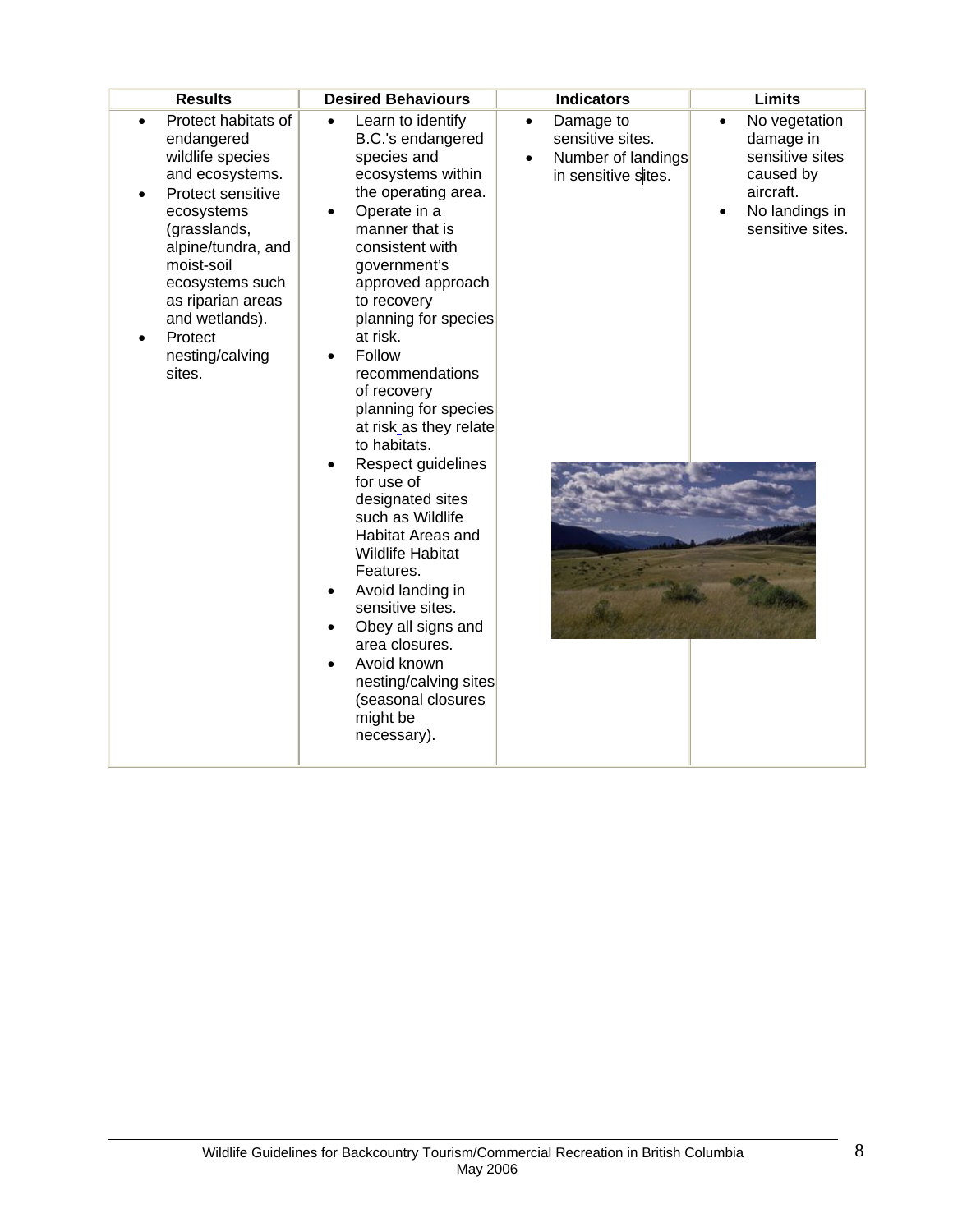## *3. Direct Disturbance of Wildlife*

#### **Concerns: Physiological and behavioural disruption, displacement from preferred habitats; direct mortality, habituation/sensitization**

| <b>Results</b>                                                                                                                                                                                         | <b>Desired Behaviours</b>                                                                                                                                                                                                                                                                                                                                                                                                                                                                                                                                                                                                                                                                                                                                                                                                                                                        | <b>Indicators</b>                                                                                                                                                         | <b>Limits</b>                                                                                                                                                                                                                 |
|--------------------------------------------------------------------------------------------------------------------------------------------------------------------------------------------------------|----------------------------------------------------------------------------------------------------------------------------------------------------------------------------------------------------------------------------------------------------------------------------------------------------------------------------------------------------------------------------------------------------------------------------------------------------------------------------------------------------------------------------------------------------------------------------------------------------------------------------------------------------------------------------------------------------------------------------------------------------------------------------------------------------------------------------------------------------------------------------------|---------------------------------------------------------------------------------------------------------------------------------------------------------------------------|-------------------------------------------------------------------------------------------------------------------------------------------------------------------------------------------------------------------------------|
| Minimize<br>physiological and<br>behavioural<br>changes in animals<br>associated with<br>aircraft activity.<br>Minimize changes<br>$\bullet$<br>in habitat use<br>resulting from<br>aircraft activity. | Record wildlife<br>$\bullet$<br>encounters,<br>actions taken, and<br>responses of<br>animals.<br>Obey all area<br>$\bullet$<br>closures.<br>Do not harass<br>$\bullet$<br>wildlife.<br>Focus activities in<br>areas and times<br>of the year when<br>wildlife are least<br>likely to be<br>disturbed<br>(seasonal<br>closures might be<br>necessary).<br>Take immediate<br>action to increase<br>separation<br>distances when<br>animals react to<br>aircraft.<br>Use consistent<br>flight paths,<br>preferably in the<br>center of valleys,<br>or the valley side<br>opposite key<br>wildlife habitat. If<br>key wildlife<br>habitats are in the<br>center, fly on one<br>side of the valley<br>rather then the<br>center.<br>Stay at distances<br>sufficient to<br>prevent changes<br>to the behaviour<br>of animals (more<br>than 500 m line-<br>of-sight is the<br>default). | Proportion of<br>$\bullet$<br>encounters<br>resulting in an<br>alarm response.<br>Population<br>$\bullet$<br>abundance and<br>distribution trends<br>of wildlife species. | No increase in<br>$\bullet$<br>rate of alarm<br>responses_over<br>time caused by<br>aircraft.<br>No harassment<br>$\bullet$<br>caused by<br>aircraft.<br>No abandonment<br>$\bullet$<br>of habitats<br>caused by<br>aircraft. |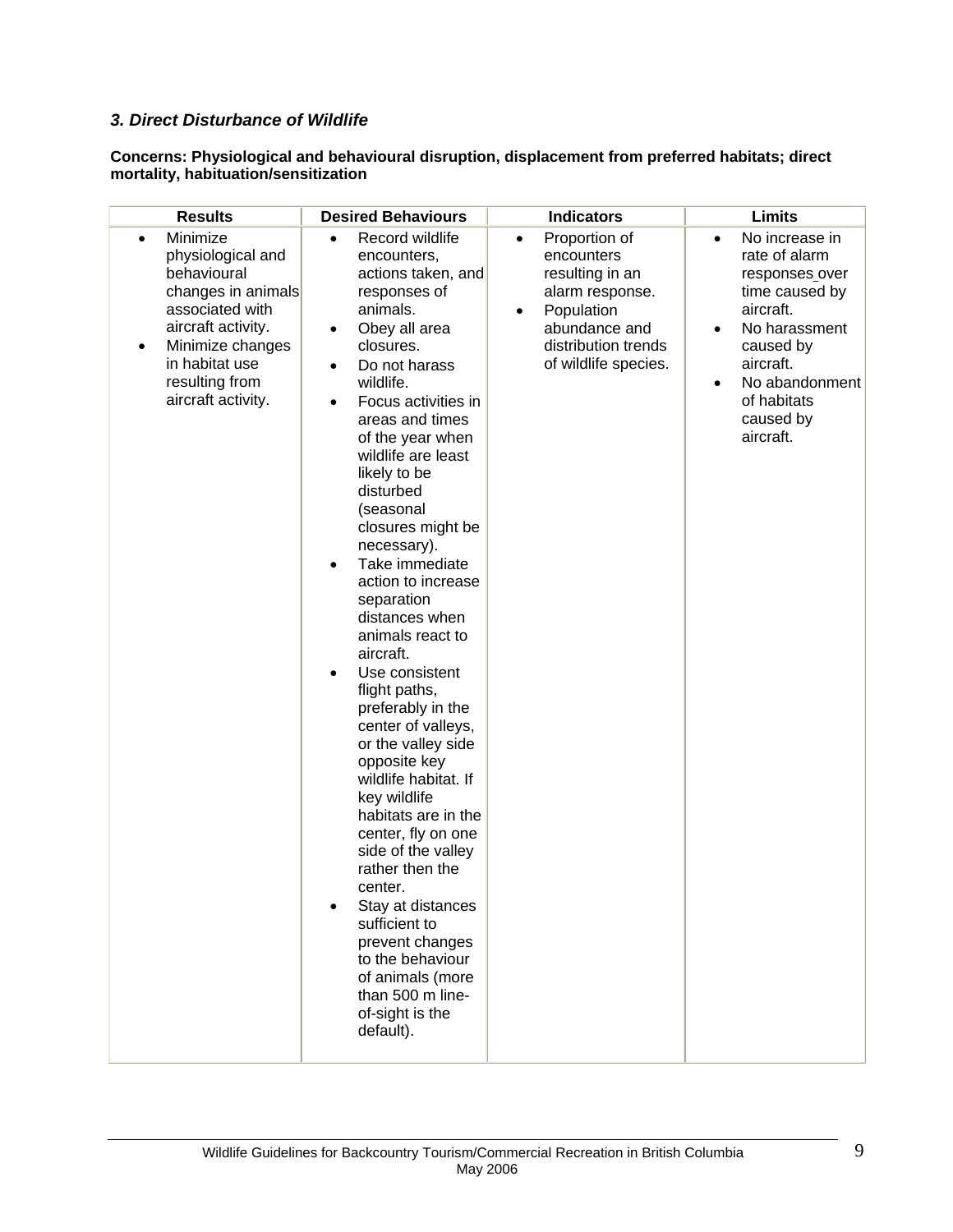## *4. Integrity of Fisheries Resources*

**Concern: None for this activity**

#### *5. Special Management*

**Concern: Ungulate winter range (See Appendix 1. Species/Ecosystem Notes)** 

| <b>Results</b>                                                                                                                                                          | <b>Desired Behaviours</b>                                                                                                                                                                                                                                                                     | <b>Indicators</b>                                                    | <b>Limits</b>                                                                                                                                 |
|-------------------------------------------------------------------------------------------------------------------------------------------------------------------------|-----------------------------------------------------------------------------------------------------------------------------------------------------------------------------------------------------------------------------------------------------------------------------------------------|----------------------------------------------------------------------|-----------------------------------------------------------------------------------------------------------------------------------------------|
| Minimize<br>$\bullet$<br>physiological or<br>behavioural<br>disruption of<br>ungulates on winter<br>ranges.<br>Continued<br>occupation of<br>ungulate winter<br>ranges. | Minimize activity in<br>$\bullet$<br>and near identified<br>ungulate winter<br>ranges (seasonal<br>closures might be<br>necessary).<br>Stay at distances<br>٠<br>sufficient to<br>prevent changes<br>to the behaviour of<br>animals (more<br>than 500 m line-of-<br>sight is the<br>default). | Continued<br>$\bullet$<br>occupancy of<br>ungulate winter<br>ranges. | No harassment<br>$\bullet$<br>caused by<br>aircraft.<br>No abandonment<br>$\bullet$<br>of ungulate<br>winter ranges<br>caused by<br>aircraft. |

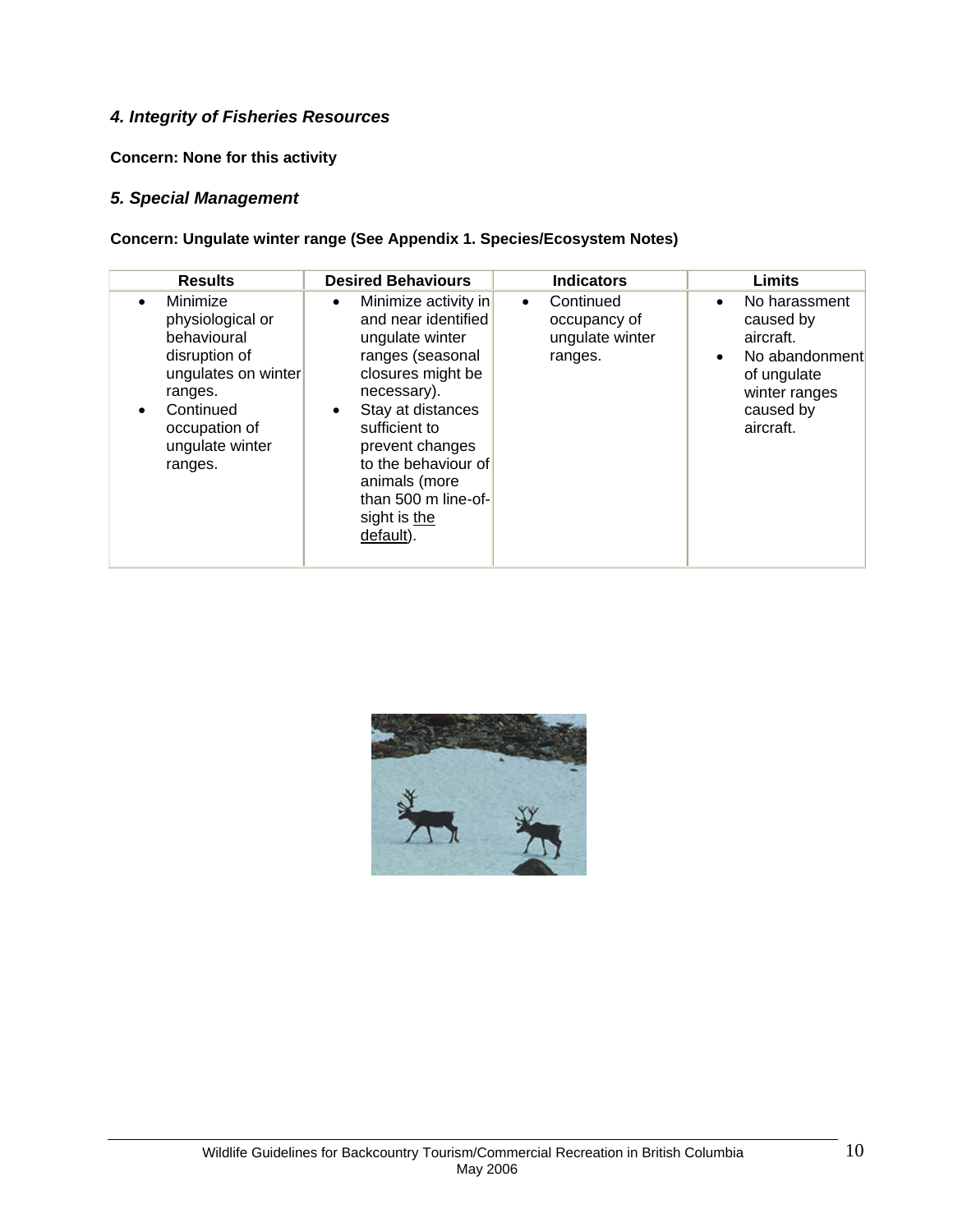#### **Concern: Mountain Caribou (See Appendix 1. Species/Ecosystem Notes)**

| <b>Results</b>                                                                                                                                                                                                                                                                                            | <b>Desired Behaviours</b>                                                                                                                                                                                                                                                                                                                                                                                                                                                                                                                                                                                                                                                                                                                                                                                                                                                                                                                                           | <b>Indicators</b>                                                                                                                                                                                                                                           | <b>Limits</b>                                                                                                                                                                                                                                               |
|-----------------------------------------------------------------------------------------------------------------------------------------------------------------------------------------------------------------------------------------------------------------------------------------------------------|---------------------------------------------------------------------------------------------------------------------------------------------------------------------------------------------------------------------------------------------------------------------------------------------------------------------------------------------------------------------------------------------------------------------------------------------------------------------------------------------------------------------------------------------------------------------------------------------------------------------------------------------------------------------------------------------------------------------------------------------------------------------------------------------------------------------------------------------------------------------------------------------------------------------------------------------------------------------|-------------------------------------------------------------------------------------------------------------------------------------------------------------------------------------------------------------------------------------------------------------|-------------------------------------------------------------------------------------------------------------------------------------------------------------------------------------------------------------------------------------------------------------|
| Minimize<br>$\bullet$<br>physiological or<br>behavioural<br>disruption of<br>Mountain Caribou.<br>Continued<br>occupation of<br>existing range by<br>Mountain Caribou.<br>Ensure that<br>$\bullet$<br>aircraft activities<br>are not a barrier to<br>Mountain Caribou<br>population or<br>range recovery. | Record wildlife<br>$\bullet$<br>encounters, actions<br>taken and responses<br>by animals.<br>No intentional "flight-<br>seeing" of Mountain<br>Caribou.<br>Ensure a system is<br>$\bullet$<br>in place to<br>proactively identify<br>high-use habitats<br>with a high<br>probability for<br>encountering caribou<br>(see Note A below),<br>and to show how<br>activities shift during<br>the operating season<br>in response to the<br>presence of caribou.<br>Minimize activity in<br>and near identified<br>high-use areas.<br>Avoid activity in<br>occupied habitats<br>(see Note B below).<br>Stay at a sufficient<br>distance from<br>caribou to prevent<br>changes to their<br>behaviour or their<br>use of habitat (more<br>than 500 m line-of-<br>sight is default).<br>Seasonal closures<br>might be necessary.<br>Operate in a manner<br>that is consistent<br>with government's<br>approved approach<br>to recovery planning<br>for Mountain<br>Caribou. | Encounter<br>$\bullet$<br>frequency.<br>Proportion of<br>$\bullet$<br>encounters<br>resulting in an<br>alarm response.<br>Population<br>$\bullet$<br>abundance and<br>distribution<br>trends of sub-<br>populations as<br>they relate to the<br>activities. | No increase in<br>$\bullet$<br>rate of alarm<br>responses<br>over time<br>caused by<br>aircraft.<br>No<br>$\bullet$<br>harassment of<br>animals<br>caused by<br>aircraft.<br><b>No</b><br>$\bullet$<br>abandonment<br>of habitats<br>caused by<br>aircraft. |

Note A. High-use habitats can be determined based on habitat mapping, information from government biologists, or sightings from previous years.

Note B. "Occupied habitats" refers to areas known to be occupied by caribou within at least the last 48 hours. Occupation is determined by the observation of caribou in the target area or by observation of tracks (either caribou or other ungulate) in the target area. The desired behaviour is to shift activity from the occupied area to an area where the likelihood of encountering caribou is low. The aerial activity will not resume in occupied habitats for at least 48 hours and only after a high-level reconnaissance flight can confirm the absence of the animals or their tracks (i.e., the areas are no longer occupied). The high-level reconnaissance flight entails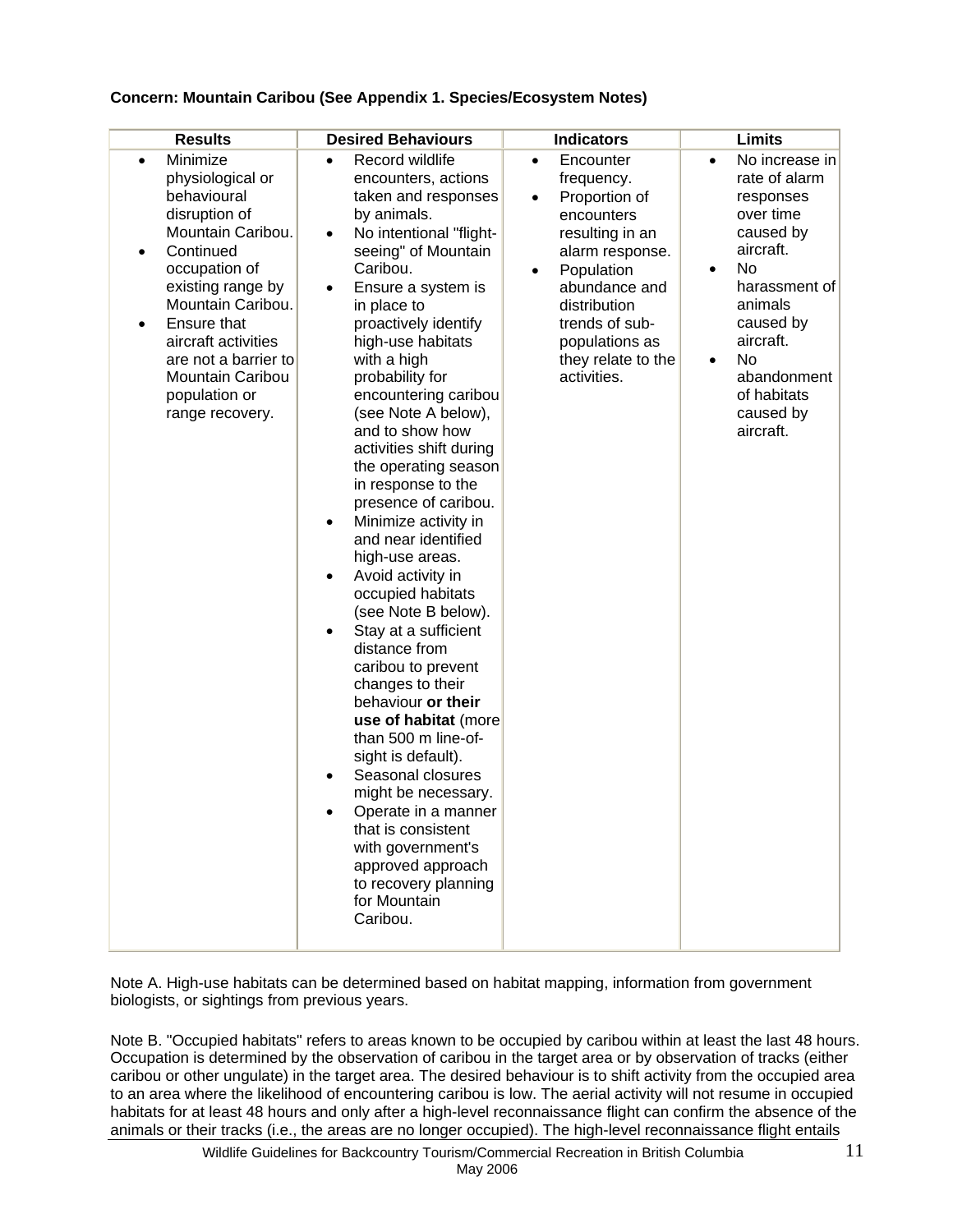approaching the target area at an altitude of 500 m or higher, and conducting an observation flight over the target area before gradually descending toward the ground. If at any time caribou or tracks (either caribou or other ungulate) are detected during the reconnaissance flight, the target area is considered occupied and further aerial activities will be suspended for at least the next 48 hours, at which time the procedure may be repeated.

| <b>Results</b>                                                                                                                                                   | <b>Desired Behaviours</b>                                                                                                                                                                                                                                                                                                                                                                                                                                                                                                                                                                                                                                                                                                                                                                                                                                                                                                                      | <b>Indicators</b>                                                                | <b>Limits</b>                                                                                                                                                       |
|------------------------------------------------------------------------------------------------------------------------------------------------------------------|------------------------------------------------------------------------------------------------------------------------------------------------------------------------------------------------------------------------------------------------------------------------------------------------------------------------------------------------------------------------------------------------------------------------------------------------------------------------------------------------------------------------------------------------------------------------------------------------------------------------------------------------------------------------------------------------------------------------------------------------------------------------------------------------------------------------------------------------------------------------------------------------------------------------------------------------|----------------------------------------------------------------------------------|---------------------------------------------------------------------------------------------------------------------------------------------------------------------|
| Minimize<br>$\bullet$<br>physiological or<br>behavioural<br>disruption of<br>Mountain<br>Goats.<br>Continued<br>occupation of<br>Mountain Goat<br>winter ranges. | Do not land in identified<br>$\bullet$<br><b>Mountain Goat winter</b><br>ranges.<br>No intentional "flight-<br>$\bullet$<br>seeing" of Mountain<br>Goats/sheep.<br>Stay at distances<br>$\bullet$<br>sufficient to prevent<br>changes to the<br>behaviour of animals<br>(more than 1500 m line-<br>of-sight is the default).<br>Avoid occupied habitats<br>$\bullet$<br>where Mountain<br>Goats/sheep have been<br>seen in the current<br>season and/or animals<br>consistently occupy the<br>area and the area is<br>mapped as occupied.<br>Minimize <sup>1</sup> use in areas<br>$\bullet$<br>of high probability or<br>potential, where there is<br>documented past use<br>by Mountain Goats or<br>sheep.<br>No behavioural<br>restrictions <sup>2</sup> apply in<br>areas not considered<br>Mountain Goat/sheep<br>habitat, or where<br>potential habitat is<br>mapped <sup>3</sup> with no<br>verification of Mountain<br>Goat/sheep use. | Continued<br>$\bullet$<br>occupancy of<br><b>Mountain Goat</b><br>winter ranges. | No.<br>$\bullet$<br>harassment<br>caused by<br>aircraft.<br><b>No</b><br>$\bullet$<br>abandonment<br>of Mountain<br>Goat winter<br>ranges<br>caused by<br>aircraft. |

#### **Concern: Mountain Goats/Wild Sheep (See Appendix 1. Species/Ecosystem Notes)**

#### Notes:

 $1$  "Minimize" means using one or all of the following operational strategies:

- Distributing aerial activities across the operating area so that these habitat areas receive less use (particularly for landings and take-offs) relative to other areas where the probability of interaction with goats is lower.
- Identifying and maintaining use of regular and predictable patterns and distribution of flights.
- Flying on the opposite side of the valley from where these areas are located.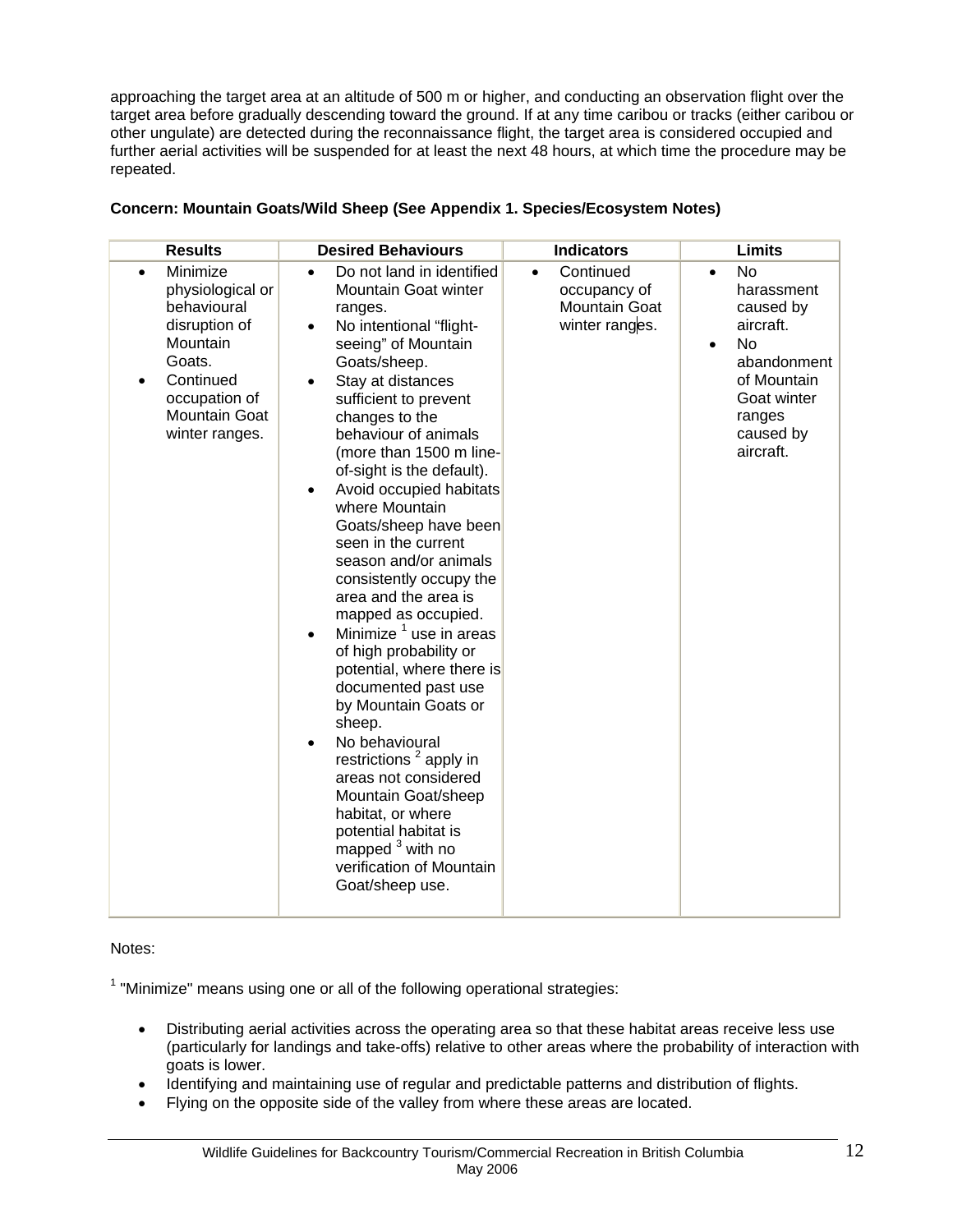- Flying at distances from these areas sufficient to prevent changes to behaviour of animals (if they might be in the area but not visible). Normally, this is a minimum 1500 m horizontal separation, unless the flight path is separated from the habitat by geographic barriers. Where aircraft are within this normal separation distance, they should maintain maximum vertical separation from the areas (normally more than 500 m).
- Flying aircraft in a way that reduces noise and ensures that animals are not surprised by sudden encounters.
- Ensuring that monitoring and feed-back systems are in place to show due diligence with respect to meeting the intent of this category.
- Employing the established practices of the BC Helicopter and Snowcat Skiing Operators Association (BCHSSOA) when animals are inadvertently encountered.

Note that management plans and/or company operational strategies will be expected to outline the specific practices being used to achieve this intent, and to ensure/confirm the on-going success of the strategies. In addition, it is recommended that the Ministry of Environment be informed of any reported sightings during an annual information exchange.

 $2$  Flights into mapped Mountain Goat/sheep winter ranges that have no verification of animal presence are deemed to include cursory presence/absence assessment. Clients should be advised to inform pilots/guides if they observe Mountain Goats/sheep. If animals are detected, the area's classification becomes "occupied" and the "Desired Behaviours" are modified accordingly.

 $3$  Mapped winter ranges under this category do not need to be included in Tenure Management Plans.

| <b>Results</b>                                                                                                                                                                                                                      | <b>Desired Behaviours</b>                                                                                                                                                                                                                                                                                                                                                                                                                          | <b>Indicators</b>                                                                | Limits                                                                                                                                         |
|-------------------------------------------------------------------------------------------------------------------------------------------------------------------------------------------------------------------------------------|----------------------------------------------------------------------------------------------------------------------------------------------------------------------------------------------------------------------------------------------------------------------------------------------------------------------------------------------------------------------------------------------------------------------------------------------------|----------------------------------------------------------------------------------|------------------------------------------------------------------------------------------------------------------------------------------------|
| Minimize<br>physiological or<br>behavioural<br>disruption of<br>wildlife during<br>critical calving/<br>denning/ nesting<br>periods.<br>Continued<br>occupation by<br>wildlife of critical<br>calving/ denning/<br>nesting habitat. | Avoid flying or<br>$\bullet$<br>landing near<br>known calving/<br>denning/nesting<br>habitat; more<br>than 500 m line-<br>of-sight is the<br>default for large<br>mammals and<br><b>Great Blue</b><br>Heron rookeries,<br>except 1500 m<br>or more for<br><b>Mountain Goat</b><br>natal areas<br>(seasonal<br>closures might<br>be necessary).<br>No intentional<br>"flight-seeing" of<br>wildlife during<br>calving/ denning/<br>nesting periods. | Continued<br>$\bullet$<br>occupancy of<br>calving/ denning/<br>nesting habitats. | No harassment<br>$\bullet$<br>caused by aircraft.<br>Continued<br>$\bullet$<br>occupancy of<br>known calving/<br>denning/ nesting<br>habitats. |

#### **Concern: Calving areas, nesting sites, Grizzly Bear and Wolverine dens**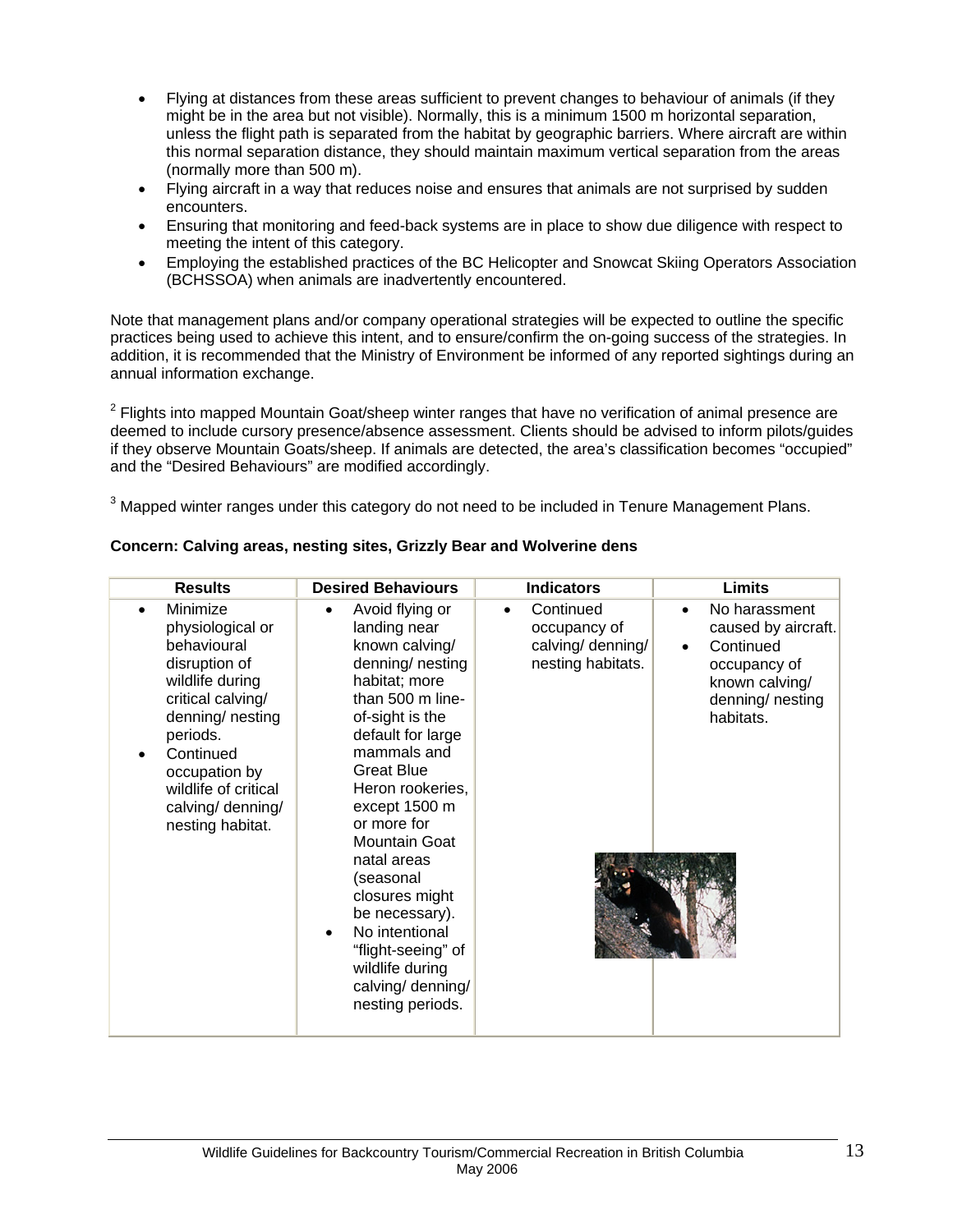## *6. Additional Information:*

BCHSSOA. 2003. Stewardship of mountain ecosystems: best practices for sustainability - *BC Helicopter and Snowcat Skiing Operators Association* (www.helicatcanada.com ).

## **Motorized > Alpine/Tundra and Forest > Winter**

- The following results, desired behaviours, indicators, and limits apply in addition to any relevant policies or regulations; for example, area-based closures and existing statutes.
- Concerns are ranked according to the potential risk to wildlife and their habitats, where "potential" is defined as the probability that the activity will result in either the alteration or destruction of habitat, or the temporary or permanent abandonment of habitat, in the absence of guidelines or statutes.
- Motorized vehicles intended or used for travel on snow include (but are not limited to) snowmobiles, snowcats, and all-terrain vehicles (ATVs).
- Guidelines are summarized by:
	- o **Results** What the guidelines are attempting to achieve.
	- o **Desired Behaviours** Actions by users that are most likely to achieve the specified results.
	- o **Indicators**  What should be measured to determine if the specified results are being achieved.
	- o **Limits** Acceptable bounds related to the measured indicator.
- Results and Desired Behaviours are identified for low-risk issues.
- Results, Desired Behaviours, Indicators, and Limits are identified for high-risk issues.
- NOTE: These guidelines have been produced as a means of ensuring that environmental values and tourism recreational activities can co-exist on the landscape. Tourism operators may find these guidelines useful and may choose to adopt them. However, if a licensee chooses to use a different strategy, and it is accepted, the licensee must undertake an effectiveness monitoring program. The Tenure Management Plan must reflect a commitment to the monitoring program, and opportunities to partner with government may be explored.
- **Safety remains the first priority under all circumstances.**

#### *1. Degradation of Soil, Air and Water Quality*

#### **Concern: Air pollution**

| <b>Results</b>          | <b>Desired Behaviours</b>                                                                                     |
|-------------------------|---------------------------------------------------------------------------------------------------------------|
| Minimize air pollution. | Use low-emission engines (e.g., 4-stroke or efficient 2-stroke).<br>Keep engines well tuned.<br>Avoid idling. |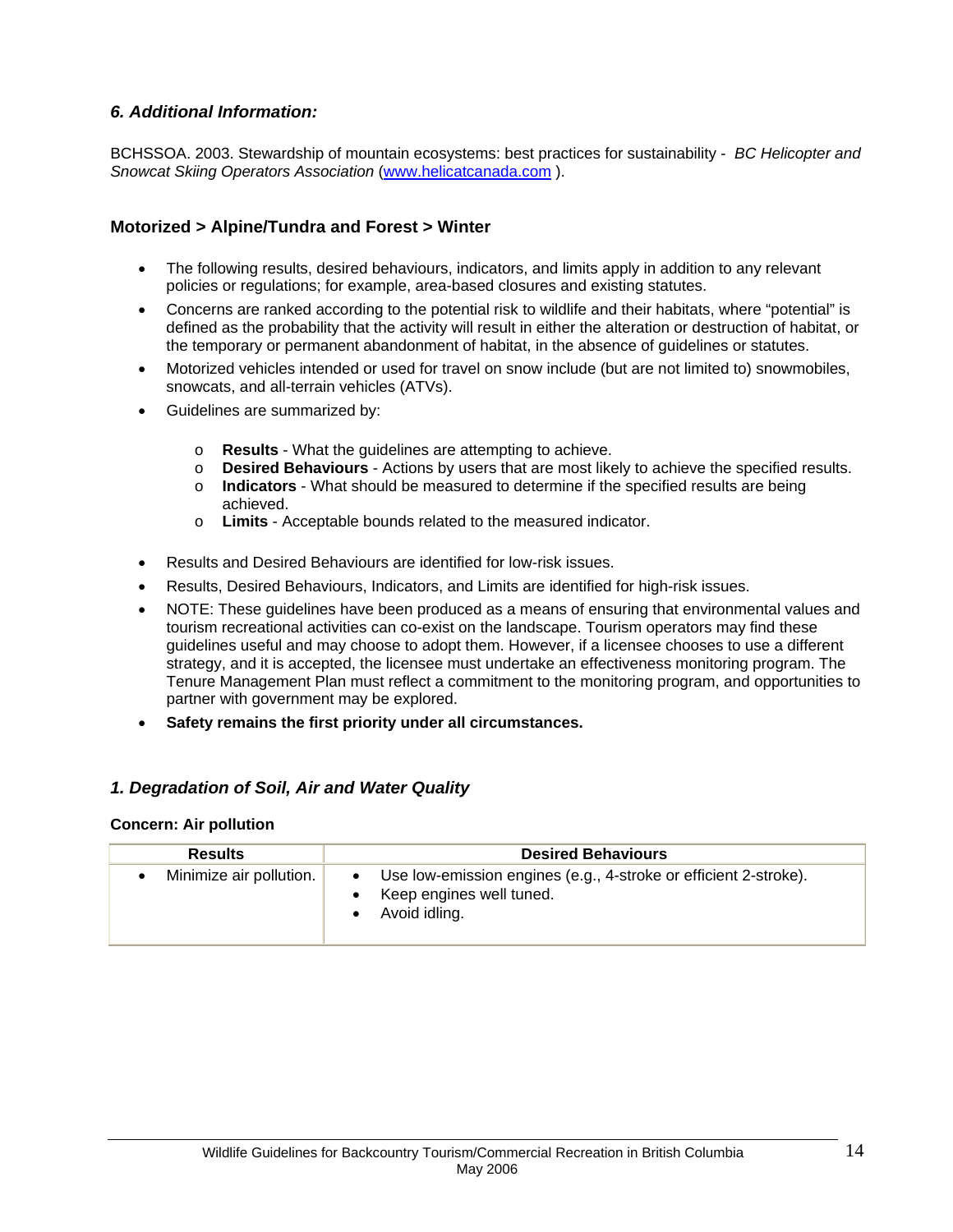# **Concern: Water pollution**

| <b>Results</b>         | <b>Desired Behaviours</b>                                                                                                                                                                                                                                       |
|------------------------|-----------------------------------------------------------------------------------------------------------------------------------------------------------------------------------------------------------------------------------------------------------------|
| Avoid water pollution. | • Pack out all garbage.<br>Use existing facilities for human waste, pack it out, or bury it in holes<br>$\bullet$<br>10 to 15 cm deep located at least 100 m from water sources (use<br>group latrines at least 30 cm deep for parties of more than 4 persons). |

## **Concern: Fuel spills**

| <b>Results</b>           | <b>Desired Behaviours</b>                                                                                                                                                                                                                                               |
|--------------------------|-------------------------------------------------------------------------------------------------------------------------------------------------------------------------------------------------------------------------------------------------------------------------|
| Avoid<br>fuel<br>spills. | Observe all refuelling regulations (see<br>www.env.gov.bc.ca/epd/epda/industrial_waste/petrochemicals/pdfs/fuel_handle_quid<br>e.pdf).<br>Carry fuel-spill kits for refuelling at remote caches.<br>Cache fuel at least 10 m from the high-water mark of water courses. |

# *2. Integrity of Vegetation Communities*

## **Concern: Soil Compaction**

| <b>Results</b>                                   | <b>Desired Behaviours</b>                             |
|--------------------------------------------------|-------------------------------------------------------|
| Protect vegetative<br>cover and root<br>systems. | Use existing roads and trails in low snow conditions. |

## **Concern: Damage to sensitive sites**

| <b>Results</b>                                                                                                                                                                                                                                                                                                           | <b>Desired Behaviours</b>                                                                                                                                                                                                                                                                                                                                                                                                                                                                                                                                                | <b>Indicators</b>                                                                                                                                                  | Limits                                                                                                                                                                            |
|--------------------------------------------------------------------------------------------------------------------------------------------------------------------------------------------------------------------------------------------------------------------------------------------------------------------------|--------------------------------------------------------------------------------------------------------------------------------------------------------------------------------------------------------------------------------------------------------------------------------------------------------------------------------------------------------------------------------------------------------------------------------------------------------------------------------------------------------------------------------------------------------------------------|--------------------------------------------------------------------------------------------------------------------------------------------------------------------|-----------------------------------------------------------------------------------------------------------------------------------------------------------------------------------|
| <b>Protect habitats</b><br>$\bullet$<br>of endangered<br>wildlife species<br>and<br>ecosystems.<br>Protect<br>$\bullet$<br>sensitive<br>ecosystems<br>(grasslands,<br>alpine/tundra,<br>and moist-soil<br>ecosystems<br>such as riparian<br>areas and<br>wetlands).<br>Protect<br>$\bullet$<br>nesting/calving<br>sites. | Learn to identify endangered<br>$\bullet$<br>species and ecosystems<br>within the operating area.<br>Operate in a manner that is<br>$\bullet$<br>consistent with government's<br>approved approach to<br>recovery planning for species<br>at risk.<br>Use existing roads and wide<br>$\bullet$<br>trails.<br>Obey all signs and area<br>closures.<br>Do not break or trample<br>$\bullet$<br>vegetation in riparian areas.<br>Avoid known nesting/calving<br>$\bullet$<br>sites (seasonal closures might<br>be necessary).<br>Do not damage wildlife trees.<br>$\bullet$ | Damage to<br>$\bullet$<br>sensitive<br>sites.<br>Damage to<br>$\bullet$<br>vegetated<br>alpine/tundra<br>and<br>grasslands<br>beyond<br>existing trail<br>network. | No<br>vegetation<br>damage in<br>sensitive<br>sites or<br>vegetated<br>alpine/tundr<br>a and<br>grasslands<br>beyond<br>existing<br>trails<br>caused by<br>motorized<br>vehicles. |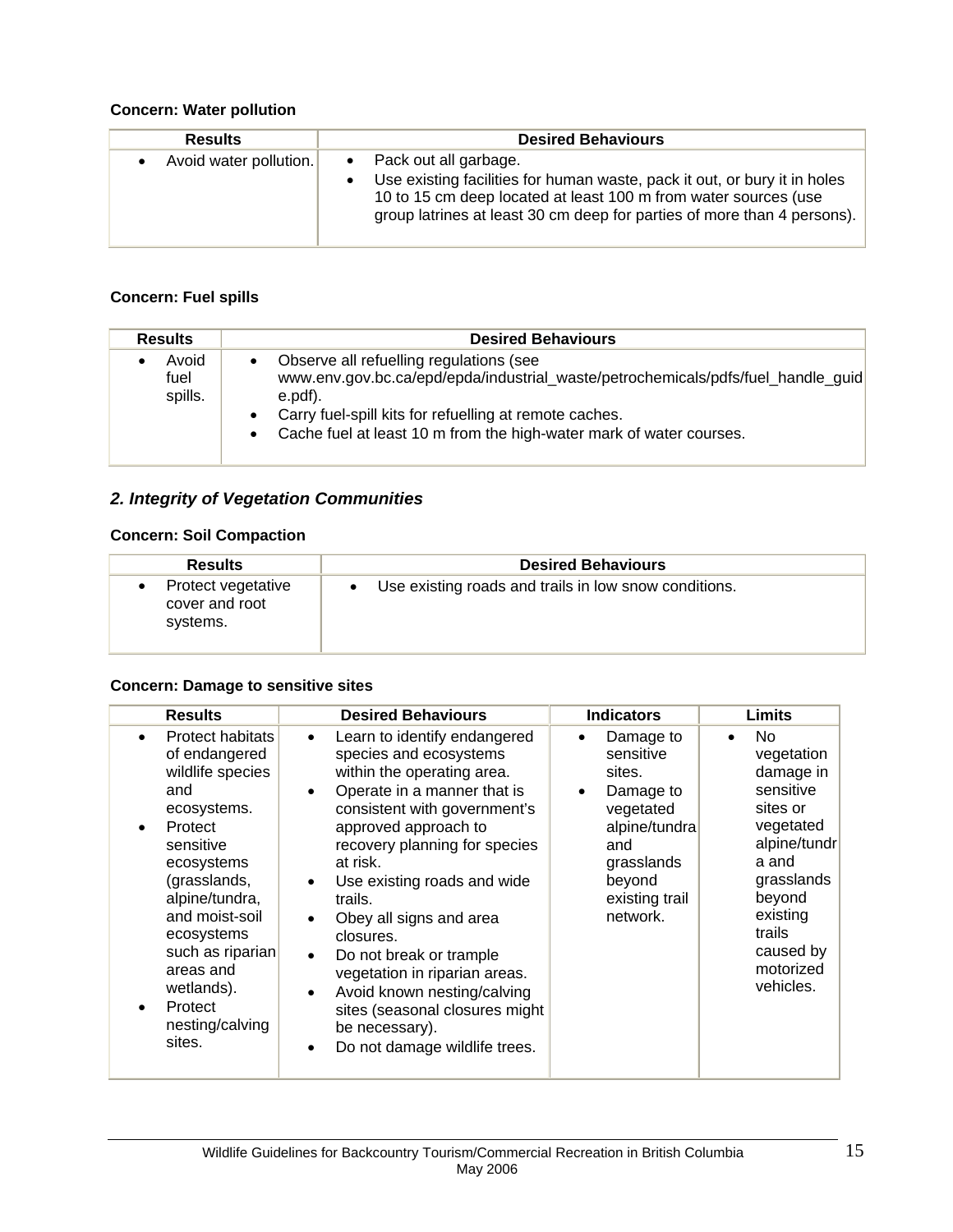## *3. Direct Disturbance of Wildlife*

**Concerns: Physiological and behavioural disruption, displacement from preferred habitats; direct mortality, habituation/sensitization** 

| <b>Results</b>                                                                                                               | <b>Desired Behaviours</b>                                                                                                                                                                                                                                                                                                                                                                                                                                                                                                                                                                                                                                                                                                                                                                                                                | <b>Indicators</b>                                                                                                                                                         | Limits                                                                                                                                                                                                                                           |
|------------------------------------------------------------------------------------------------------------------------------|------------------------------------------------------------------------------------------------------------------------------------------------------------------------------------------------------------------------------------------------------------------------------------------------------------------------------------------------------------------------------------------------------------------------------------------------------------------------------------------------------------------------------------------------------------------------------------------------------------------------------------------------------------------------------------------------------------------------------------------------------------------------------------------------------------------------------------------|---------------------------------------------------------------------------------------------------------------------------------------------------------------------------|--------------------------------------------------------------------------------------------------------------------------------------------------------------------------------------------------------------------------------------------------|
| Minimize<br>$\bullet$<br>physiological and<br>behavioural<br>disruption.<br>Minimize changes<br>$\bullet$<br>in habitat use. | Record wildlife<br>encounters,<br>actions taken, and<br>responses of<br>animals.<br>Remain on<br>established trails<br>or in areas of high<br>visibility where no<br>wildlife are<br>present.<br>Obey all signs and<br>area closures.<br>Do not harass<br>wildlife.<br>Do not feed<br>wildlife.<br>Do not handle<br>wildlife.<br>Do not allow dogs<br>to be at large and<br>harass wildlife.<br>Pack out all<br>garbage.<br>Turn off engine,<br>remain on<br>machine, and<br>yield to wildlife on<br>trails and roads.<br>Focus activities in<br>areas where<br>wildlife are least<br>likely to be<br>disturbed<br>(seasonal<br>closures might be<br>necessary).<br>Stay at distances<br>sufficient to<br>prevent changes<br>to the behaviour of<br>animals (at least<br>500 m in open<br>areas is the<br>default for large<br>mammals). | Proportion of<br>$\bullet$<br>encounters<br>resulting in an<br>alarm response.<br>Population<br>$\bullet$<br>abundance and<br>distribution trends<br>of wildlife species. | No increase in<br>$\bullet$<br>rate of alarm<br>responses over<br>time caused by<br>motorized<br>activities.<br>No harassment<br>caused by<br>motorized<br>activities.<br>No abandonment<br>of habitats<br>caused by<br>motorized<br>activities. |
|                                                                                                                              |                                                                                                                                                                                                                                                                                                                                                                                                                                                                                                                                                                                                                                                                                                                                                                                                                                          |                                                                                                                                                                           |                                                                                                                                                                                                                                                  |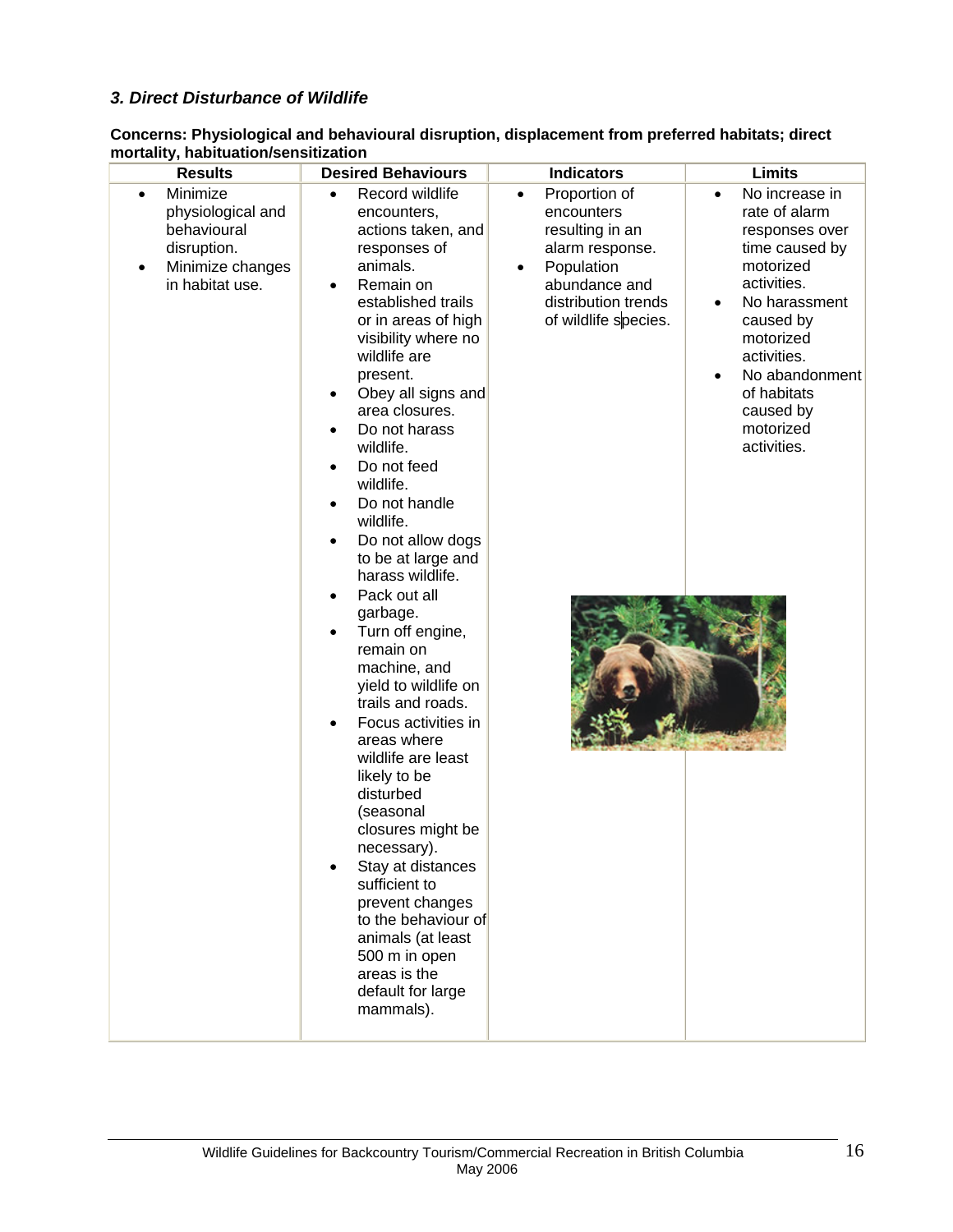# *4. Integrity of Fisheries Resources*

## **Concern: Damage to fish populations and habitat**

| <b>Results</b>                              | <b>Desired Behaviours</b>                                                                                                                                                                                                                   |
|---------------------------------------------|---------------------------------------------------------------------------------------------------------------------------------------------------------------------------------------------------------------------------------------------|
| Protect fish<br>populations and<br>habitat. | Do not move live fish or other aquatic life.<br>Do not harm spawning or rearing habitats by crossing or otherwise<br>disturbing open water areas.<br>Obey all fisheries regulations.<br>Follow desired behaviours related to water quality. |

## *5. Special Management*

#### **Concern:Grizzly Bear and Wolverine dens**

| <b>Results</b>     | <b>Desired Behaviours</b>                                                                                                              |
|--------------------|----------------------------------------------------------------------------------------------------------------------------------------|
| Protect den sites. | Remain at distances sufficient to avoid disturbing Grizzly Bears and<br>Wolverines in known den sites (at least 500 m is the default). |

## **Concern: Ungulate winter range**

| <b>Results</b>                                                                                                                                                          | <b>Desired Behaviours</b>                                                                                                                                                                                                                                                                                                                                                                                                                                                                                                                                                                                                                                                                                                          | <b>Indicators</b>                                                       | <b>Limits</b>                                                                                                                                                                  |
|-------------------------------------------------------------------------------------------------------------------------------------------------------------------------|------------------------------------------------------------------------------------------------------------------------------------------------------------------------------------------------------------------------------------------------------------------------------------------------------------------------------------------------------------------------------------------------------------------------------------------------------------------------------------------------------------------------------------------------------------------------------------------------------------------------------------------------------------------------------------------------------------------------------------|-------------------------------------------------------------------------|--------------------------------------------------------------------------------------------------------------------------------------------------------------------------------|
| Minimize<br>$\bullet$<br>physiological or<br>behavioural<br>disruption of<br>ungulates on<br>winter ranges.<br>Continued<br>occupation of<br>ungulate winter<br>ranges. | Remain on established<br>$\bullet$<br>roads and trails.<br>In deep snow areas,<br>$\bullet$<br>where snow-plowing<br>creates linear "traps" for<br>Moose, provide lateral<br>escape routes at<br>relatively frequent<br>intervals.<br>Obey all signs and area<br>$\bullet$<br>closures.<br>Do not harass wildlife.<br>Do not feed wildlife.<br>$\bullet$<br>Do not allow dogs to be<br>$\bullet$<br>at large and harass<br>wildlife.<br>Minimize activity in and<br>$\bullet$<br>near identified ungulate<br>winter ranges<br>(seasonal closures<br>might be necessary).<br>Stay at distances<br>$\bullet$<br>sufficient to prevent<br>changes to the<br>behaviour of animals<br>(at least 500 m in open<br>areas is the default). | Continued<br>$\bullet$<br>occupancy<br>of ungulate<br>winter<br>ranges. | No harassment<br>$\bullet$<br>caused by<br>motorized<br>activities.<br>No<br>$\bullet$<br>abandonment<br>of ungulate<br>winter ranges<br>caused by<br>motorized<br>activities. |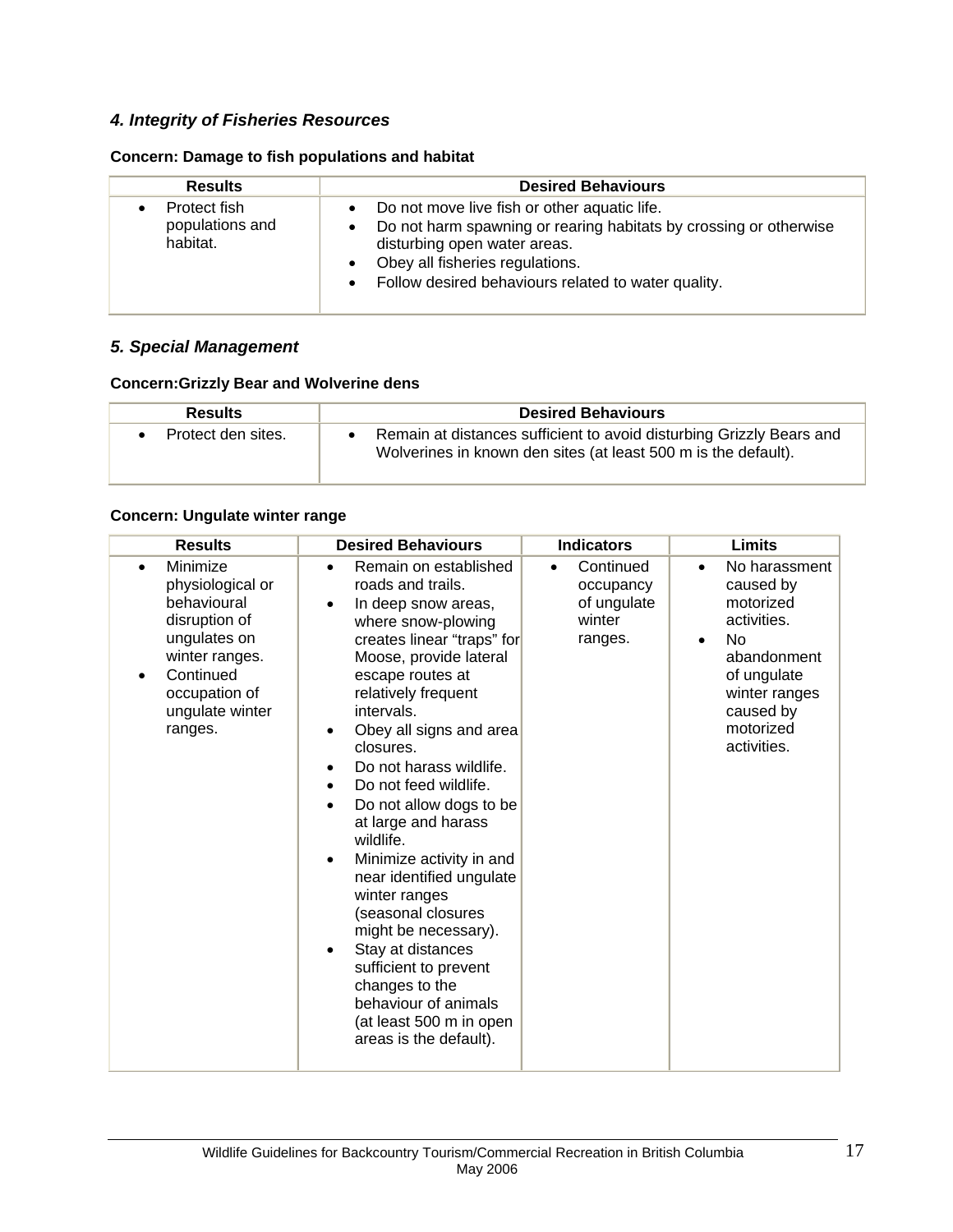## **Concern: Mountain Caribou**

| <b>Results</b>                                                                                                                                                                                                                                                                                           | <b>Desired Behaviours</b>                                                                                                                                                                                                                                                                                                                                                                                                                                                                                                                                                                                                                                                                                                                                      | <b>Indicators</b>                                                                                                                                                                                               | <b>Limits</b>                                                                                                                                                                                                                                                                             |
|----------------------------------------------------------------------------------------------------------------------------------------------------------------------------------------------------------------------------------------------------------------------------------------------------------|----------------------------------------------------------------------------------------------------------------------------------------------------------------------------------------------------------------------------------------------------------------------------------------------------------------------------------------------------------------------------------------------------------------------------------------------------------------------------------------------------------------------------------------------------------------------------------------------------------------------------------------------------------------------------------------------------------------------------------------------------------------|-----------------------------------------------------------------------------------------------------------------------------------------------------------------------------------------------------------------|-------------------------------------------------------------------------------------------------------------------------------------------------------------------------------------------------------------------------------------------------------------------------------------------|
| Minimize<br>$\bullet$<br>physiological or<br>behavioural<br>disruption of<br>Mountain Caribou.<br>Continued<br>$\bullet$<br>occupation of<br>existing range by<br>Mountain Caribou.<br>Ensure that<br>motorized activities<br>are not a barrier to<br><b>Mountain Caribou</b><br>population<br>recovery. | Record wildlife<br>encounters,<br>actions taken, and<br>responses of<br>animals.<br>Remain on<br>$\bullet$<br>established roads<br>and trails.<br>Obey all signs and<br>$\bullet$<br>area closures.<br>Do not harass<br>$\bullet$<br>wildlife.<br>Do not feed<br>$\bullet$<br>wildlife.<br>Do not allow dogs<br>$\bullet$<br>to be at large and<br>harass wildlife.<br>Minimize activity in<br>and near identified<br>high-use areas<br>(seasonal closures<br>might be<br>necessary).<br>Stay at distances<br>sufficient to<br>prevent changes to<br>the behaviour of<br>animals (at least<br>500 m in open<br>areas is the default<br>for large<br>mammals).<br>Follow<br>recommendations<br>of Recovery<br>Implementation<br>Groups for<br>Mountain Caribou. | Encounter<br>$\bullet$<br>frequency.<br>Proportion of<br>$\bullet$<br>encounters<br>resulting in an<br>alarm response.<br>Population<br>$\bullet$<br>abundance and<br>distribution trends<br>of subpopulations. | No increase in<br>$\bullet$<br>rate of alarm<br>responses over<br>time caused by<br>motorized<br>activities.<br>No harassment<br>$\bullet$<br>caused by<br>motorized<br>activities.<br><b>No</b><br>$\bullet$<br>abandonment of<br>current range<br>caused by<br>motorized<br>activities. |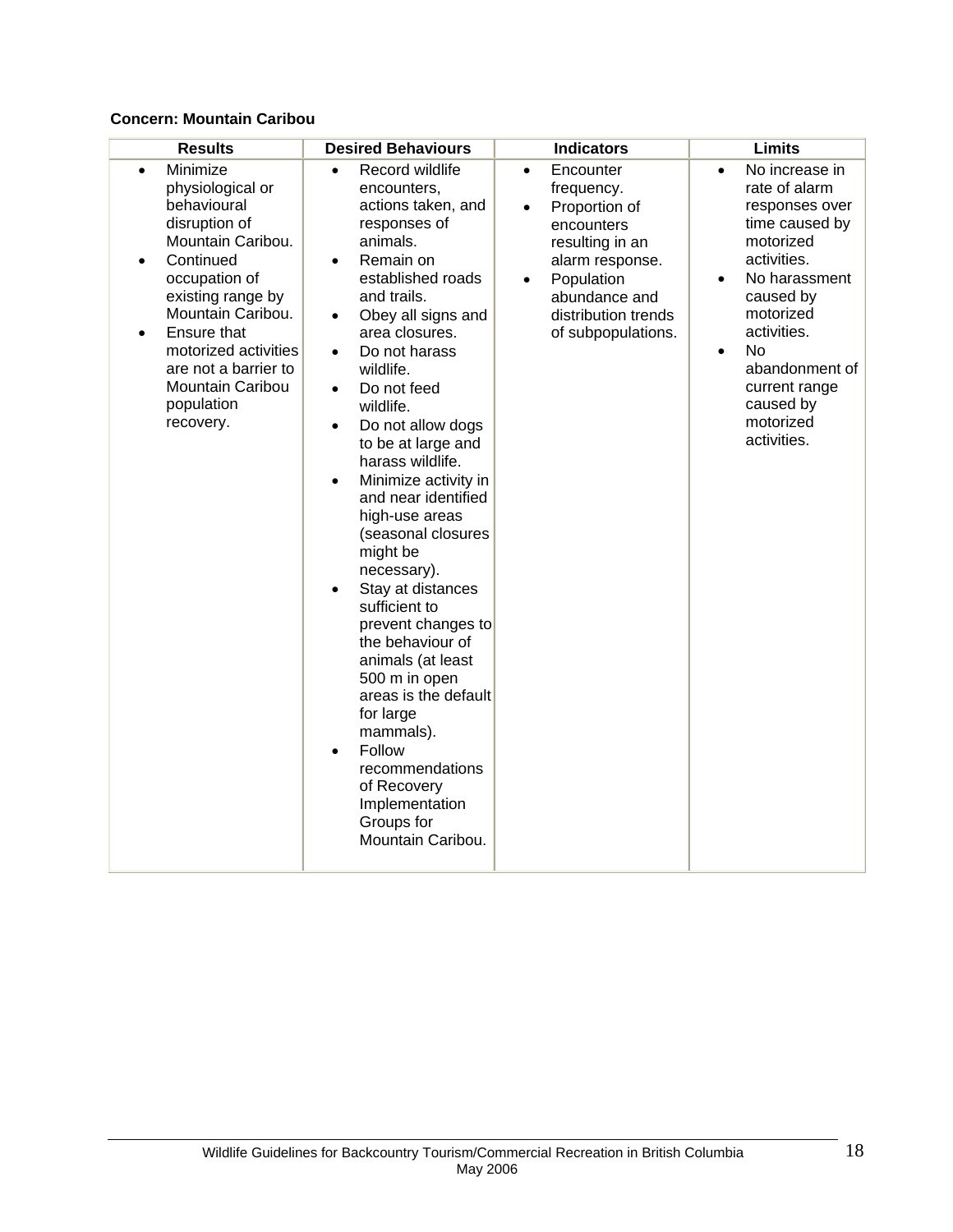## **Motorized > Alpine/Tundra, Forest, and Grasslands > Snow-free**

- The following results, desired behaviours, indicators, and limits apply in addition to any relevant policies or regulations; for example, area-based closures and existing statutes.
- Concerns are ranked according to the potential risk to wildlife and their habitats, where "potential" is defined as the probability that the activity will result in either the alteration or destruction of habitat, or the temporary or permanent abandonment of habitat, in the absence of guidelines or statutes.
- "Motorized vehicles" are those intended for use off public roadways during the snow-free season, including "quads", 4x4 trucks, sport utility vehicles, and trail bikes.
- Guidelines are summarized by:
	- o **Results** What the guidelines are attempting to achieve.
	- o **Desired Behaviours** Actions by users that are most likely to achieve the specified results.
	- o **Indicators**  What should be measured to determine if the specified results are being achieved.
	- o **Limits** Acceptable bounds related to the measured indicator.
- Results and Desired Behaviours are identified for low-risk issues.
- Results, Desired Behaviours, Indicators and Limits are identified for high-risk issues.
- NOTE: These guidelines have been produced as a means of ensuring that environmental values and tourism recreational activities can co-exist on the landscape. Tourism operators may find these guidelines useful and may choose to adopt them. However, if the licensee chooses to use a different strategy, and it is accepted by government, the licensee must undertake an effectiveness monitoring program. The Tenure Management Plan must reflect a commitment to the monitoring program, and opportunities to partner with government may be explored.
- **Safety remains the first priority under all circumstances.**



#### *1. Degradation of Soil, Air, and Water Quality*

#### **Concern: Air pollution**

| <b>Results</b>          | <b>Desired Behaviours</b>                                                                                     |
|-------------------------|---------------------------------------------------------------------------------------------------------------|
| Minimize air pollution. | Use low-emission engines (e.g., 4-stroke or efficient 2-stroke).<br>Keep engines well tuned.<br>Avoid idling. |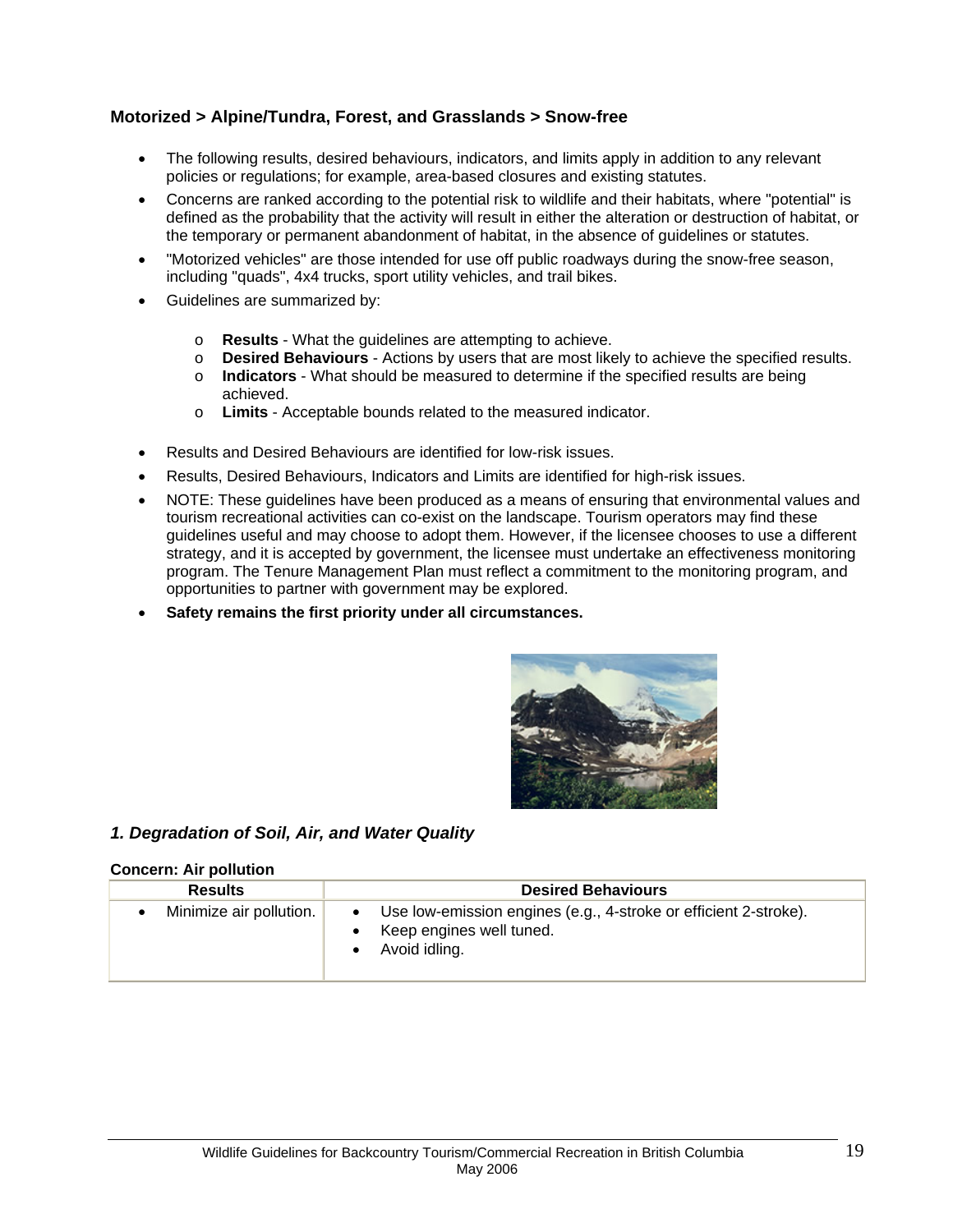## **Concern: Water pollution**

| <b>Results</b>         | <b>Desired Behaviours</b>                                                                                                                                                                                                                                                                                                                                                                                                                                                                                                                            |
|------------------------|------------------------------------------------------------------------------------------------------------------------------------------------------------------------------------------------------------------------------------------------------------------------------------------------------------------------------------------------------------------------------------------------------------------------------------------------------------------------------------------------------------------------------------------------------|
| Avoid water pollution. | Pack out all garbage.<br>$\bullet$<br>Use existing facilities for human waste, pack it out, or bury it in holes<br>$\bullet$<br>10 to 15 cm deep located at least 100 m from water sources (use<br>group latrines at least 30 cm deep for parties of more than 4 persons).<br>Use existing bridges and structures to cross streams, or cross at right<br>$\bullet$<br>angles away from spawning areas where the substrate particle size is<br>cobble or larger or bedrock.<br>Minimize use of pesticides and herbicides near waterways.<br>$\bullet$ |

## **Concern: Fuel spills**

| <b>Results</b>     | <b>Desired Behaviours</b>                                                                                                                                                             |
|--------------------|---------------------------------------------------------------------------------------------------------------------------------------------------------------------------------------|
| Avoid fuel spills. | Observe all refuelling regulations.<br>$\bullet$<br>• Carry fuel-spill kits for refuelling at remote caches.<br>• Cache fuel at least 10 m from the high-water mark of water courses. |

## **Concern: Soil compaction and erosion**

| <b>Results</b>                                                                                                        | <b>Desired Behaviours</b>                                                                                                                                                                                                                                                                                                                                                                                                                                                                                           | <b>Indicators</b>                                                                                                                                | Limits                                                                                                                                                                                                                                                                                                  |
|-----------------------------------------------------------------------------------------------------------------------|---------------------------------------------------------------------------------------------------------------------------------------------------------------------------------------------------------------------------------------------------------------------------------------------------------------------------------------------------------------------------------------------------------------------------------------------------------------------------------------------------------------------|--------------------------------------------------------------------------------------------------------------------------------------------------|---------------------------------------------------------------------------------------------------------------------------------------------------------------------------------------------------------------------------------------------------------------------------------------------------------|
| Minimize soil<br>$\bullet$<br>compaction off<br>established trails.<br>Minimize erosion<br>associated with<br>trails. | Use existing<br>$\bullet$<br>roads and wide<br>trails.<br>Avoid widening<br>$\bullet$<br>existing trails.<br>Ride single file.<br>$\bullet$<br>Avoid poorly<br>$\bullet$<br>placed trails (e.g.,<br>steep grades with<br>soft substrates).<br>Avoid off-trail<br>$\bullet$<br>muddy conditions.<br>Use rock and<br>$\bullet$<br>gravel trails where<br>possible.<br>Avoid traveling on<br>$\bullet$<br>existing trails that<br>show evidence of<br>erosion.<br>Obey all signs<br>$\bullet$<br>and area<br>closures. | Existing path<br>$\bullet$<br>widths.<br>Trail braiding.<br>$\bullet$<br>Evidence of erosion<br>$\bullet$<br>associated with<br>existing trails. | No net increase<br>$\bullet$<br>in trail density<br>caused by<br>motorized<br>vehicles.<br>No net increase<br>$\bullet$<br>in existing trail<br>widths caused<br>by motorized<br>vehicles.<br>No erosion near<br>$\bullet$<br>waterways or in<br>sensitive sites<br>caused by<br>motorized<br>vehicles. |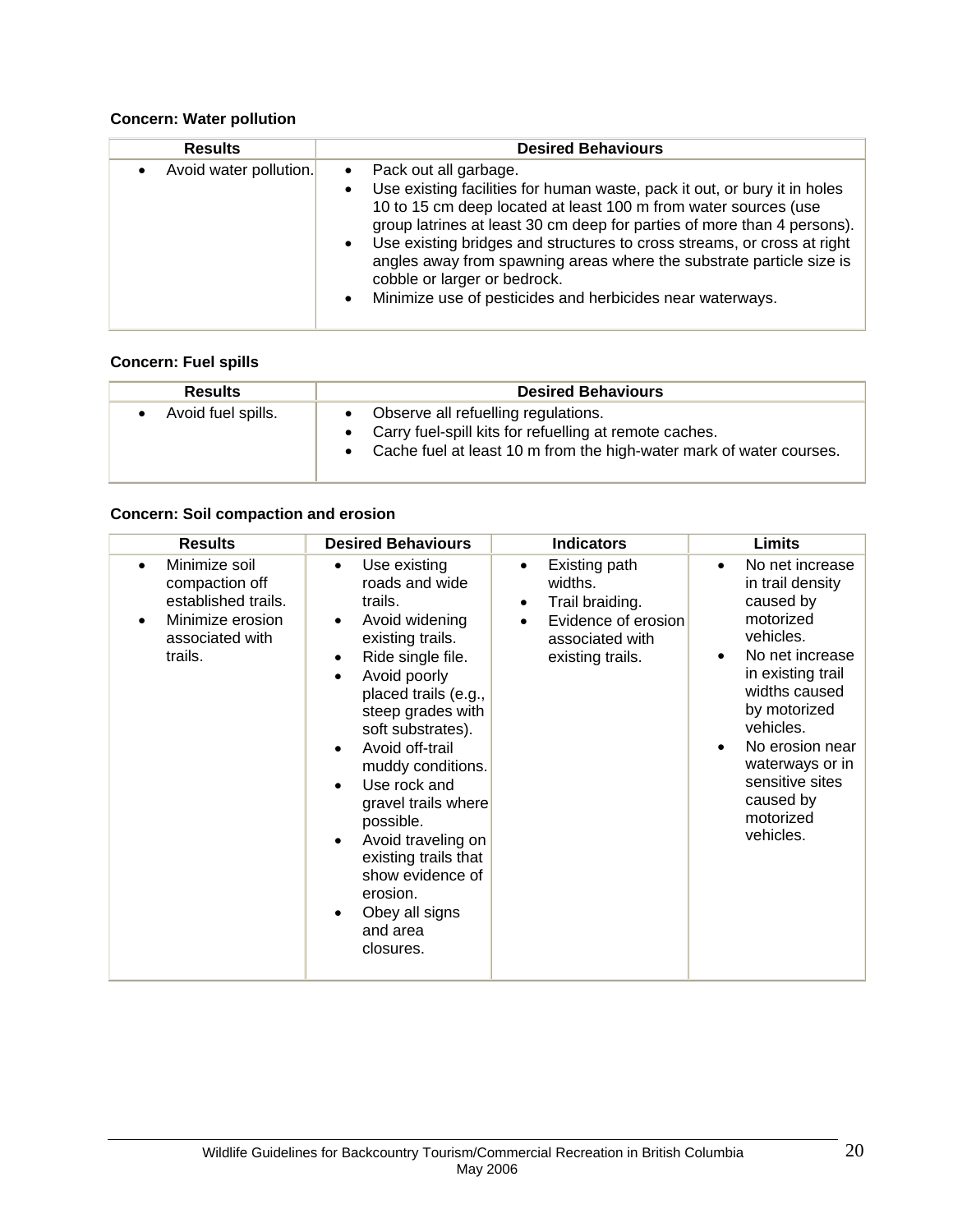## **Concern: Bank erosion and siltation**

| <b>Results</b>                                                                                 | <b>Desired Behaviours</b>                                                                                                                                                                                                                                                          | <b>Indicators</b>                                                                                     | <b>Limits</b>                                                                                                                                                                                                                                      |
|------------------------------------------------------------------------------------------------|------------------------------------------------------------------------------------------------------------------------------------------------------------------------------------------------------------------------------------------------------------------------------------|-------------------------------------------------------------------------------------------------------|----------------------------------------------------------------------------------------------------------------------------------------------------------------------------------------------------------------------------------------------------|
| Protect living and<br>$\bullet$<br>non-living<br>substrates.<br>Minimize bank<br>٠<br>erosion. | Use existing<br>$\bullet$<br>bridges and<br>structures to<br>cross streams, or<br>cross at right<br>angles away from<br>spawning areas<br>where the<br>substrate particle<br>size is cobble or<br>larger including<br>bedrock.<br>Avoid trails close<br>$\bullet$<br>to waterways. | Trail use near<br>$\bullet$<br>waterways.<br>Evidence of<br>$\bullet$<br>siltation near<br>crossings. | No net increase<br>$\bullet$<br>in trails near<br>waterways or<br>waterway<br>crossings caused<br>by motorized<br>vehicles.<br>No evidence of<br>persistent<br>siltation near or<br>downstream of<br>crossings caused<br>by motorized<br>vehicles. |

# *2. Integrity of Vegetation Communities*

## **Concern: Invasive species**

| <b>Results</b>                                                                 | <b>Desired Behaviours</b>                                                                                                                                                                                                                                                                                                                                                                                                                                                                                                                                                                                                                                                                                                                                                 | <b>Indicators</b>                                                                                                | Limits                                                                                                                                                                                                                                          |
|--------------------------------------------------------------------------------|---------------------------------------------------------------------------------------------------------------------------------------------------------------------------------------------------------------------------------------------------------------------------------------------------------------------------------------------------------------------------------------------------------------------------------------------------------------------------------------------------------------------------------------------------------------------------------------------------------------------------------------------------------------------------------------------------------------------------------------------------------------------------|------------------------------------------------------------------------------------------------------------------|-------------------------------------------------------------------------------------------------------------------------------------------------------------------------------------------------------------------------------------------------|
| Minimize<br>$\bullet$<br>spread of<br>invasive<br>plant<br>species<br>(weeds). | Use existing trails where<br>$\bullet$<br>possible.<br>Learn to identify invasive<br>plants (see www.weedsbc.ca).<br>Inspect clothing, equipment,<br>vehicles, and pets for plant<br>parts before and after activity.<br>Incinerate or bag and dispose<br>of collected plant parts.<br>Obey all signs and area<br>closures.<br>Leave gates as you found<br>them.<br>Restrict use of areas with<br>invasive plants to times of<br>year when spread is unlikely<br>(i.e., The period from flowering<br>through seed dispersal).<br>Invasive plants should<br>generally be cut at the ground<br>if pulling is likely to result in<br>dispersal of seed.<br>Pack-in invasive plant-free<br>$\bullet$<br>feed for pack animals.<br>Avoid grazing animals in<br>infested areas. | Extent and<br>$\bullet$<br>frequency of<br>invasive<br>species<br>occurrence<br>within 5 m of<br>existing trails | No net<br>$\bullet$<br>increase in<br>invasive<br>species stem<br>densities<br>caused by<br>motorized<br>vehicles.<br>No net<br>$\bullet$<br>increase in<br>spatial extent<br>of current<br>infestations<br>caused by<br>motorized<br>vehicles. |

# **Concern: Soil compaction**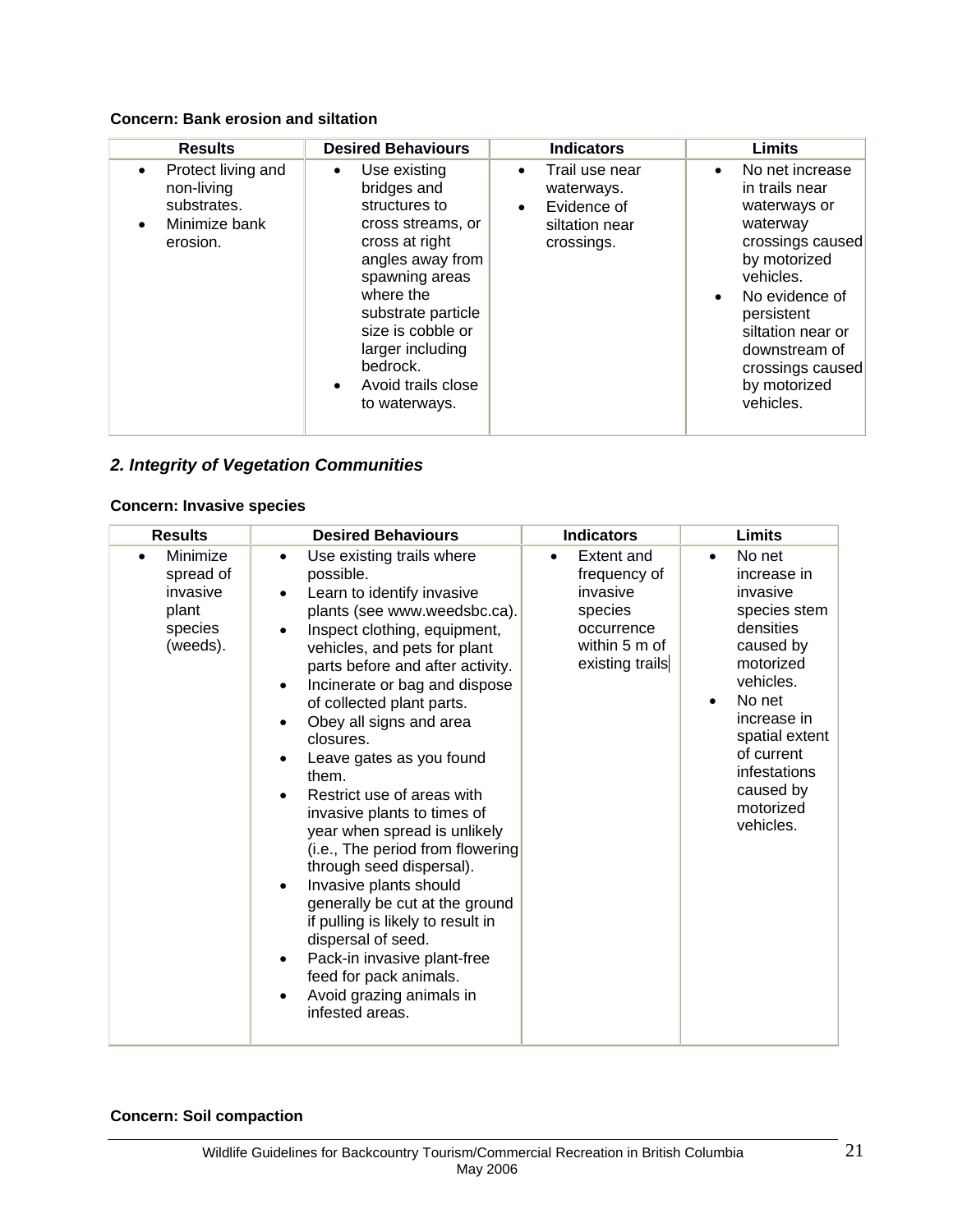| <b>Results</b>                                   | <b>Desired Behaviours</b>                                                                                                                                                                                                                                                                                                                                                                                                                                                  | <b>Indicators</b>                                | <b>Limits</b>                                                                                                                                                    |
|--------------------------------------------------|----------------------------------------------------------------------------------------------------------------------------------------------------------------------------------------------------------------------------------------------------------------------------------------------------------------------------------------------------------------------------------------------------------------------------------------------------------------------------|--------------------------------------------------|------------------------------------------------------------------------------------------------------------------------------------------------------------------|
| Protect vegetative<br>cover and root<br>systems. | Use existing roads<br>$\bullet$<br>and wide trails<br>where they exist.<br>Avoid widening<br>existing trails.<br>Avoid off-trail<br>muddy conditions.<br>Use rock and<br>gravel trails where<br>possible.<br>Obey all signs and<br>area closures.<br>Avoid traveling on<br>existing trails that<br>show evidence of<br>erosion.<br>With the exception<br>of invasive plants,<br>do not pick or pull<br>vegetation.<br>Do not bury<br>$\bullet$<br>garbage, pack it<br>out. | Existing path<br>٠<br>widths.<br>Trail braiding. | No net increase<br>in trail density<br>caused by<br>motorized<br>vehicles.<br>No net increase<br>in existing trail<br>widths caused by<br>motorized<br>vehicles. |

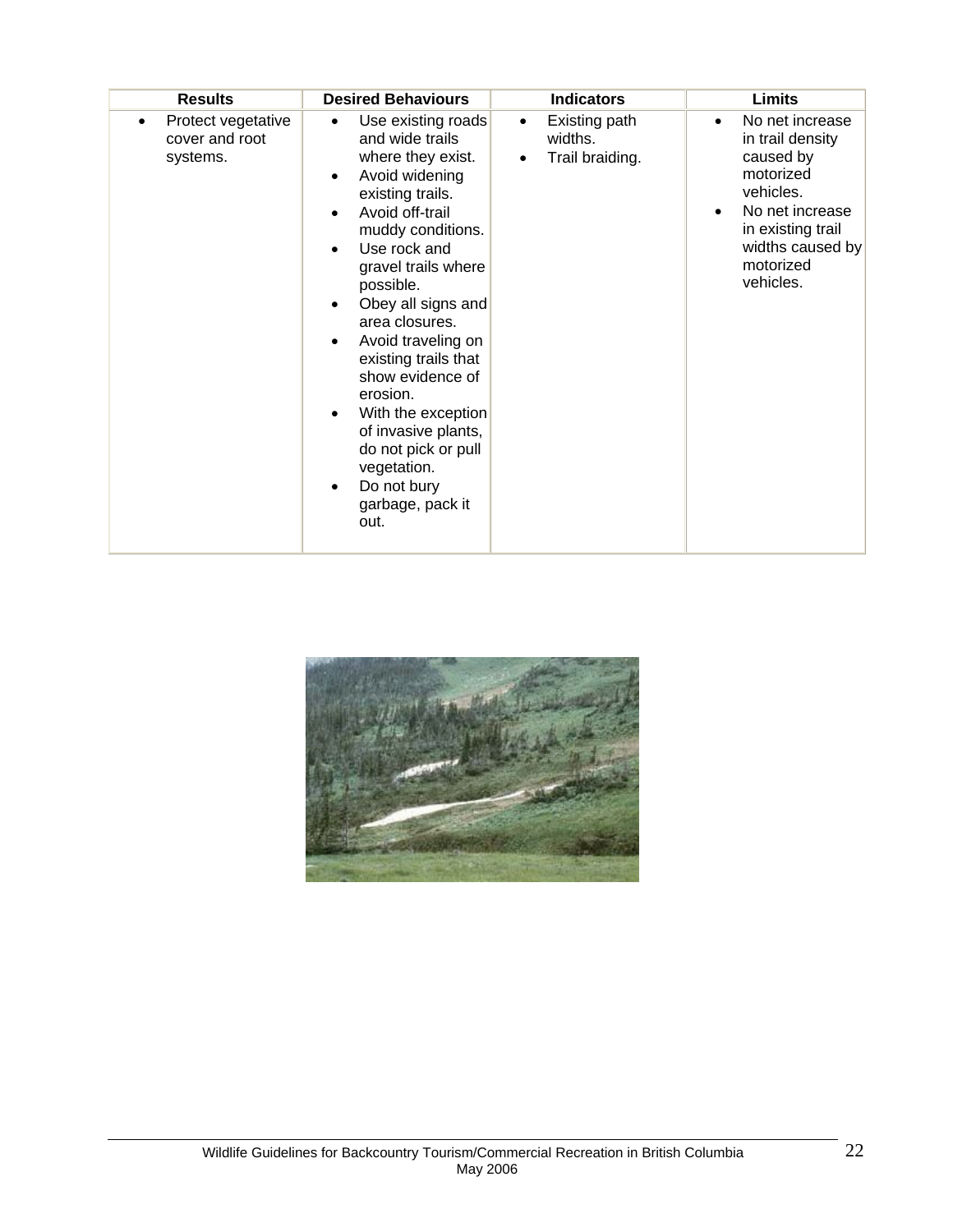# **Concern: Damage to sensitive sites**

| <b>Results</b>                                                                                                                                                                                                                                                              | <b>Desired Behaviours</b>                                                                                                                                                                                                                                                                                                                                                                                                                                                                                                                                                                                                                            | <b>Indicators</b>                                                                                                                            | <b>Limits</b>                                                                                                                                                                  |
|-----------------------------------------------------------------------------------------------------------------------------------------------------------------------------------------------------------------------------------------------------------------------------|------------------------------------------------------------------------------------------------------------------------------------------------------------------------------------------------------------------------------------------------------------------------------------------------------------------------------------------------------------------------------------------------------------------------------------------------------------------------------------------------------------------------------------------------------------------------------------------------------------------------------------------------------|----------------------------------------------------------------------------------------------------------------------------------------------|--------------------------------------------------------------------------------------------------------------------------------------------------------------------------------|
| Protect habitats of<br>endangered<br>wildlife species<br>and ecosystems.<br>Protect sensitive<br>ecosystems<br>(grasslands,<br>alpine/tundra and<br>moist-soil<br>ecosystems such<br>as riparian areas<br>and wetlands).<br>Protect nesting/<br>$\bullet$<br>calving sites. | Learn to identify<br>endangered<br>species and<br>ecosystems within<br>the operating area.<br>Operate in a<br>$\bullet$<br>manner that is<br>consistent with<br>government's<br>approved<br>approach to<br>recovery planning<br>for species at risk.<br>Use existing roads<br>and wide trails.<br>Avoid riding when<br>conditions are<br>muddy.<br>Use rock and<br>gravel trails where<br>possible.<br>Obey all signs and<br>area closures.<br>Do not break or<br>trample vegetation<br>in riparian areas.<br>Avoid known<br>$\bullet$<br>nesting/calving<br>sites (seasonal<br>closures might be<br>necessary).<br>Do not damage<br>wildlife trees. | Damage to<br>$\bullet$<br>sensitive sites.<br>Damage to<br>vegetated<br>alpine/tundra and<br>grasslands beyond<br>existing trail<br>network. | No vegetation<br>$\bullet$<br>damage in<br>sensitive sites or<br>vegetated<br>alpine/tundra and<br>grasslands<br>beyond existing<br>trails caused by<br>motorized<br>vehicles. |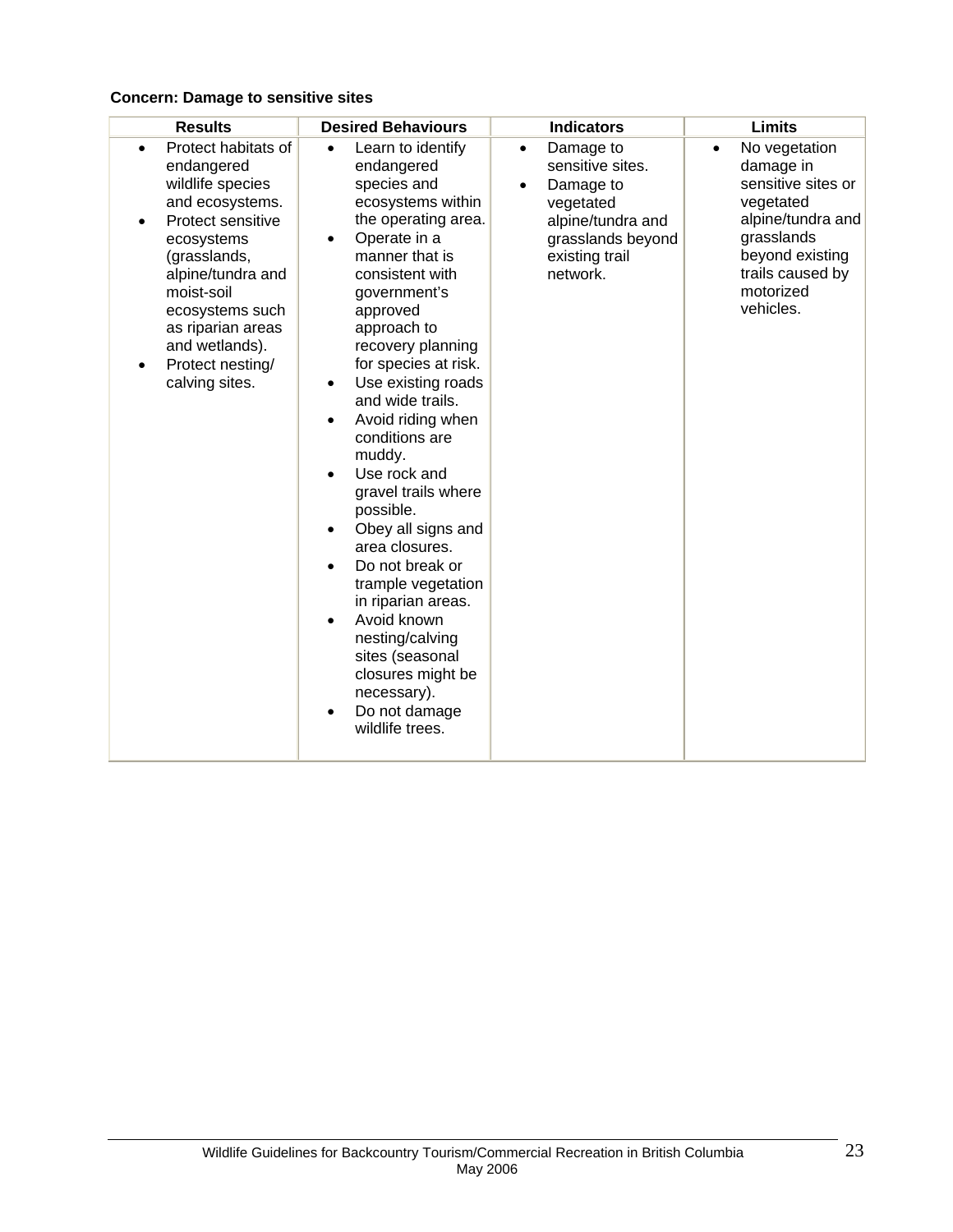# *3. Direct Disturbance of Wildlife*

| Concerns: Physiological and behavioural disruption, displacement from preferred habitats; direct |  |
|--------------------------------------------------------------------------------------------------|--|
| mortality, habituation/sensitization                                                             |  |

| <b>Results</b>                                                                                                       | <b>Desired Behaviours</b>                                                                                                                                                                                                                                                                                                                                                                                                                                                                                                                                                                                                                                                                                                                                                                                                                             | <b>Indicators</b>                                                                                                                                                                                                                  | <b>Limits</b>                                                                                                                                                                                                                                                        |
|----------------------------------------------------------------------------------------------------------------------|-------------------------------------------------------------------------------------------------------------------------------------------------------------------------------------------------------------------------------------------------------------------------------------------------------------------------------------------------------------------------------------------------------------------------------------------------------------------------------------------------------------------------------------------------------------------------------------------------------------------------------------------------------------------------------------------------------------------------------------------------------------------------------------------------------------------------------------------------------|------------------------------------------------------------------------------------------------------------------------------------------------------------------------------------------------------------------------------------|----------------------------------------------------------------------------------------------------------------------------------------------------------------------------------------------------------------------------------------------------------------------|
| Minimize<br>$\bullet$<br>physiological and<br>behavioural<br>disruption.<br>Minimize changes<br>٠<br>in habitat use. | Record wildlife<br>encounters,<br>actions taken and<br>responses of<br>animals.<br>Remain on<br>established trails.<br>Obey all signs and<br>area closures.<br>Do not harass<br>wildlife.<br>Do not feed<br>wildlife.<br>Do not handle<br>wildlife.<br>Do not allow dogs<br>$\bullet$<br>to be at large and<br>harass wildlife.<br>Pack out all<br>garbage.<br>Yield to wildlife on<br>$\bullet$<br>trails and roads.<br>Turn off engine,<br>remain on<br>machine and yield<br>to wildlife on trails<br>and roads.<br>Focus activities in<br>areas and times of<br>year when wildlife<br>are least likely to<br>be disturbed<br>(seasonal closures<br>might be<br>necessary).<br>Stay at distances<br>sufficient to<br>prevent changes<br>to the behaviour of<br>animals (at least<br>500 m in open<br>areas is the<br>default for large<br>mammals). | Proportion of<br>$\bullet$<br>encounters<br>resulting in an<br>alarm response<br>(movement by<br>animals, usually<br>to safer<br>locations).<br>Population<br>٠<br>abundance and<br>distribution trends<br>of wildlife<br>species. | No increase in<br>$\bullet$<br>rate of alarm<br>responses over<br>time caused by<br>motorized<br>vehicles.<br>No harassment<br>$\bullet$<br>caused by<br>motorized<br>vehicles.<br>No<br>$\bullet$<br>abandonment of<br>habitats caused<br>by motorized<br>vehicles. |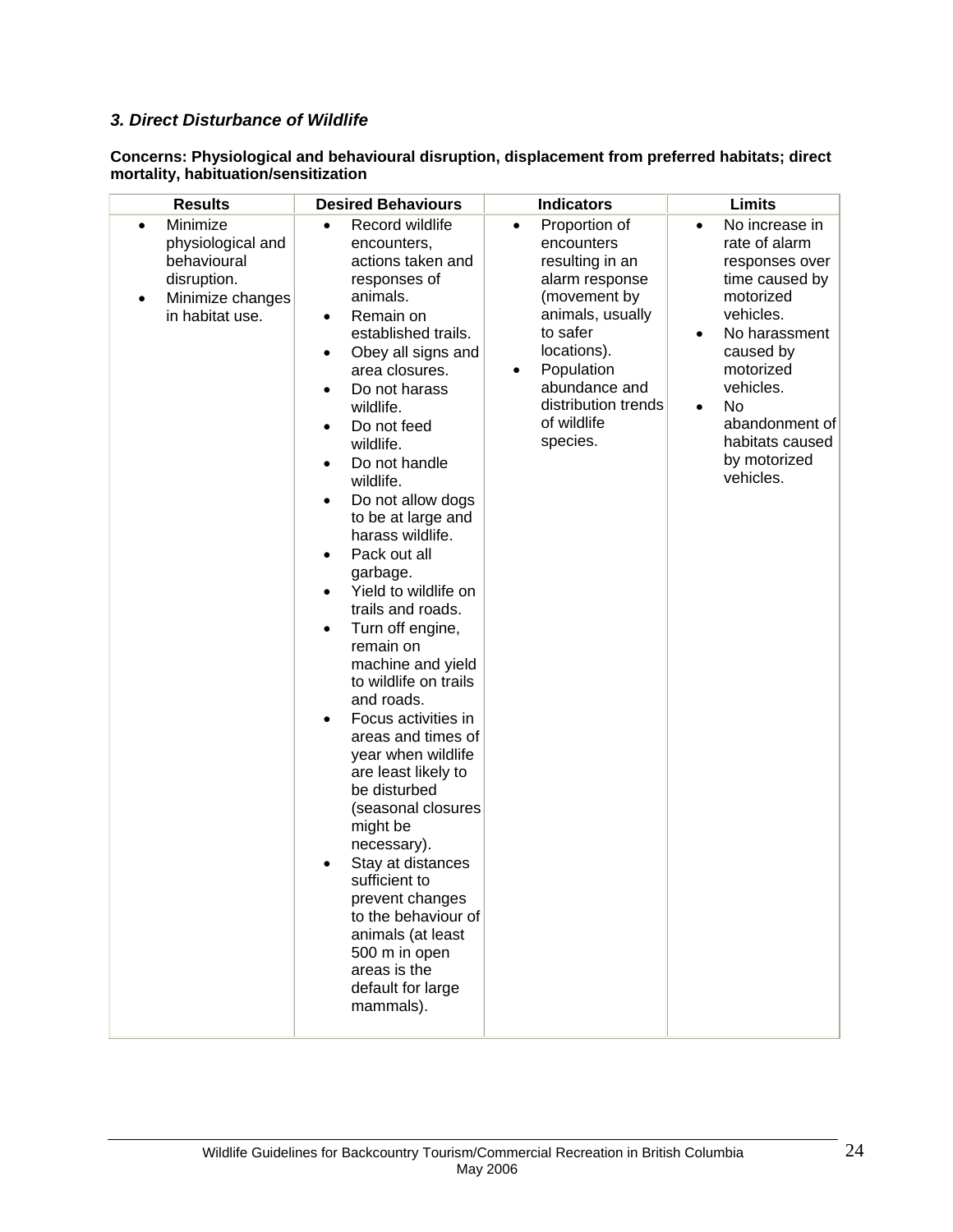# *4. Integrity of Fisheries Resources*

## **Concern: Damage to fish populations and habitats**

| <b>Results</b>                              | <b>Desired Behaviours</b>                                                                                                                                                                                                                                                                                                                                                                                                                                                  |
|---------------------------------------------|----------------------------------------------------------------------------------------------------------------------------------------------------------------------------------------------------------------------------------------------------------------------------------------------------------------------------------------------------------------------------------------------------------------------------------------------------------------------------|
| Protect fish<br>populations and<br>habitat. | Do not move live fish or other aquatic life.<br>$\bullet$<br>Do not harm spawning or rearing habitats (see<br>$\bullet$<br>www.env.gov.bc.ca/wld/fishhabitats/learn.html) by crossing or otherwise<br>disturbing streams in these areas.<br>Obey all signs and area closures.<br>$\bullet$<br>Obey all fisheries regulations (see<br>$\bullet$<br>www.env.gov.b.ca/fw/fish/regulations/synposis.html).<br>Follow desired behaviours related to water quality.<br>$\bullet$ |

## *5. Special Management*

## **Concern: Mountain Caribou**

| <b>Results</b>                                                                                                                                                                                                                                                                                                   | <b>Desired Behaviours</b>                                                                                                                                                                                                                                                                                                                                                                                                                                                                                                                                                                                                                                                                                      | <b>Indicators</b>                                                                                                                                                                                     | Limits                                                                                                                                                                                                                                                                                |
|------------------------------------------------------------------------------------------------------------------------------------------------------------------------------------------------------------------------------------------------------------------------------------------------------------------|----------------------------------------------------------------------------------------------------------------------------------------------------------------------------------------------------------------------------------------------------------------------------------------------------------------------------------------------------------------------------------------------------------------------------------------------------------------------------------------------------------------------------------------------------------------------------------------------------------------------------------------------------------------------------------------------------------------|-------------------------------------------------------------------------------------------------------------------------------------------------------------------------------------------------------|---------------------------------------------------------------------------------------------------------------------------------------------------------------------------------------------------------------------------------------------------------------------------------------|
| Minimize<br>$\bullet$<br>physiological or<br>behavioural<br>disruption of<br>Mountain Caribou.<br>Continued<br>٠<br>occupation of<br>existing range by<br>Mountain Caribou.<br>Ensure that ATV<br>$\bullet$<br>activities are not a<br>barrier to<br><b>Mountain Caribou</b><br>population or<br>range recovery. | Record wildlife<br>$\bullet$<br>encounters, actions<br>taken and<br>responses of<br>animals.<br>Remain on<br>$\bullet$<br>established trails.<br>Obey all signs and<br>$\bullet$<br>area closures.<br>Do not harass<br>$\bullet$<br>wildlife.<br>Do not feed wildlife.<br>٠<br>Control dogs at all<br>$\bullet$<br>times.<br>Minimize activity in<br>$\bullet$<br>and near identified<br>high-use areas<br>(seasonal closures<br>might be<br>necessary).<br>Stay at distances<br>sufficient to prevent<br>changes to the<br>behaviour of<br>animals (at least<br>500 m in open<br>areas is the default<br>for large mammals).<br>Follow<br>recommendations<br>of recovery<br>planning for<br>Mountain Caribou. | Encounter<br>$\bullet$<br>frequency.<br>Proportion of<br>encounters<br>resulting in an<br>alarm response.<br>Population<br>$\bullet$<br>abundance and<br>distribution<br>trends of<br>subpopulations. | No increase in<br>$\bullet$<br>rate of alarm<br>responses over<br>time caused by<br>motorized<br>vehicles.<br>No purposeful<br>$\bullet$<br>harassment<br>caused by<br>motorized<br>vehicles.<br>No<br>$\bullet$<br>abandonment<br>of habitats<br>caused by<br>motorized<br>vehicles. |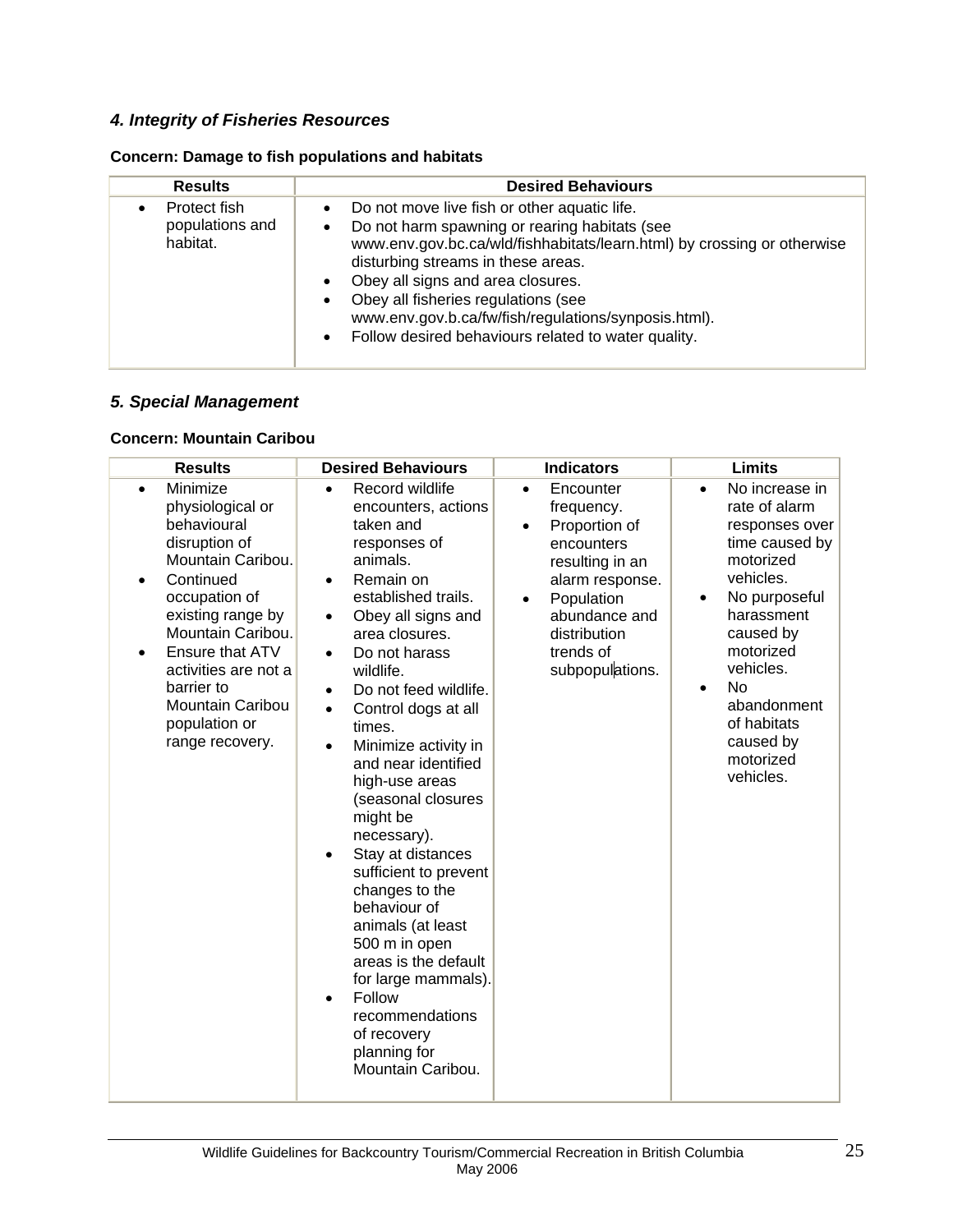#### **Concern: Calving areas, nesting sites**

| <b>Results</b>                                                                                                                                                                                                                          | <b>Desired Behaviours</b>                                                                                                                                                                                                                                                                                                                                                                                                                                                         | <b>Indicators</b>                                                       | <b>Limits</b>                                                                                                                                       |
|-----------------------------------------------------------------------------------------------------------------------------------------------------------------------------------------------------------------------------------------|-----------------------------------------------------------------------------------------------------------------------------------------------------------------------------------------------------------------------------------------------------------------------------------------------------------------------------------------------------------------------------------------------------------------------------------------------------------------------------------|-------------------------------------------------------------------------|-----------------------------------------------------------------------------------------------------------------------------------------------------|
| Minimize<br>$\bullet$<br>physiological or<br>behavioural<br>disruption of<br>wildlife during<br>critical calving/<br>nesting periods.<br>Continued<br>$\bullet$<br>occupation by<br>wildlife of critical<br>calving/nesting<br>habitat. | Remain on<br>established trails.<br>Obey all signs and<br>٠<br>area closures.<br>Do not harass<br>wildlife.<br>Do not feed<br>wildlife.<br>Control dogs at all<br>times.<br>Minimize activity in<br>$\bullet$<br>and near known<br>calving/nesting<br>areas (seasonal<br>closures might be<br>necessary).<br>Stay at distances<br>sufficient to<br>prevent changes<br>to the behaviour of<br>animals (at least<br>500 m in open<br>areas is the default<br>for large<br>mammals). | Continued<br>$\bullet$<br>occupancy of<br>calving//nesting<br>habitats. | No purposeful<br>$\bullet$<br>harassment<br>caused by<br>motorized<br>vehicles.<br>Continued<br>occupancy of<br>known calving/<br>nesting habitats. |

# *6. Additional Information*

Best Management Practices for Recreational Activities on Grasslands in the Thompson and Okanagan Basins (http://www.env.gov.bc.ca/wld/documents/bmp/grasslands\_th\_ok\_bmp.pdf )

Grasslands Conservation Council of British Columbia (www.bcgrasslands.org/grasslands/understandinggrasslands.htm )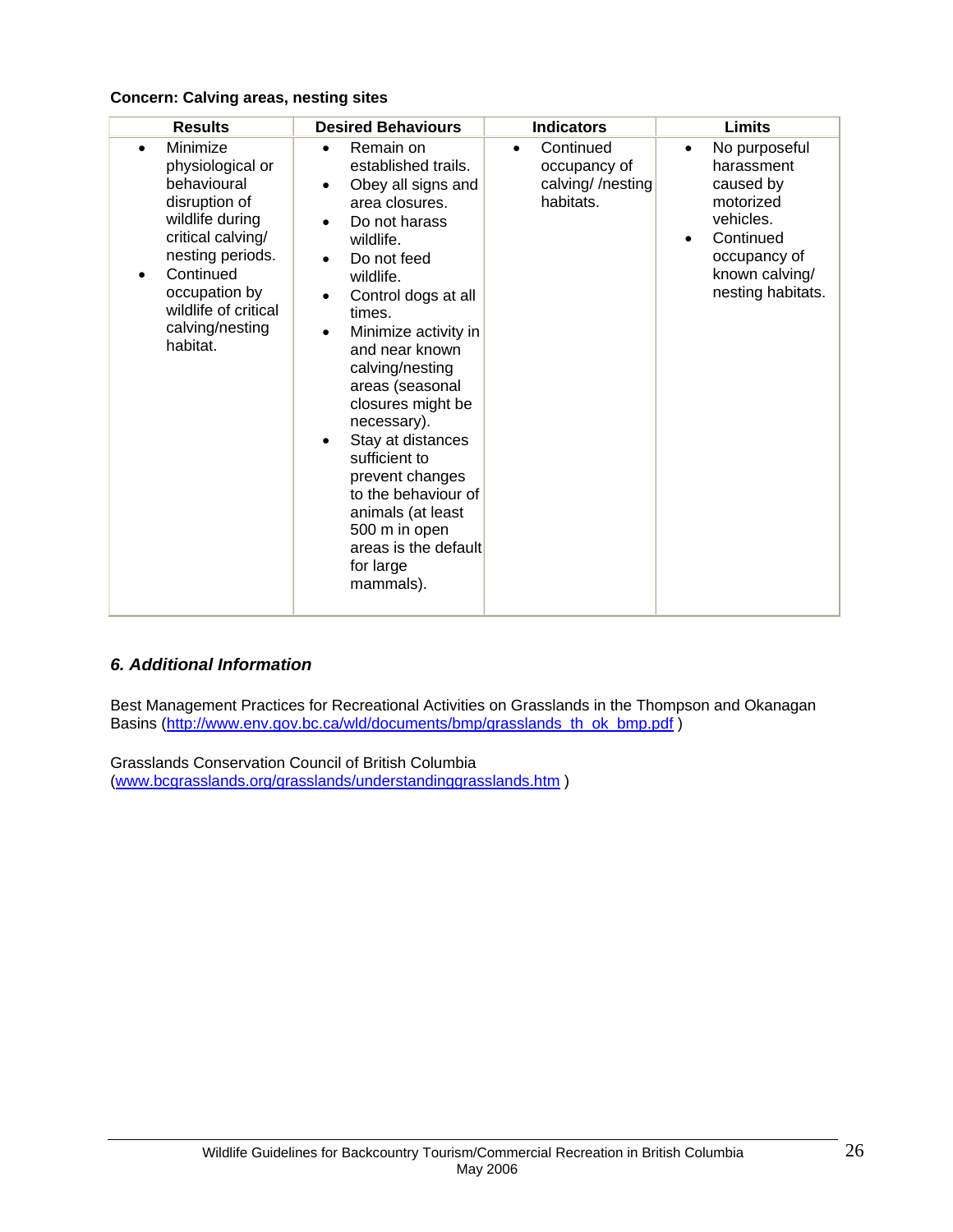## **Non-motorized > Alpine/Tundra, Forest and Grasslands > Winter**

- The following results, desired behaviours, indicators, and limits apply in addition to any relevant policies or regulations; for example, area-based closures and existing statutes.
- Concerns are ranked according to the potential risk to wildlife and their habitats, where "potential" is defined as the probability that the activity will result in either the alteration or destruction of habitat, or the temporary (on a scale of days or longer) or permanent abandonment of habitat, in the absence of guidelines or statutes.
- "Non-motorized activities" are defined as skiing, snowshoeing, or other non-motorized methods of travelling on snow in the backcountry.
- Guidelines are summarized by:
	- o **Results** What the guidelines are attempting to achieve.
	- o **Desired Behaviours** Actions by users that are most likely to achieve the specified results.
	- o **Indicators**  What should be measured to determine if the specified results are being achieved.
	- o **Limits** Acceptable bounds related to the measured indicator.
- Results and Desired Behaviours are identified for low-risk issues.
- Results, Desired Behaviours, Indicators, and Limits are identified for high-risk issues.
- NOTE: These guidelines have been produced as a means of ensuring that environmental values and tourism recreational activities can co-exist on the landscape. Tourism operators may find these guidelines useful and choose to adopt them. However, if a licensee chooses to use a different strategy, and it is accepted by government, the licensee must undertake an effectiveness monitoring program. The Tenure Management Plan must reflect a commitment to the monitoring program, and opportunities to partner with government may be explored.
- **Safety remains the first priority under all circumstances.**

#### *1. Degradation of Soil, Air, and Water Quality*

#### **Concern: Water pollution**

| <b>Results</b>         | <b>Desired Behaviours</b>                                                                                                                                 |
|------------------------|-----------------------------------------------------------------------------------------------------------------------------------------------------------|
| Avoid water pollution. | Pack out all garbage.<br>$\bullet$<br>Use existing facilities for human waste, pack it out, or bury it in deep<br>snow at least 100 m from water sources. |

#### **Concern: Soil compaction and erosion**

| <b>Results</b> | <b>Desired Behaviours</b>                                         |
|----------------|-------------------------------------------------------------------|
| Minimize soil  | Avoid travel and camping on shallow snow packs when the ground is |
| compaction and | not frozen.                                                       |
| erosion.       | Minimize campfires.                                               |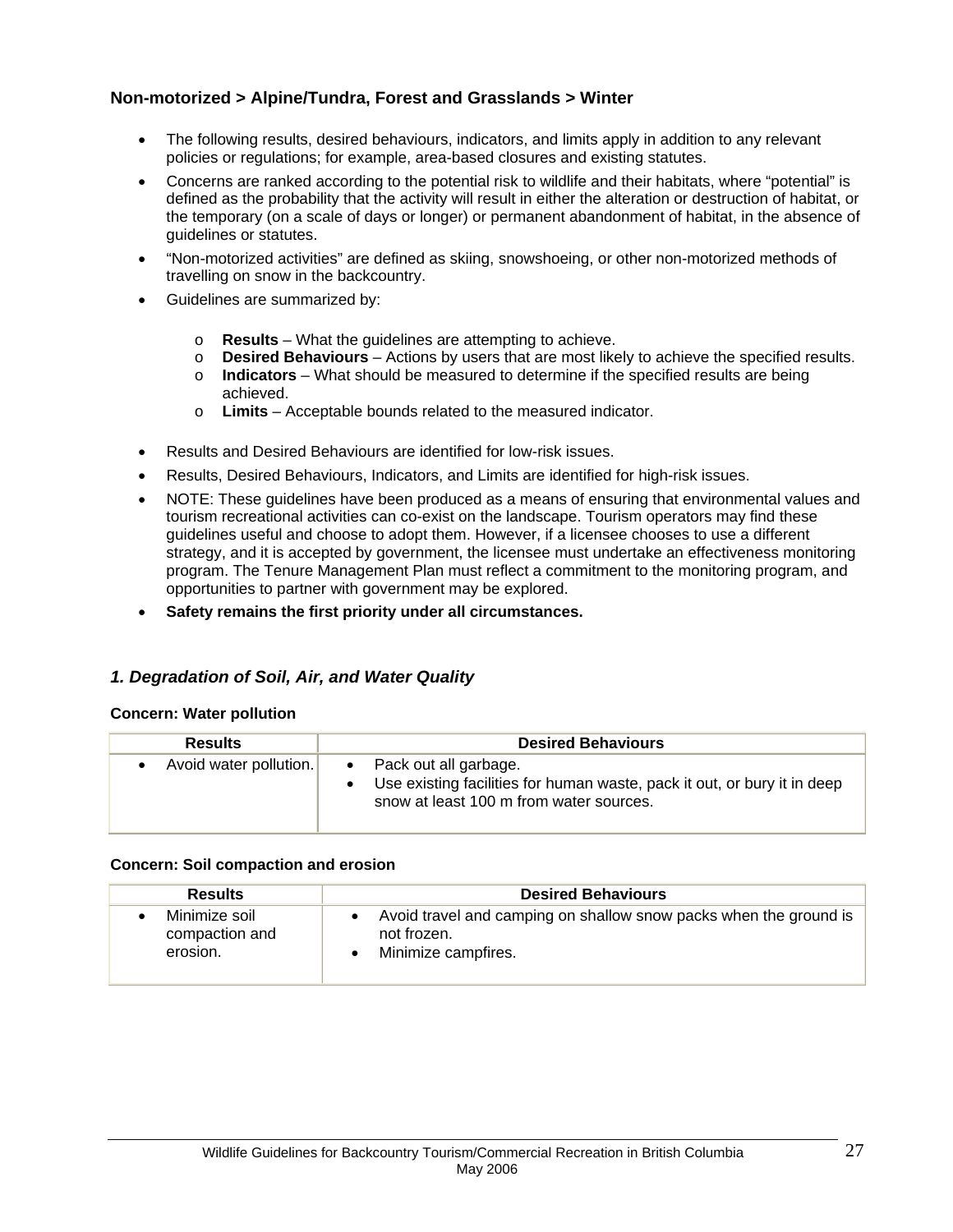# *2. Integrity of Vegetation Communities*

| <b>Results</b>                                                                                                   | <b>Desired Behaviours</b>                                                                                                                                                                                                                                                                                                                                                                                                                                        | <b>Indicators</b>                          | Limits                                                                                                                                                                               |
|------------------------------------------------------------------------------------------------------------------|------------------------------------------------------------------------------------------------------------------------------------------------------------------------------------------------------------------------------------------------------------------------------------------------------------------------------------------------------------------------------------------------------------------------------------------------------------------|--------------------------------------------|--------------------------------------------------------------------------------------------------------------------------------------------------------------------------------------|
| Protect habitats of<br>endangered<br>wildlife species<br>and ecosystems.<br>Protect<br>nesting/calving<br>sites. | Learn to identify<br>$\bullet$<br>endangered<br>species and<br>ecosystems within<br>the operating area.<br>Operate in a<br>$\bullet$<br>manner that is<br>consistent with<br>government's<br>approved<br>approach to<br>recovery planning<br>for species at risk.<br>Obey all signs and<br>area closures.<br>Avoid known<br>$\bullet$<br>nesting/calving<br>sites (seasonal<br>closures might be<br>necessary).<br>Do not damage<br>$\bullet$<br>wildlife trees. | Damage to<br>$\bullet$<br>sensitive sites. | No vegetation<br>$\bullet$<br>damage in<br>sensitive sites or<br>vegetated<br>alpine/tundra and<br>grasslands<br>beyond existing<br>trails caused by<br>non-motorized<br>activities. |

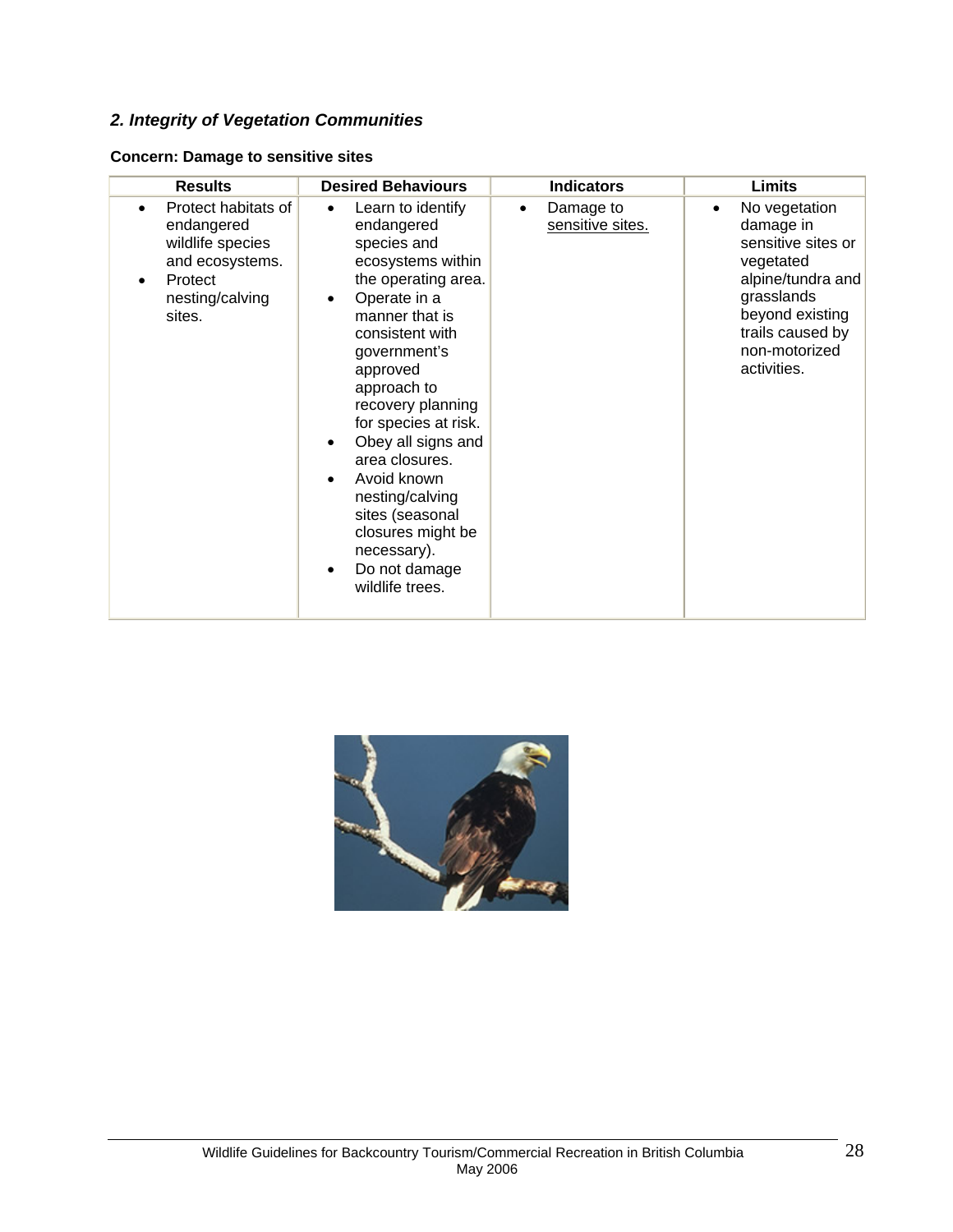## *3. Direct Disturbance of Wildlife*

**Concerns: Physiological and behavioural disruption, displacement from preferred habitats; direct mortality, habituation/sensitization** 

| <b>Results</b>                                                                                                                                               | <b>Desired Behaviours</b>                                                                                                                                                                                                                                                                                                                                                                                                                                                                                                                                                                                                                                                                                                                                                                                                                                                                                                                                      | <b>Indicators</b>                                                                                                                                                            | <b>Limits</b>                                                                                                                                                                                                                                                                       |
|--------------------------------------------------------------------------------------------------------------------------------------------------------------|----------------------------------------------------------------------------------------------------------------------------------------------------------------------------------------------------------------------------------------------------------------------------------------------------------------------------------------------------------------------------------------------------------------------------------------------------------------------------------------------------------------------------------------------------------------------------------------------------------------------------------------------------------------------------------------------------------------------------------------------------------------------------------------------------------------------------------------------------------------------------------------------------------------------------------------------------------------|------------------------------------------------------------------------------------------------------------------------------------------------------------------------------|-------------------------------------------------------------------------------------------------------------------------------------------------------------------------------------------------------------------------------------------------------------------------------------|
| Minimize<br>$\bullet$<br>physiological and<br>behavioural<br>disruption.<br>Minimize changes<br>$\bullet$<br>in habitat use<br>resulting from<br>activities. | Record wildlife<br>$\bullet$<br>encounters,<br>actions taken and<br>responses of<br>animals.<br>Remain on<br>$\bullet$<br>established trails<br>where they exist.<br>Obey all signs and<br>٠<br>area closures.<br>Do not harass<br>٠<br>wildlife.<br>Do not feed<br>٠<br>wildlife.<br>Do not handle<br>٠<br>wildlife.<br>Do not allow dogs<br>٠<br>to be at large and<br>harass wildlife.<br>Pack out all<br>$\bullet$<br>garbage.<br>Yield to wildlife on<br>$\bullet$<br>trails and roads.<br>Focus activities in<br>$\bullet$<br>areas and at times<br>of the year when<br>wildlife are least<br>likely to be<br>disturbed<br>(seasonal closures<br>might be<br>necessary).<br>Remain still or<br>٠<br>retreat when<br>animals are<br>encountered and<br>react to your<br>presence.<br>Stay at distances<br>sufficient to<br>prevent changes<br>to the behaviour of<br>animals (at least<br>100 m in open<br>areas is the<br>default for large<br>mammals). | Proportion of<br>$\bullet$<br>encounters<br>resulting in an<br>alarm response.<br>Population<br>$\bullet$<br>abundance and<br>distribution trends<br>of wildlife<br>species. | No increase in<br>$\bullet$<br>rate of alarm<br>responses over<br>time caused by<br>non-motorized<br>activities.<br>No harassment<br>٠<br>caused by non-<br>motorized<br>activities.<br>No<br>$\bullet$<br>abandonment of<br>habitats caused<br>by non-<br>motorized<br>activities. |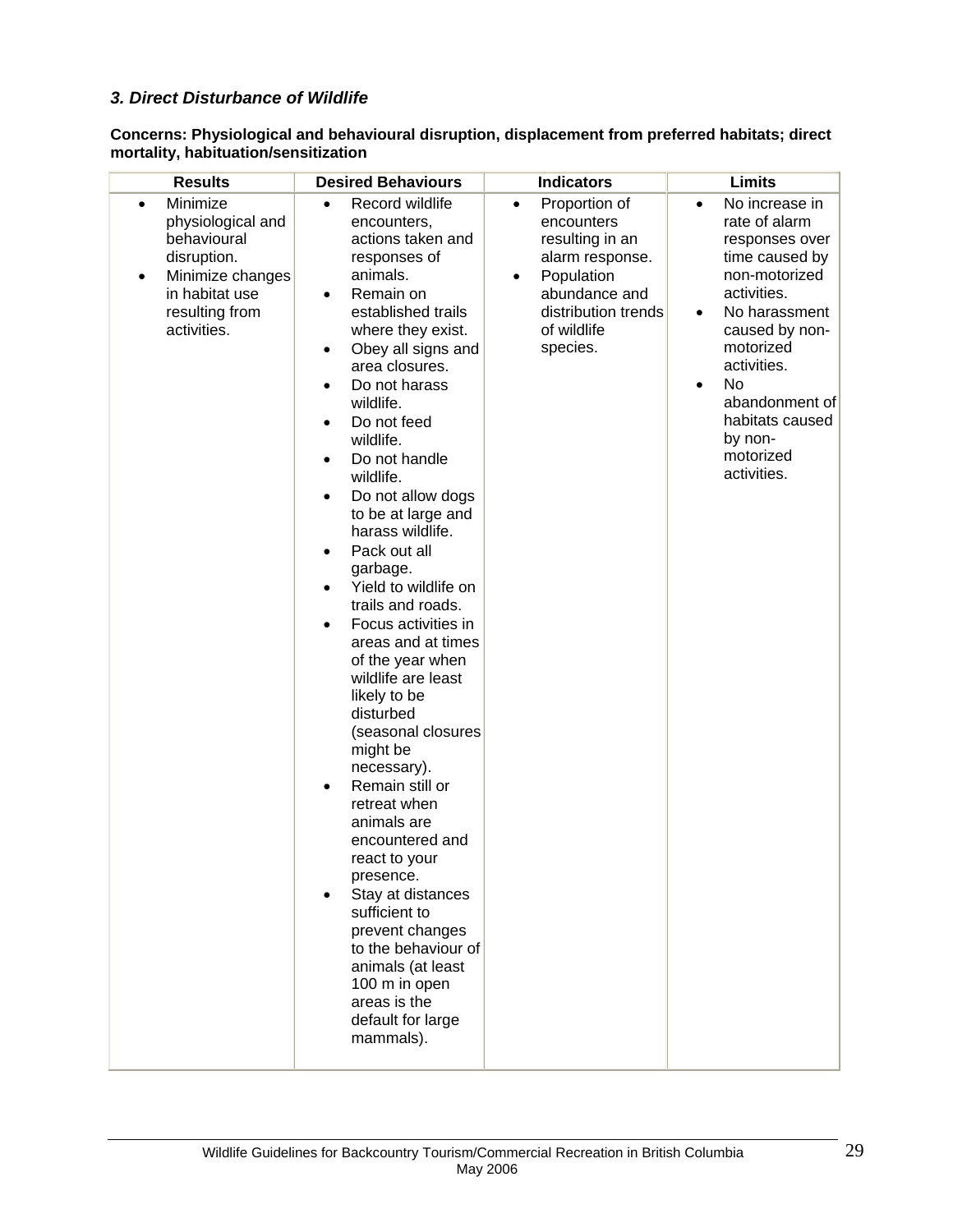# *4. Integrity of Fisheries Resources*

# **Concern: Damage to fish populations and habitats**

| <b>Results</b>                               | <b>Desired Behaviours</b>                                                                                                                                                                                                                                                                           |
|----------------------------------------------|-----------------------------------------------------------------------------------------------------------------------------------------------------------------------------------------------------------------------------------------------------------------------------------------------------|
| Protect fish<br>populations and<br>habitats. | Do not move live fish or other aquatic life.<br>Do not harm spawning or rearing habitats by crossing or otherwise<br>disturbing streams in these areas.<br>Obey all signs and area closures.<br>Obey all fisheries regulations.<br>Follow desired behaviours related to water quality.<br>$\bullet$ |

## *5. Special Management*

## **Concern:Grizzly Bear and Wolverine dens**

| <b>Results</b>     | <b>Desired Behaviours</b>                                                                                                                                                       |
|--------------------|---------------------------------------------------------------------------------------------------------------------------------------------------------------------------------|
| Protect den sites. | Remain at distances sufficient to avoid disturbing Grizzly Bears and<br>Wolverines in known den sites, at least 100 m is the default (seasonal<br>closures might be necessary). |

#### **Concern: Ungulate winter ranges**

| <b>Results</b>                                                                                                                                             | <b>Desired Behaviours</b>                                                                                                                                                                                                                                                                                                                                                                                                                                                                                                                                     | <b>Indicators</b>                                                    | <b>Limits</b>                                                                                                                                                                            |
|------------------------------------------------------------------------------------------------------------------------------------------------------------|---------------------------------------------------------------------------------------------------------------------------------------------------------------------------------------------------------------------------------------------------------------------------------------------------------------------------------------------------------------------------------------------------------------------------------------------------------------------------------------------------------------------------------------------------------------|----------------------------------------------------------------------|------------------------------------------------------------------------------------------------------------------------------------------------------------------------------------------|
| Minimize<br>physiological or<br>behavioural<br>disruption of<br>ungulates on<br>winter ranges.<br>Continued<br>occupation of<br>ungulate winter<br>ranges. | Remain on<br>$\bullet$<br>established trails<br>where they exist.<br>Obey all signs and<br>$\bullet$<br>area closures.<br>Do not harass<br>wildlife.<br>Do not feed wildlife.<br>$\bullet$<br>Do not allow dogs to<br>$\bullet$<br>be at large and<br>harass wildlife.<br>Minimize activity in<br>and near identified<br>ungulate winter<br>ranges (seasonal<br>closures might be<br>necessary).<br>Stay at distances<br>$\bullet$<br>sufficient to prevent<br>changes to the<br>behaviour of animals<br>(at least 100 m in<br>open areas is the<br>default). | Continued<br>$\bullet$<br>occupancy of<br>ungulate winter<br>ranges. | No harassment<br>$\bullet$<br>caused by non-<br>motorized<br>activities.<br>No<br>$\bullet$<br>abandonment<br>of ungulate<br>winter ranges<br>caused by non-<br>motorized<br>activities. |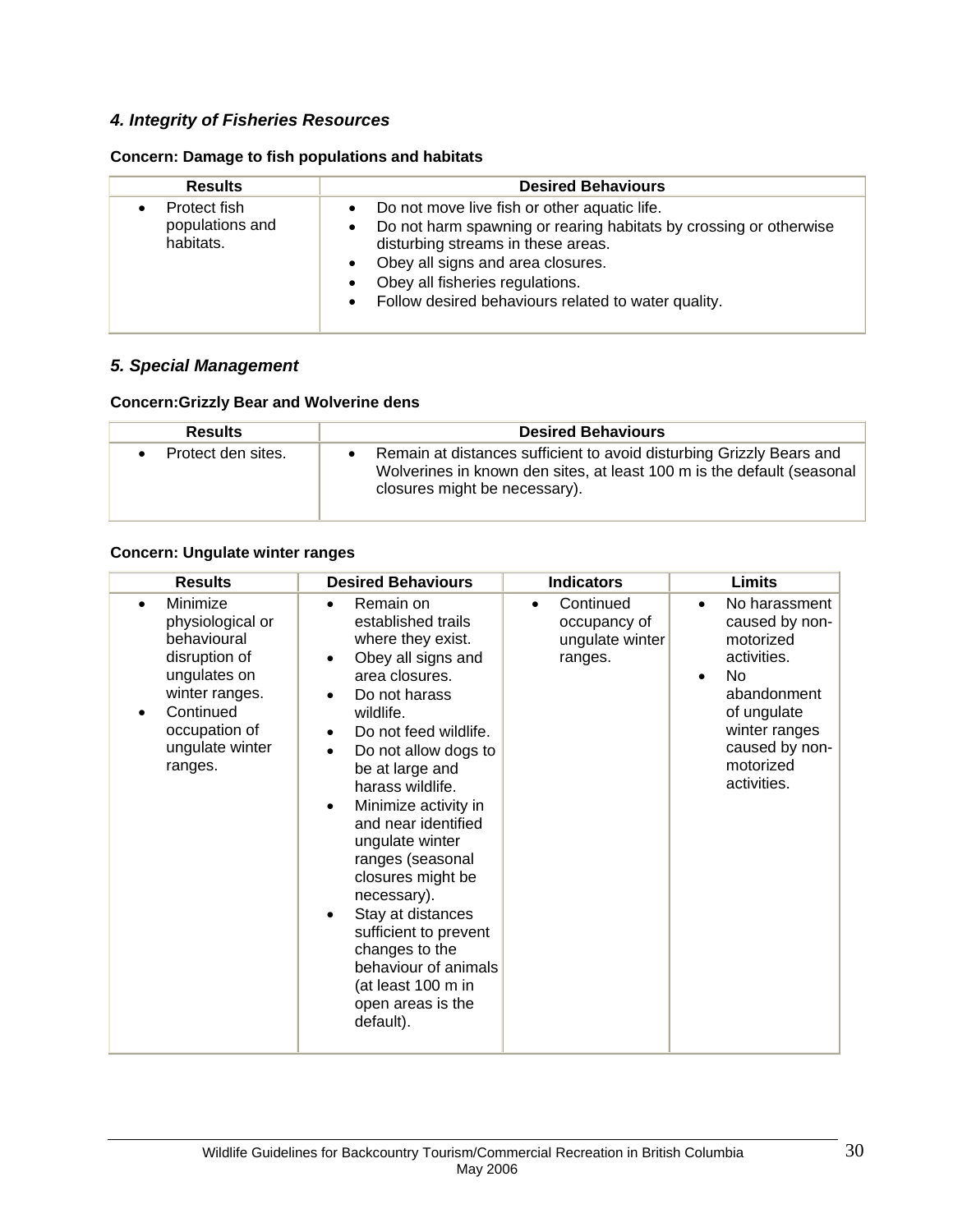## **Concern: Mountain Caribou**

| <b>Results</b>                                                                                                                                                                                                                                                                                                      | <b>Desired Behaviours</b>                                                                                                                                                                                                                                                                                                                                                                                                                                                                                                                                                                                                                                                                                                                                              | <b>Indicators</b>                                                                                                                                                                                               | <b>Limits</b>                                                                                                                                                                                                                                                                                           |
|---------------------------------------------------------------------------------------------------------------------------------------------------------------------------------------------------------------------------------------------------------------------------------------------------------------------|------------------------------------------------------------------------------------------------------------------------------------------------------------------------------------------------------------------------------------------------------------------------------------------------------------------------------------------------------------------------------------------------------------------------------------------------------------------------------------------------------------------------------------------------------------------------------------------------------------------------------------------------------------------------------------------------------------------------------------------------------------------------|-----------------------------------------------------------------------------------------------------------------------------------------------------------------------------------------------------------------|---------------------------------------------------------------------------------------------------------------------------------------------------------------------------------------------------------------------------------------------------------------------------------------------------------|
| Minimize<br>$\bullet$<br>physiological or<br>behavioural<br>disruption of<br>Mountain Caribou.<br>Continued<br>$\bullet$<br>occupation of<br>existing range by<br>Mountain Caribou.<br>Ensure that non-<br>$\bullet$<br>motorized activities<br>are not a barrier to<br>Mountain Caribou<br>population<br>recovery. | Record encounters<br>$\bullet$<br>with caribou, and<br>actions taken, and<br>responses of<br>animals.<br>Remain on<br>established trails.<br>Obey all signs and<br>$\bullet$<br>area closures.<br>Do not harass<br>$\bullet$<br>wildlife.<br>Do not feed<br>$\bullet$<br>wildlife.<br>Do not allow dogs<br>$\bullet$<br>to be at large and<br>harass wildlife.<br>Minimize activity in<br>and near identified<br>high-use areas<br>(seasonal closures<br>might be<br>necessary).<br>Stay at distances<br>sufficient to<br>prevent changes to<br>the behaviour of<br>animals (at least<br>100 m in open<br>areas is the default<br>for large<br>mammals).<br>Follow<br>$\bullet$<br>recommendations<br>of Recovery<br>Implementation<br>Groups for<br>Mountain Caribou. | Encounter<br>$\bullet$<br>frequency.<br>Proportion of<br>$\bullet$<br>encounters<br>resulting in an<br>alarm response.<br>Population<br>$\bullet$<br>abundance and<br>distribution trends<br>of subpopulations. | No increase in<br>$\bullet$<br>rate of alarm<br>responses over<br>time caused by<br>non-motorized<br>activities.<br>No harassment<br>$\bullet$<br>caused by non-<br>motorized<br>activities.<br><b>No</b><br>$\bullet$<br>abandonment of<br>current range<br>caused by non-<br>motorized<br>activities. |

## *6. Additional Information*

Best Management Practices for Recreational Activities on Grasslands in the Thompson and Okanagan Basins ( http://www.env.gov.bc.ca/wld/documents/bmp/grasslands\_th\_ok\_bmp.pdf ) Leave No Trace (http://www.lnt.org/main.htm )

Outdoor Recreation Council of BC Safety and Information Brochures (http://www.orcbc.ca/research\_pub.htm  $\lambda$ 

## **Non-motorized > Alpine/Tundra, Forest, and Grasslands > Snow-free**

• The following results, desired behaviours, indicators, and limits apply in addition to any relevant policies or regulations; for example, area-based closures and existing statutes.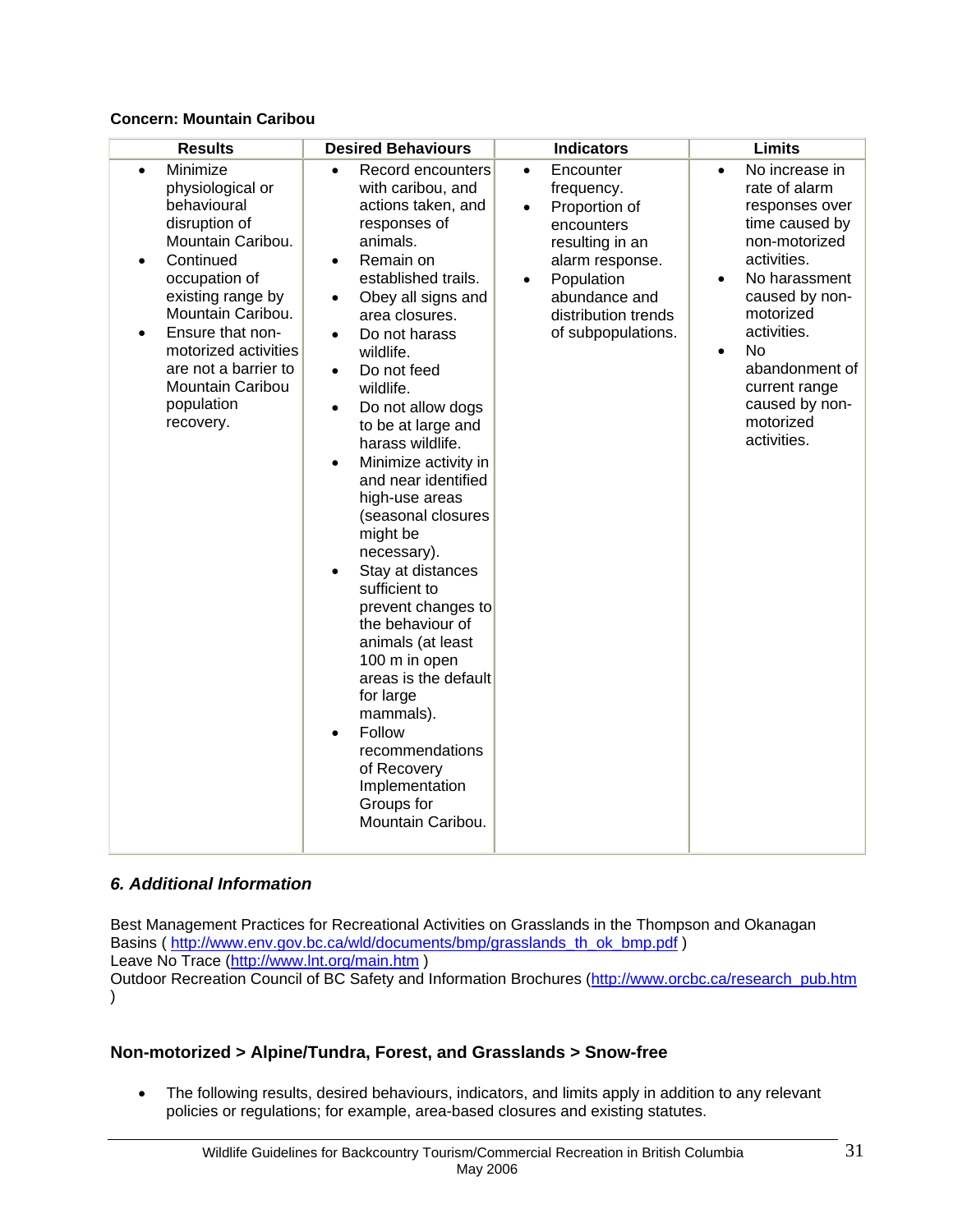- Concerns are ranked according to the potential risk to wildlife and their habitats, where "potential" is defined as the probability that the activity will result in either the alteration or destruction of habitat, or the temporary or permanent abandonment of habitat, in the absence of guidelines or statutes.
- Non-motorized activities are defined as hiking, mountain-biking, horse-back riding, camping, caving, climbing or other non-motorized recreational activities in the backcountry that occurs during the snow-free season.
- Guidelines are summarized by:
	- o **Results** What the guidelines are attempting to achieve.
	- o **Desired Behaviours** Actions by users that are most likely to achieve the specified results.
	- o **Indicators**  What should be measured to determine if the specified results are being achieved.
	- o **Limits** Acceptable bounds related to the measured indicator.
- Results and Desired Behaviours are identified for low-risk issues.
- Results, Desired Behaviours, Indicators and Limits are identified for high-risk issues.
- NOTE: These guidelines have been produced as a means of ensuring that environmental values and tourism recreational activities can co-exist on the landscape. Tourism operators may find these guidelines useful and choose to adopt them. However, if a licensee chooses to use a different strategy, and it is accepted by government, the licensee must undertake an effectiveness monitoring program. The Tenure Management Plan must reflect a commitment to the monitoring program, and opportunities to partner with government may be explored.
- **Safety remains the first priority under all circumstances.**

## *1. Degradation of Soil, Air, and Water Quality*

#### **Concern: Water pollution**

| <b>Results</b>         | <b>Desired Behaviours</b>                                                                                                                                                                                                                                                                                                                                                                                                                                                                                                                                                                                           |
|------------------------|---------------------------------------------------------------------------------------------------------------------------------------------------------------------------------------------------------------------------------------------------------------------------------------------------------------------------------------------------------------------------------------------------------------------------------------------------------------------------------------------------------------------------------------------------------------------------------------------------------------------|
| Avoid water pollution. | Pack out all garbage.<br>$\bullet$<br>Use existing facilities for human waste, pack it out, or bury it in holes<br>$\bullet$<br>10 to 15 cm deep located at least 100 m from water sources (use<br>group latrines minimum 30 cm deep for parties of more than 4<br>persons).<br>Use existing bridges and structures to cross streams, or cross at right<br>$\bullet$<br>angles away from spawning areas where the substrate particle size is<br>cobble or larger, including bedrock.<br>Minimize use of pesticides and herbicides near waterways.<br>$\bullet$<br>Use biodegradable cleaning products.<br>$\bullet$ |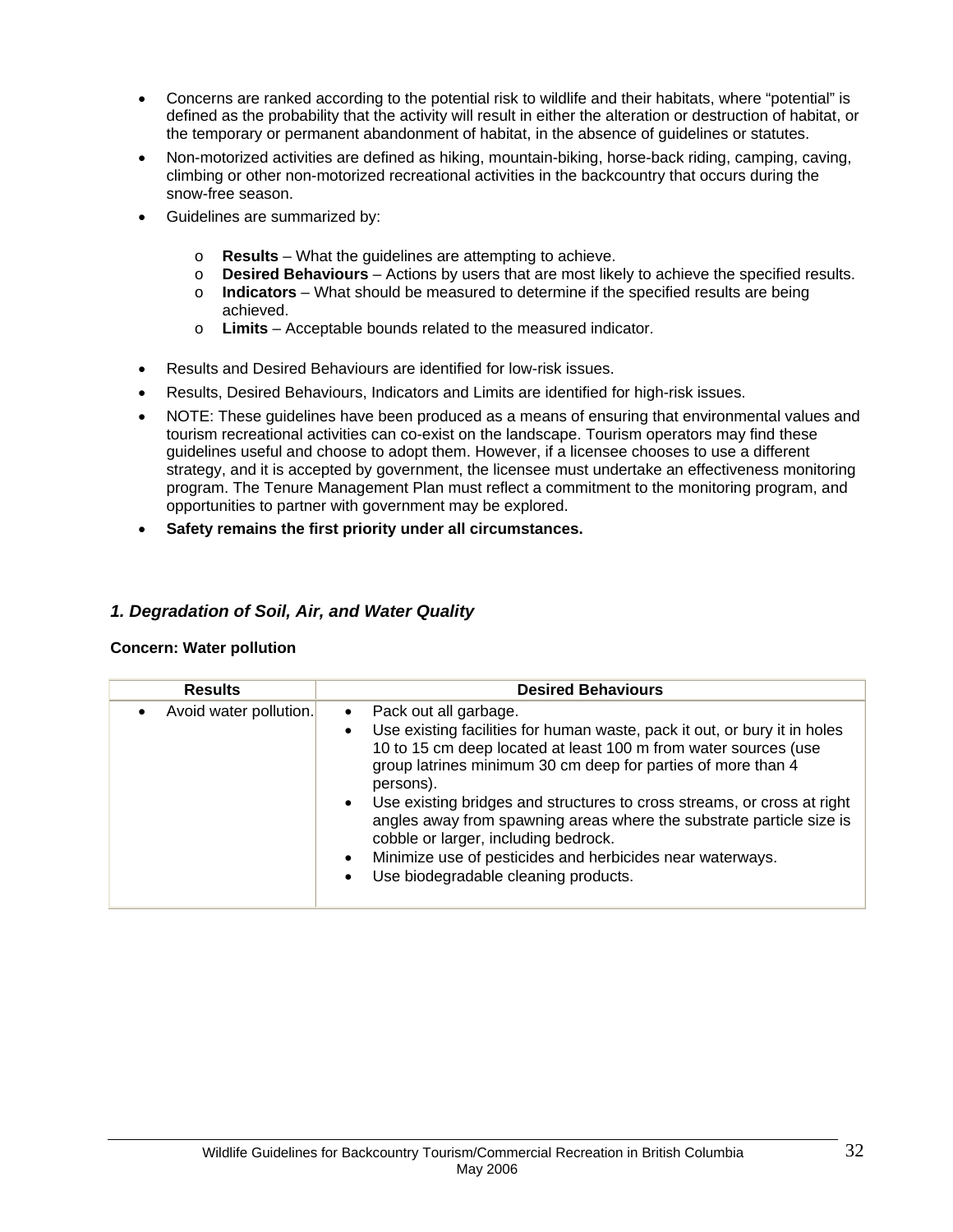## **Concern: Soil compaction and erosion**

| <b>Results</b>                                                                                                                     | <b>Desired Behaviours</b>                                                                                                                                                                                                                                                                                                                                                                                                                                                                                                                                                                                                                                                                                                                                                                                                                                                                                      | <b>Indicators</b>                                                                                                                                | <b>Limits</b>                                                                                                                                                                                                                                                                                         |
|------------------------------------------------------------------------------------------------------------------------------------|----------------------------------------------------------------------------------------------------------------------------------------------------------------------------------------------------------------------------------------------------------------------------------------------------------------------------------------------------------------------------------------------------------------------------------------------------------------------------------------------------------------------------------------------------------------------------------------------------------------------------------------------------------------------------------------------------------------------------------------------------------------------------------------------------------------------------------------------------------------------------------------------------------------|--------------------------------------------------------------------------------------------------------------------------------------------------|-------------------------------------------------------------------------------------------------------------------------------------------------------------------------------------------------------------------------------------------------------------------------------------------------------|
| Minimize soil<br>$\bullet$<br>compaction off<br>established trails.<br>Minimize erosion<br>$\bullet$<br>associated with<br>trails. | Use existing roads<br>$\bullet$<br>and trails where<br>they exist.<br>Avoid travelling on<br>$\bullet$<br>existing trails that<br>show evidence of<br>erosion.<br>Avoid widening<br>$\bullet$<br>existing trails.<br>Use rock and<br>$\bullet$<br>gravel trails where<br>possible.<br>Avoid poorly<br>$\bullet$<br>placed trails (e.g.,<br>steep grades with<br>soft substrates).<br>Where no trails<br>$\bullet$<br>exist, travel on rock<br>or other durable<br>surfaces or<br>disperse use and<br>avoid areas where<br>impacts are<br>evident.<br>Avoid off-trail<br>$\bullet$<br>muddy conditions.<br>Obey all signs and<br>$\bullet$<br>area closures.<br>Use designated<br>$\bullet$<br>campsites and/or<br>existing intensive-<br>use sites where<br>they exist, or use<br>rock or durable<br>surfaces for<br>camping.<br>Minimize campfires<br>$\bullet$<br>and use only<br>established fire<br>rings. | Existing path<br>$\bullet$<br>widths.<br>Trail braiding.<br>$\bullet$<br>Evidence of<br>$\bullet$<br>erosion associated<br>with existing trails. | No net increase<br>$\bullet$<br>in trail density<br>caused by non-<br>motorized<br>activities.<br>No net increase<br>in existing trail<br>widths caused<br>by non-<br>motorized<br>activities.<br>No erosion near<br>waterways or in<br>sensitive sites<br>caused by non-<br>motorized<br>activities. |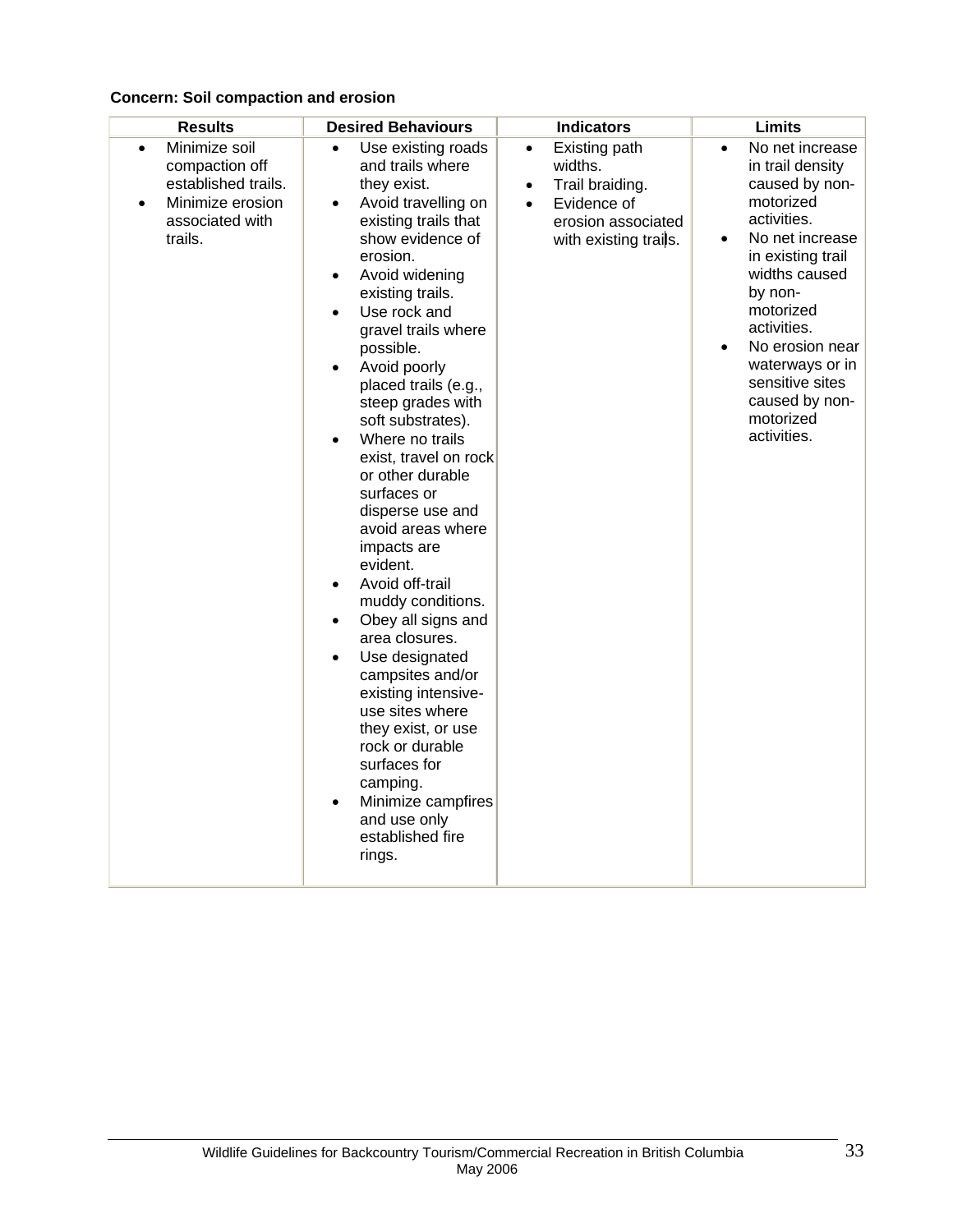## **Concern: Bank erosion and siltation**

| <b>Results</b>                                                                            | <b>Desired Behaviours</b>                                                                                                                                                                                                                                                                                                                      | <b>Indicators</b>                                                                                     | Limits                                                                                                                                                                                                                                                         |
|-------------------------------------------------------------------------------------------|------------------------------------------------------------------------------------------------------------------------------------------------------------------------------------------------------------------------------------------------------------------------------------------------------------------------------------------------|-------------------------------------------------------------------------------------------------------|----------------------------------------------------------------------------------------------------------------------------------------------------------------------------------------------------------------------------------------------------------------|
| Protect living and<br>$\bullet$<br>non-living<br>substrates.<br>Minimize bank<br>erosion. | Use existing<br>$\bullet$<br>bridges and<br>structures to<br>cross streams, or<br>cross at right<br>angles away from<br>spawning areas<br>where the<br>substrate is<br>particle size is<br>cobble or larger<br>or bedrock.<br>Avoid existing<br>$\bullet$<br>trails that parallel<br>streams and<br>those that show<br>evidence of<br>erosion. | Trail use near<br>$\bullet$<br>waterways.<br>Evidence of<br>$\bullet$<br>siltation near<br>crossings. | No net increase<br>$\bullet$<br>in trails near<br>waterways or<br>waterway<br>crossings caused<br>by non-motorized<br>activities.<br>No evidence of<br>persistent<br>siltation near or<br>downstream of<br>crossings caused<br>by non-motorized<br>activities. |

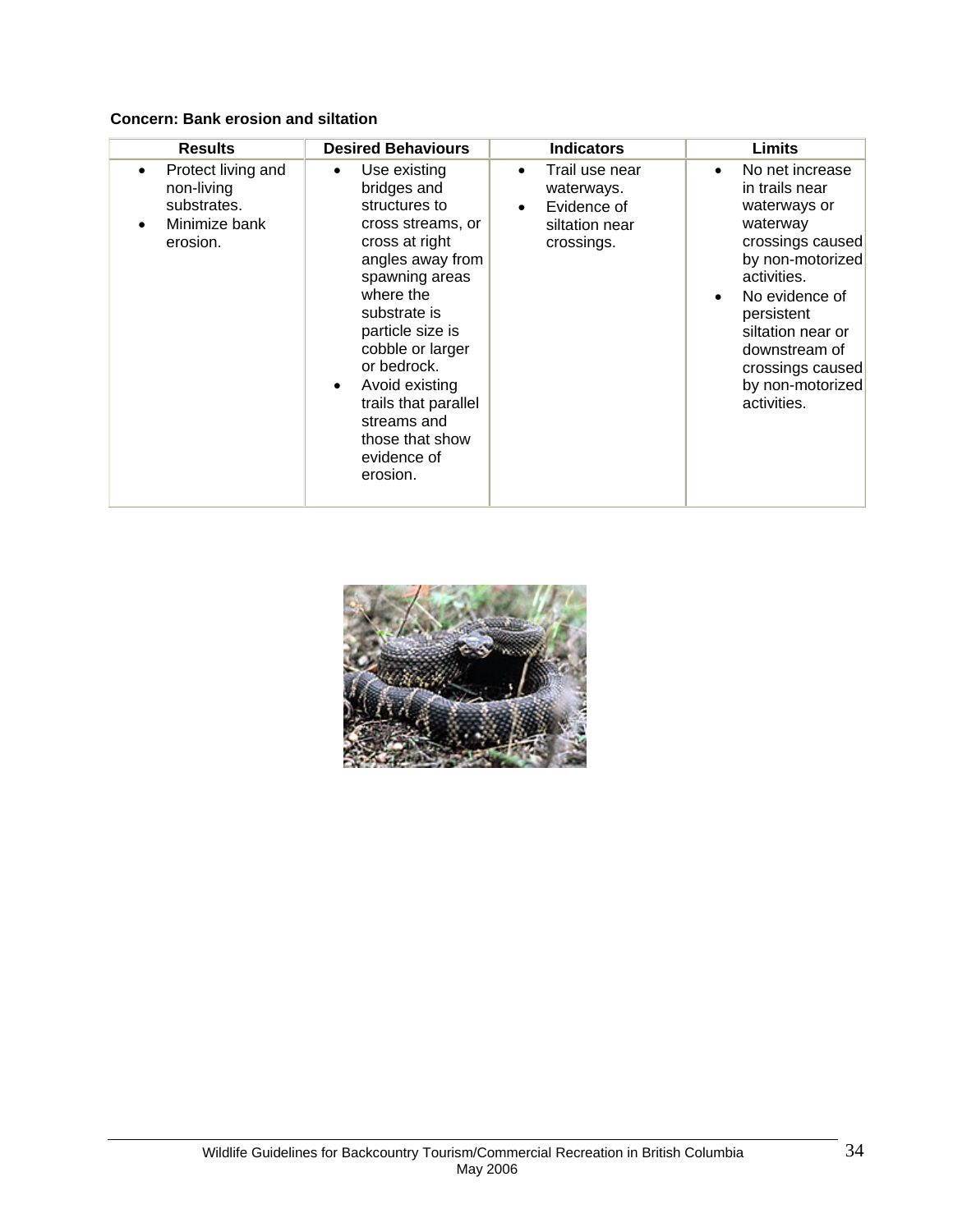# *2. Integrity of Vegetation Communities*

|  | <b>Concern: Invasive species</b> |  |  |
|--|----------------------------------|--|--|
|--|----------------------------------|--|--|

| <b>Results</b>                                                        | <b>Desired Behaviours</b>                                                                                                                                                                                                                                                                                                                                                                                                                                                                                                                                                                                                                                                                                                                                                                          | <b>Indicators</b>                                                                                           | <b>Limits</b>                                                                                                                                                                                                                 |
|-----------------------------------------------------------------------|----------------------------------------------------------------------------------------------------------------------------------------------------------------------------------------------------------------------------------------------------------------------------------------------------------------------------------------------------------------------------------------------------------------------------------------------------------------------------------------------------------------------------------------------------------------------------------------------------------------------------------------------------------------------------------------------------------------------------------------------------------------------------------------------------|-------------------------------------------------------------------------------------------------------------|-------------------------------------------------------------------------------------------------------------------------------------------------------------------------------------------------------------------------------|
| Minimize spread<br>$\bullet$<br>of invasive plant<br>species (weeds). | Use existing trails<br>$\bullet$<br>where possible.<br>Learn to identify<br>$\bullet$<br>invasive plants.<br>Inspect clothing,<br>equipment, pack<br>animals and pets for<br>plant parts before and<br>after activity.<br>Incinerate or bag and<br>dispose of collected<br>plant parts.<br>Obey all signs and<br>area closures.<br>Leave gates as you<br>found them.<br>Restrict use of areas<br>with invasive plants to<br>times of the year<br>when spread is<br>unlikely (i.e., the<br>period from flowering<br>to seed dispersal).<br>Invasive plants should<br>generally be cut at the<br>ground rather than<br>pulled if pulling is<br>likely to result in<br>dispersal of seed.<br>Pack-in invasive-<br>plant-free feed for<br>pack animals.<br>Avoid grazing animals<br>in infested areas. | <b>Extent and</b><br>frequency of<br>invasive<br>species<br>occurrence<br>within 5 m of<br>existing trails. | No net increase<br>in invasive<br>species stem<br>densities<br>caused by non-<br>motorized<br>activities.<br>No net increase<br>in spatial extent<br>of current<br>infestations<br>caused by non-<br>motorized<br>activities. |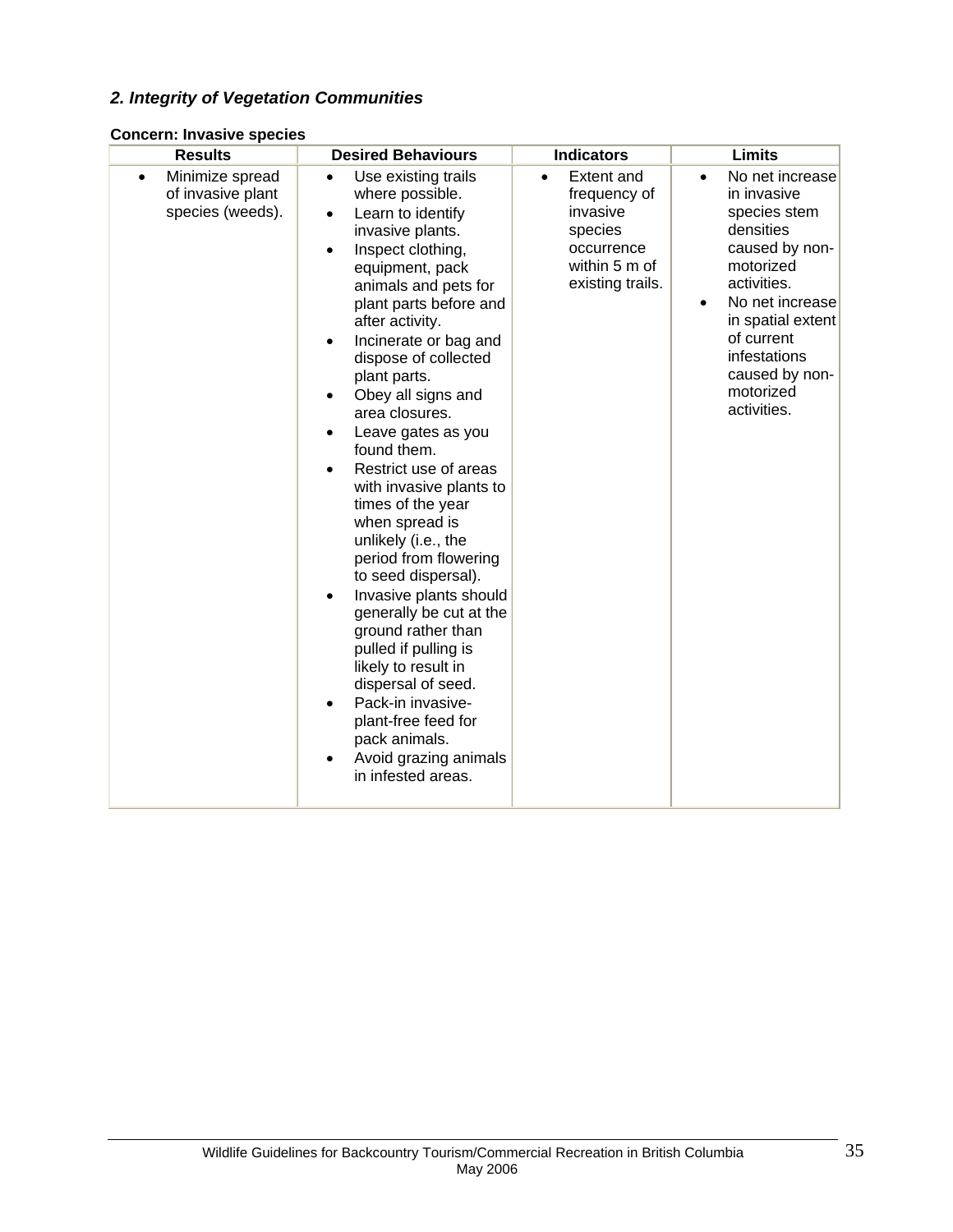## **Concern: Soil compaction**

| <b>Results</b>                                        | <b>Desired Behaviours</b>                                                                                                                                                                                                                                                                                                                                                                                                                                                                                                                                                                                                                                                                                | <b>Indicators</b>                                        | <b>Limits</b>                                                                                                                                                                                               |
|-------------------------------------------------------|----------------------------------------------------------------------------------------------------------------------------------------------------------------------------------------------------------------------------------------------------------------------------------------------------------------------------------------------------------------------------------------------------------------------------------------------------------------------------------------------------------------------------------------------------------------------------------------------------------------------------------------------------------------------------------------------------------|----------------------------------------------------------|-------------------------------------------------------------------------------------------------------------------------------------------------------------------------------------------------------------|
| Protect vegetative<br>٠<br>cover and root<br>systems. | Use existing roads<br>$\bullet$<br>and wide trails<br>where they exist.<br>Avoid widening<br>existing trails.<br>Avoid off-trail<br>muddy conditions<br>Use rock and<br>gravel trails where<br>possible.<br>Avoid travelling on<br>existing trails that<br>show evidence of<br>erosion.<br>Obey all signs and<br>٠<br>area closures.<br>Use designated<br>campsites and/or<br>existing intensive-<br>use sites where<br>they exist, or use<br>rock or durable<br>surfaces for<br>camping.<br>Minimize campfires<br>$\bullet$<br>and use only<br>established fire<br>rings.<br>With the exception<br>of invasive plants,<br>do not pick or pull<br>vegetation.<br>Do not bury<br>garbage, pack it<br>out. | Existing path<br>$\bullet$<br>widths.<br>Trail braiding. | No net increase<br>$\bullet$<br>in trail density<br>caused by non-<br>motorized<br>activities.<br>No net increase<br>$\bullet$<br>in existing trail<br>widths caused<br>by non-<br>motorized<br>activities. |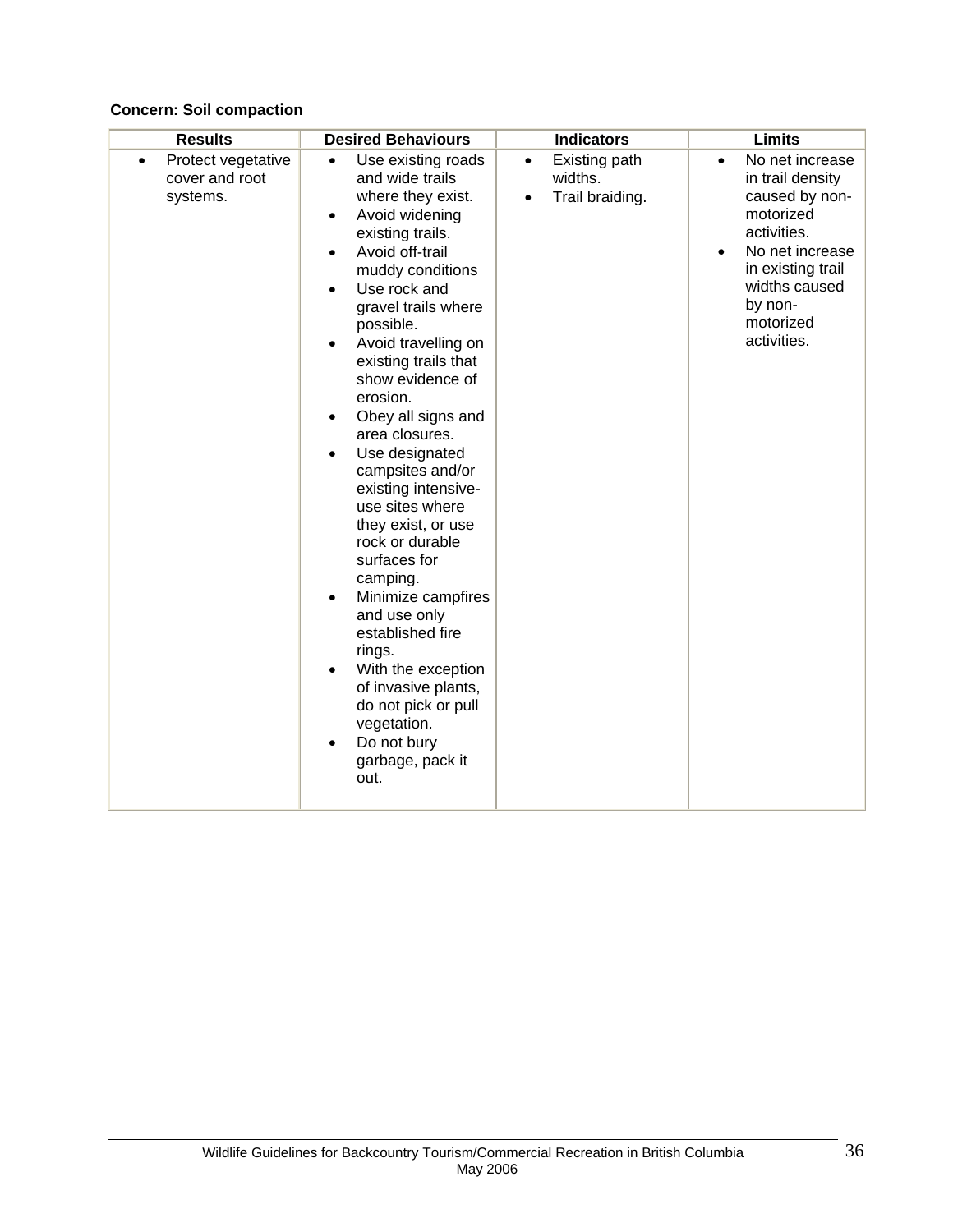## **Concern: Damage to sensitive sites**

| <b>Results</b>                                                                                                                                                                                                                                                    | <b>Desired Behaviours</b>                                                                                                                                                                                                                                                                                                                                                                                                                                                                                                                                                                                                                                                                                               | <b>Indicators</b>                                                                                                                                         | <b>Limits</b>                                                                                                                                                                |
|-------------------------------------------------------------------------------------------------------------------------------------------------------------------------------------------------------------------------------------------------------------------|-------------------------------------------------------------------------------------------------------------------------------------------------------------------------------------------------------------------------------------------------------------------------------------------------------------------------------------------------------------------------------------------------------------------------------------------------------------------------------------------------------------------------------------------------------------------------------------------------------------------------------------------------------------------------------------------------------------------------|-----------------------------------------------------------------------------------------------------------------------------------------------------------|------------------------------------------------------------------------------------------------------------------------------------------------------------------------------|
| Protect habitats of<br>endangered<br>wildlife species<br>and ecosystems.<br>Protect sensitive<br>ecosystems<br>(grasslands,<br>alpine/tundra, and<br>moist-soil<br>ecosystems such<br>as riparian areas<br>and wetlands).<br>Protect<br>nesting/calving<br>sites. | Learn to identify<br>$\bullet$<br>endangered<br>species and<br>ecosystems within<br>the operating area.<br>Operate in a<br>$\bullet$<br>manner that is<br>consistent with<br>government's<br>approved<br>approach to<br>recovery planning<br>for species at risk.<br>Use existing roads<br>$\bullet$<br>and trails.<br>Avoid muddy<br>$\bullet$<br>conditions.<br>Use rock and<br>$\bullet$<br>gravel trails where<br>possible.<br>Obey all signs and<br>$\bullet$<br>area closures.<br>Do not break or<br>$\bullet$<br>trample vegetation<br>in riparian areas.<br>Avoid known<br>$\bullet$<br>nesting/calving<br>sites (seasonal<br>closures might be<br>necessary).<br>Do not damage<br>$\bullet$<br>wildlife trees. | Damage to<br>$\bullet$<br>sensitive sites.<br>Damage to<br>$\bullet$<br>vegetated<br>alpine/tundra and<br>grasslands beyond<br>existing trail<br>network. | No vegetation<br>٠<br>damage in<br>sensitive sites or<br>vegetated<br>alpine/tundra and<br>grasslands<br>beyond existing<br>trails caused by<br>non-motorized<br>activities. |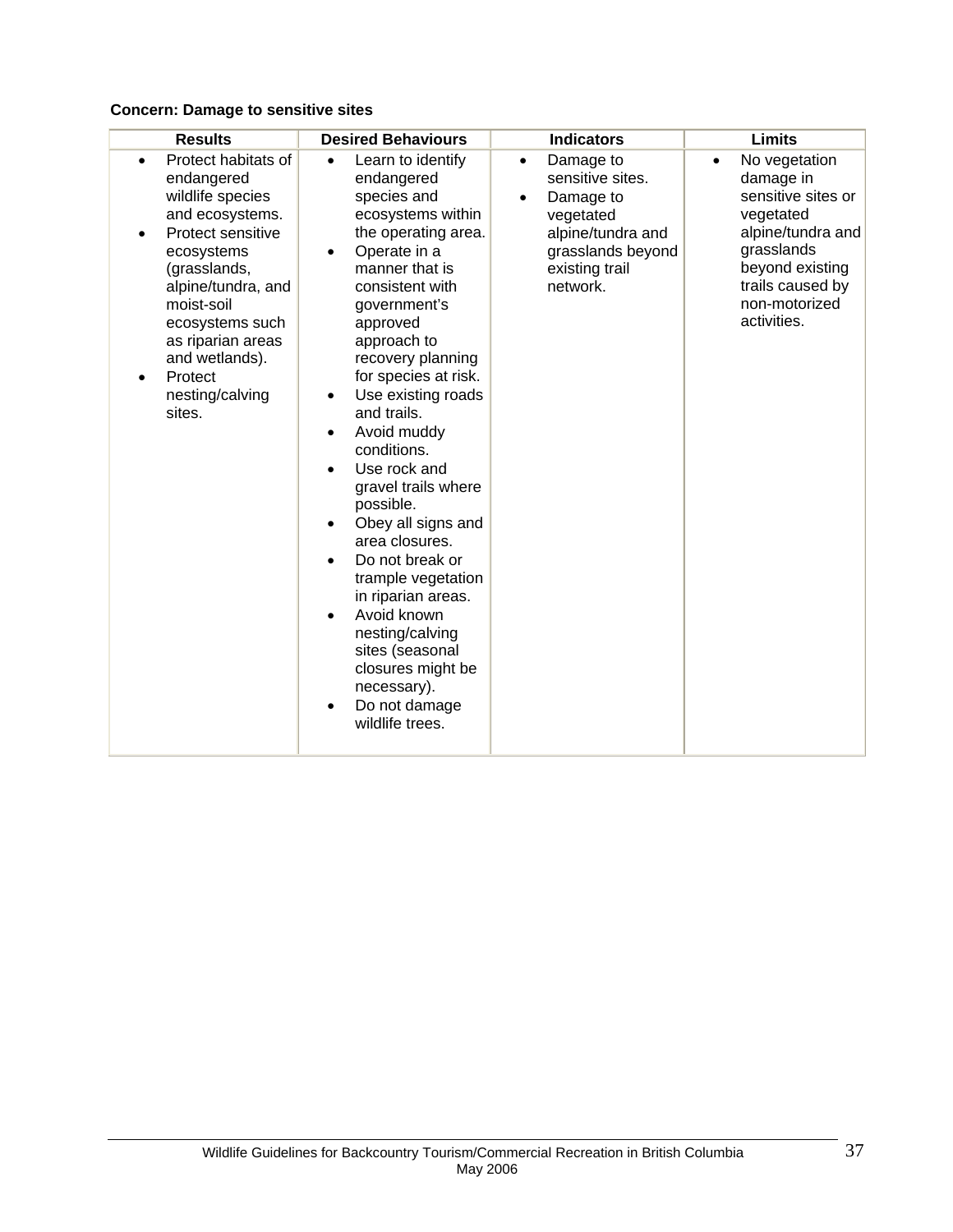## *3. Direct Disturbance of Wildlife*

| <b>Results</b>                                                                                                                                          | <b>Desired Behaviours</b>                                                                                                                                                                                                                                                                                                                                                                                                                                                                                                                                                                                                                                                                                                                                                                                                                                                                                                                                                                                       | <b>Indicators</b>                                                                                                                                                                                                                    | Limits                                                                                                                                                                                                                                                                              |
|---------------------------------------------------------------------------------------------------------------------------------------------------------|-----------------------------------------------------------------------------------------------------------------------------------------------------------------------------------------------------------------------------------------------------------------------------------------------------------------------------------------------------------------------------------------------------------------------------------------------------------------------------------------------------------------------------------------------------------------------------------------------------------------------------------------------------------------------------------------------------------------------------------------------------------------------------------------------------------------------------------------------------------------------------------------------------------------------------------------------------------------------------------------------------------------|--------------------------------------------------------------------------------------------------------------------------------------------------------------------------------------------------------------------------------------|-------------------------------------------------------------------------------------------------------------------------------------------------------------------------------------------------------------------------------------------------------------------------------------|
| Minimize<br>$\bullet$<br>physiological and<br>behavioural<br>disruption.<br>Minimize<br>٠<br>changes in<br>habitat use<br>resulting from<br>activities. | Record wildlife<br>$\bullet$<br>encounters,<br>actions taken, and<br>responses of<br>animals.<br>Remain on<br>$\bullet$<br>established trails<br>where they exist.<br>Obey all signs and<br>$\bullet$<br>area closures.<br>Do not harass<br>$\bullet$<br>wildlife.<br>Do not feed<br>$\bullet$<br>wildlife.<br>Do not handle<br>$\bullet$<br>wildlife.<br>Do not allow dogs<br>$\bullet$<br>to be at large and<br>harass wildlife.<br>Pack out all<br>$\bullet$<br>garbage.<br>Yield to wildlife on<br>$\bullet$<br>trails and roads.<br>Focus activities in<br>$\bullet$<br>areas and at times<br>of the year when<br>wildlife are least<br>likely to be<br>disturbed<br>(seasonal<br>closures might be<br>necessary).<br>Remain still or<br>$\bullet$<br>retreat when<br>animals are<br>encountered and<br>react to your<br>presence.<br>Stay at distances<br>sufficient to<br>prevent changes<br>to the behaviour of<br>animals (at least<br>100 m in open<br>areas is the<br>default for large<br>mammals). | Proportion of<br>$\bullet$<br>encounters<br>resulting in an<br>alarm response<br>(movement by<br>animals, usually to<br>safer locations).<br>Population<br>$\bullet$<br>abundance and<br>distribution trends<br>of wildlife species. | No increase in<br>$\bullet$<br>rate of alarm<br>responses over<br>time caused by<br>non-motorized<br>activities.<br>No harassment<br>٠<br>caused by non-<br>motorized<br>activities.<br>No<br>$\bullet$<br>abandonment of<br>habitats caused<br>by non-<br>motorized<br>activities. |

#### **Concerns: Physiological and behavioural disruption, displacement from preferred habitats; direct mortality, habituation/sensitization**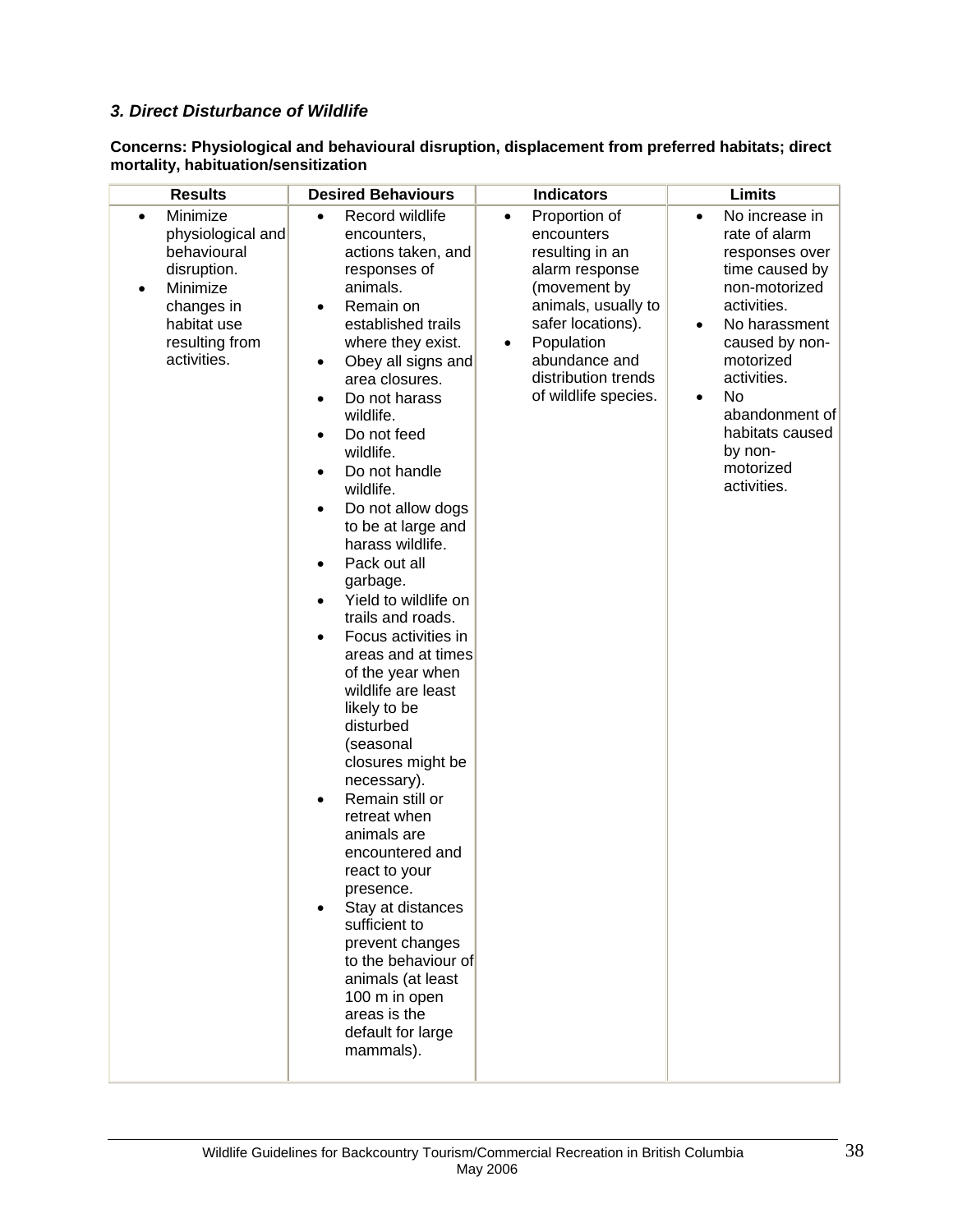## *4. Integrity of Fisheries Resources*

|  | Concern: Damage to fish populations and habitats |  |  |  |  |
|--|--------------------------------------------------|--|--|--|--|
|--|--------------------------------------------------|--|--|--|--|

| <b>Results</b>                              | <b>Desired Behaviours</b>                                                                                                                                                                                                                                                                                                                                       |
|---------------------------------------------|-----------------------------------------------------------------------------------------------------------------------------------------------------------------------------------------------------------------------------------------------------------------------------------------------------------------------------------------------------------------|
| Protect fish<br>populations and<br>habitat. | Do not move live fish or other aquatic life between water bodies.<br>Do not harm spawning or rearing habitats by crossing or otherwise<br>$\bullet$<br>disturbing streams in these areas.<br>Obey all signs and area closures.<br>$\bullet$<br>Obey all fisheries regulations.<br>$\bullet$<br>Follow desired behaviours related to water quality.<br>$\bullet$ |

## *5. Special Management*

**Concern: None for this activity.**

## *6. Additional Information*

Best Management Practices for Recreational Activities on Grasslands in the Thompson and Okanagan **Basins** 

http://www.env.gov.bc.ca/wld/documents/bmp/grasslands\_th\_ok\_bmp.pdf

Grasslands Conservation Council of British Columbia www.bcgrasslands.org/grasslands/understandinggrasslands.htm

Leave No Trace www.lnt.org/main.htm

Outdoor Recreation Council of BC Safety and Information Brochures www.orcbc.ca/research\_pub.htm

British Columbia Speleological Society Caving Codes of Conduct www.cancaver.ca/bcsf/cavethic.htm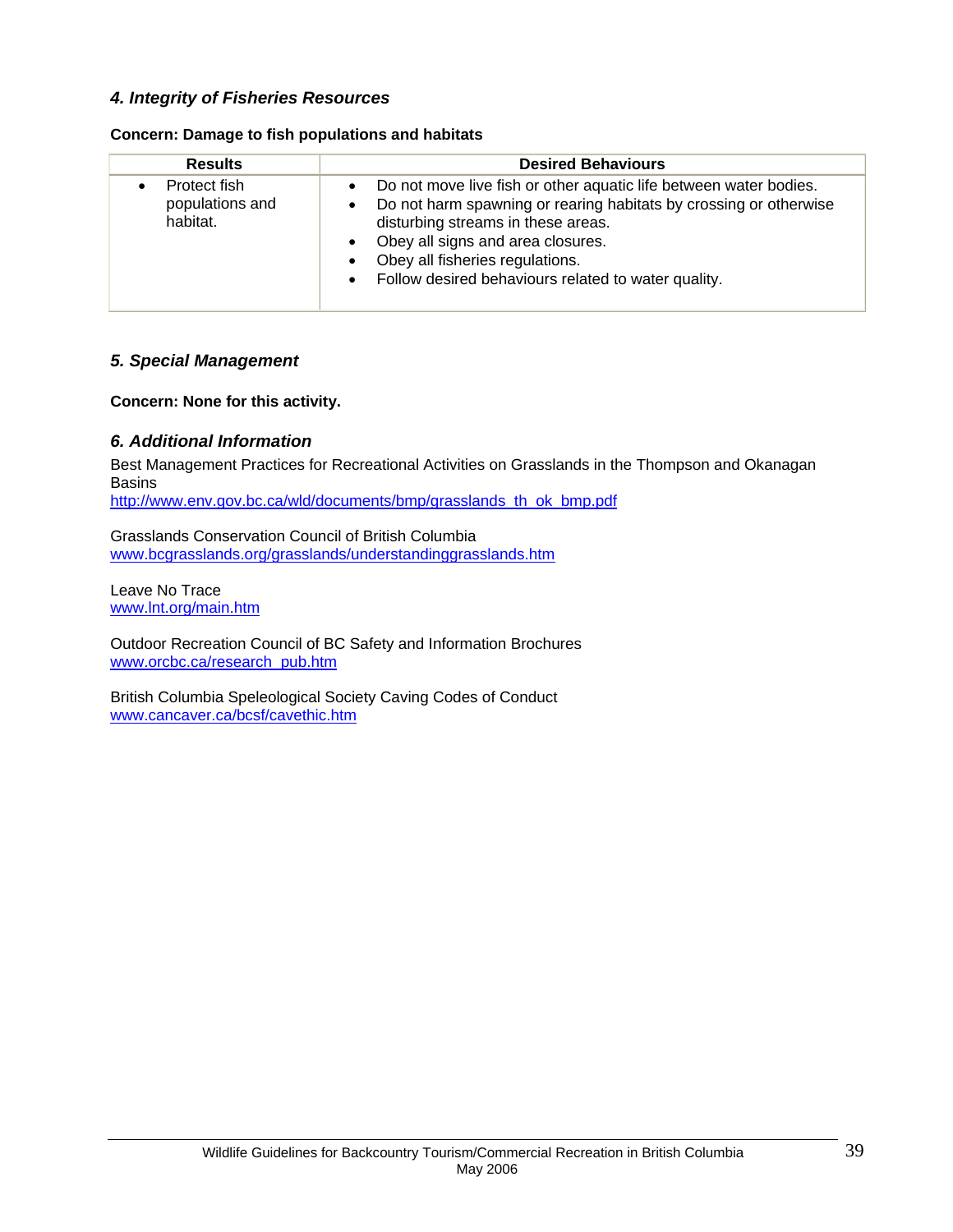## **Boating > Freshwater and Foreshore > All Seasons**

- The following results, desired behaviours, indicators, and limits apply in addition to any relevant policies or regulations; for example, area-based closures and existing statutes.
- Concerns are ranked according to the potential risk to wildlife and their habitats, where "potential" is defined as the probability that the activity will result in either the alteration or destruction of habitat, or the temporary or permanent abandonment of habitat, in the absence of guidelines or statutes.
- "Boating" is considered any activity using a motorized or non-motorized vessel intended for travel on water in freshwater or near-foreshore habitats.
- Marine activities related to wildlife are governed by federal regulations (www-comm/pac.dfompo.gc.ca/pages/consultations/marinemammals/default\_e.htm)
- Guidelines are summarized by:
- Results What the guidelines are attempting to achieve.
	- o **Desired Behaviours** Actions by users that are most likely to achieve the specified results.
	- o **Indicators**  What should be measured to determine if the specified results are being achieved.
	- o **Limits** Acceptable bounds related to the measured indicator.
- Results and Desired Behaviours are identified for low-risk issues.
- Results, Desired Behaviours, Indicators, and Limits are identified for high-risk issues.
- NOTE: These guidelines have been produced as a means of ensuring that environmental values and tourism recreational activities can co-exist on the landscape. Tourism operators may find these guidelines useful and may choose to adopt them. However, if a licensee chooses to use a different strategy, and it is accepted by government, the licensee must undertake an effectiveness monitoring program. The Tenure Management Plan must reflect the commitment to the monitoring program, and opportunities to partner with government may be explored.
- **Safety remains the first priority under all circumstances.**

## *1. Degradation of Soil, Air, and Water Quality*

#### **Concern: Air Pollution**

| <b>Results</b>          | <b>Desired Behaviours</b>                                                                                                                                       |
|-------------------------|-----------------------------------------------------------------------------------------------------------------------------------------------------------------|
| Minimize air pollution. | Use low-emission engines (e.g., 4-stroke or efficient 2-stroke<br>gasoline, alternative fuels) or electric motors.<br>Keep engines well tuned.<br>Avoid idling. |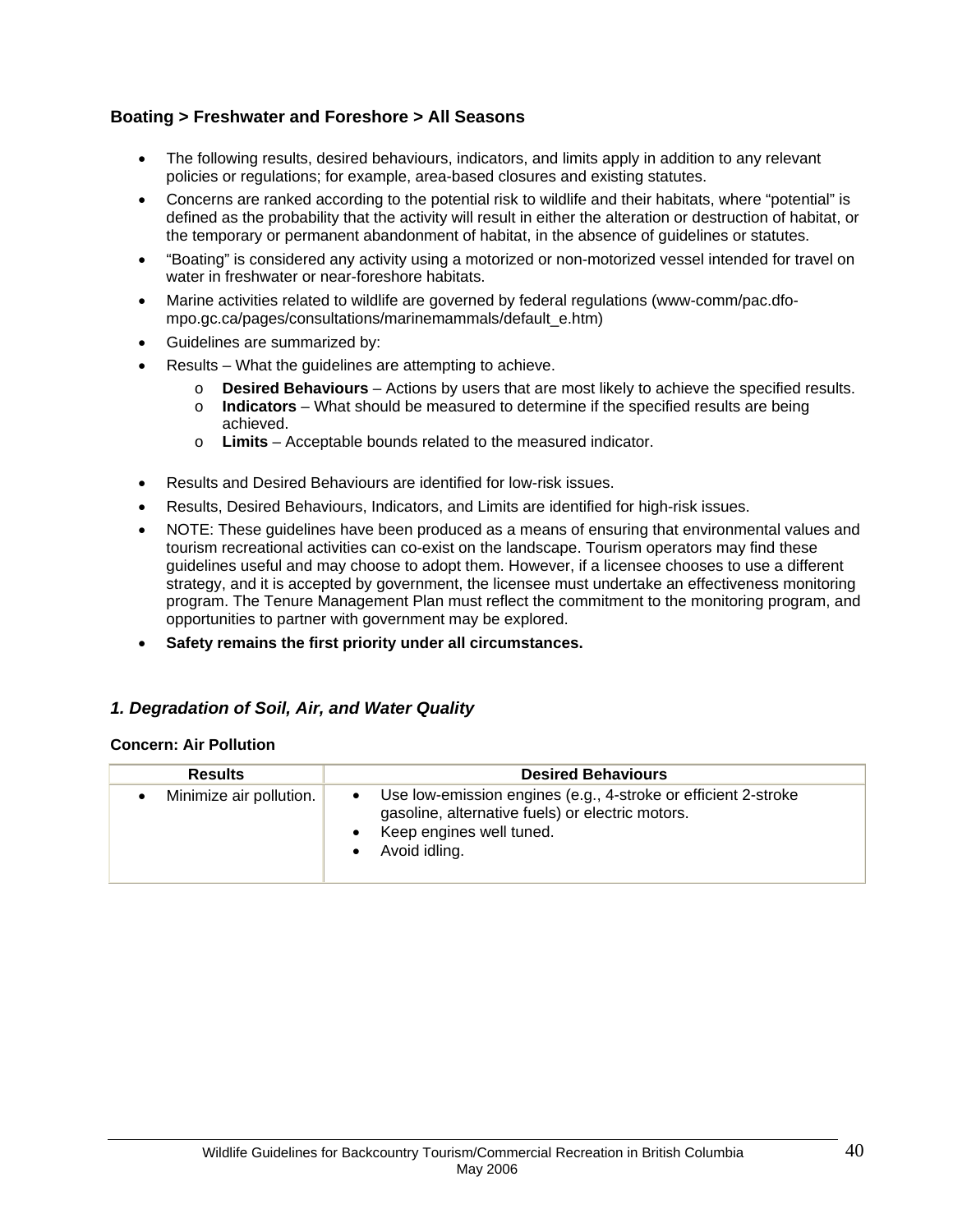# **Concern: Water pollution**

| <b>Results</b>            | <b>Desired Behaviours</b>                                                                                                                                                                                                                                                                                                                                                                                                                                                                                                                                                                                                                                                                                                                                                                                                    | <b>Indicators</b>                                                                                                                                                 | <b>Limits</b>                                                                                                                                                                                                                                                |
|---------------------------|------------------------------------------------------------------------------------------------------------------------------------------------------------------------------------------------------------------------------------------------------------------------------------------------------------------------------------------------------------------------------------------------------------------------------------------------------------------------------------------------------------------------------------------------------------------------------------------------------------------------------------------------------------------------------------------------------------------------------------------------------------------------------------------------------------------------------|-------------------------------------------------------------------------------------------------------------------------------------------------------------------|--------------------------------------------------------------------------------------------------------------------------------------------------------------------------------------------------------------------------------------------------------------|
| Avoid water<br>pollution. | Use low-emission<br>$\bullet$<br>engines (e.g., 4-<br>stroke or efficient<br>2-stroke gasoline,<br>alternative fuels) or<br>electric motors.<br>Keep engines well<br>$\bullet$<br>tuned.<br>Observe all<br>$\bullet$<br>refueling<br>regulations.<br>Carry fuel-spill kits<br>$\bullet$<br>for refueling at<br>remote caches.<br>Refill fuel tanks on<br>$\bullet$<br>shore or in port.<br>Cache fuel at least<br>$\bullet$<br>10 m from the high-<br>water mark of<br>water courses.<br>Obey all bilge-<br>$\bullet$<br>release regulations.<br>Use a bilge sock.<br>$\bullet$<br>Do not release<br>$\bullet$<br>bilge in or near<br>sensitive sites.<br>Pack out all<br>$\bullet$<br>garbage.<br>Use on-board<br>$\bullet$<br>facilities for solid<br>human waste.<br>Use biodegradable<br>$\bullet$<br>cleaning products. | Water quality.<br>$\bullet$<br>Visible garbage<br>$\bullet$<br>along shorelines.<br>Changes to aquatic<br>communities<br>resulting from water<br>quality changes. | No changes over<br>$\bullet$<br>time in water<br>quality indicators<br>caused by<br>boating activities.<br>No garbage<br>along shorelines<br>caused by<br>boating activities.<br>No changes to<br>aquatic<br>communities<br>caused by<br>boating activities. |

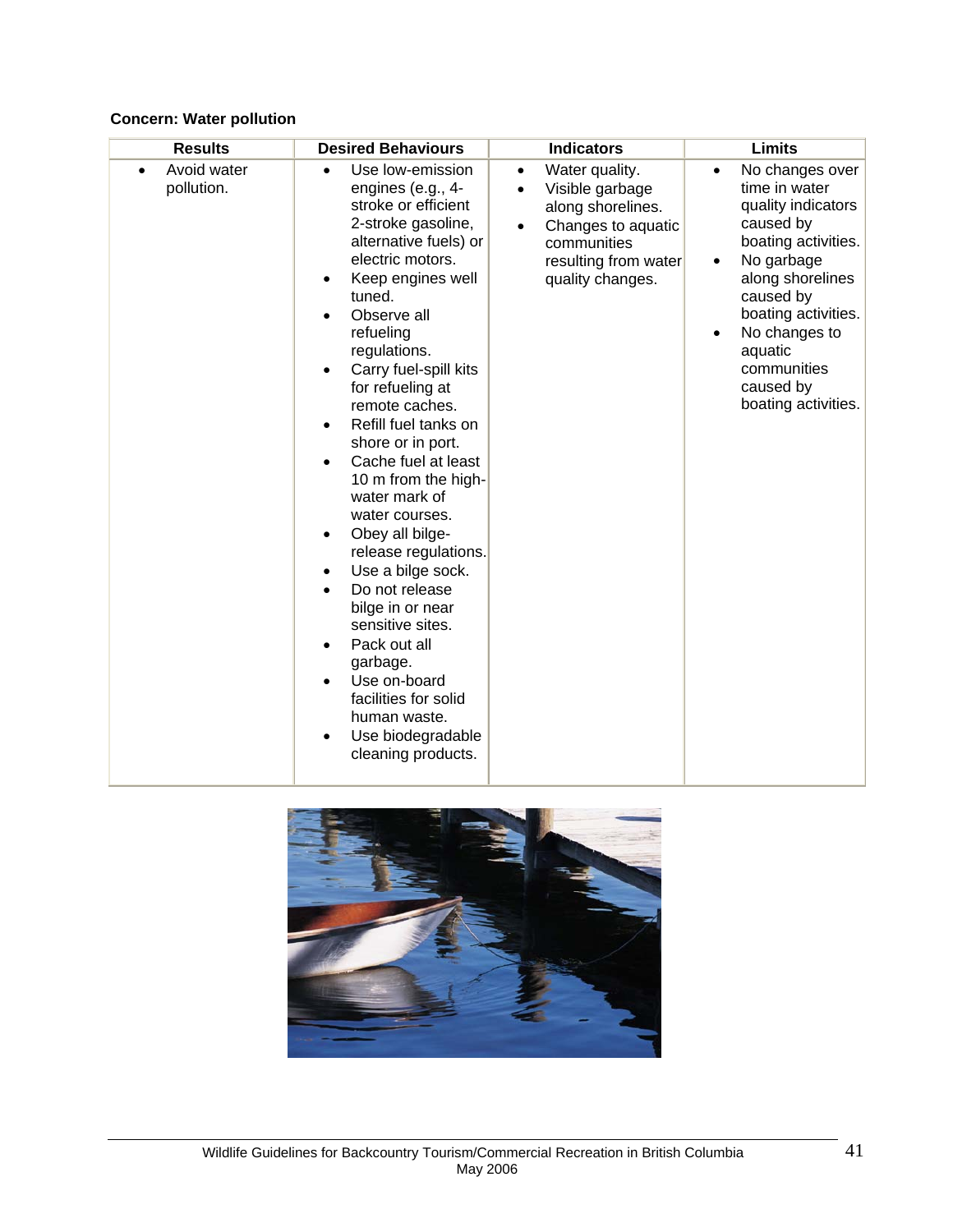| <b>Results</b>                                                                                         | <b>Desired Behaviours</b>                                                                                                                                                                                                                                                                                                                                                                                                                                                                                                                                                                                                                                                                                                                          | <b>Indicators</b>                                          | <b>Limits</b>                                                                                                                                                                 |
|--------------------------------------------------------------------------------------------------------|----------------------------------------------------------------------------------------------------------------------------------------------------------------------------------------------------------------------------------------------------------------------------------------------------------------------------------------------------------------------------------------------------------------------------------------------------------------------------------------------------------------------------------------------------------------------------------------------------------------------------------------------------------------------------------------------------------------------------------------------------|------------------------------------------------------------|-------------------------------------------------------------------------------------------------------------------------------------------------------------------------------|
| Protect living and<br>$\bullet$<br>non-living<br>substrates.<br>Minimize bank<br>$\bullet$<br>erosion. | Follow all posted<br>$\bullet$<br>speed limits<br>Remain in areas<br>$\bullet$<br>with water deep<br>enough to prevent<br>disturbance to<br>substrate material<br>or aquatic<br>vegetation; 1 m is<br>recommended for<br>propeller-driven<br>craft, 0.5 m for jet-<br>boats.<br>Approach<br>$\bullet$<br>shorelines slowly<br>and choose<br>hardened surfaces<br>for put-out areas.<br>Reduce wake in<br>$\bullet$<br>areas where bank<br>erosion is evident.<br>Observe any<br>$\bullet$<br>anchoring<br>restrictions.<br>Anchor in sand or<br>$\bullet$<br>mud.<br>Avoid use of<br>anchors with claws,<br>hooks or sharp<br>blades that can rip<br>vegetation.<br>Motor in the<br>$\bullet$<br>direction of the<br>anchor when<br>hauling it in. | Water turbidity<br>$\bullet$<br>Bank erosion.<br>$\bullet$ | No net change in<br>$\bullet$<br>water turbidity<br>caused by<br>boating<br>activities.<br>No increase in<br>$\bullet$<br>bank erosion<br>caused by<br>boating<br>activities. |

# **Concern: Bank erosion and siltation**

# *2. Integrity of Vegetation Communities*

## **Concern: Invasive species**

| <b>Results</b>                                                   | <b>Desired Behaviours</b>                                                                                                                                                                                                                                                                                                         | <b>Indicators</b>                                                            | Limits                                                                                                        |
|------------------------------------------------------------------|-----------------------------------------------------------------------------------------------------------------------------------------------------------------------------------------------------------------------------------------------------------------------------------------------------------------------------------|------------------------------------------------------------------------------|---------------------------------------------------------------------------------------------------------------|
| Minimize<br>$\bullet$<br>spread of<br>invasive plant<br>species. | Learn to identify invasive<br>$\bullet$<br>plants.<br>Inspect hull, propellers,<br>$\bullet$<br>trailers, clothing, equipment,<br>vehicles, and pets for plant<br>parts before and after boating.<br>Incinerate or bag and dispose<br>$\bullet$<br>of collected plant parts.<br>Obey all signs and area<br>$\bullet$<br>closures. | Presence/<br>$\bullet$<br>absence of<br>invasive<br>species in<br>waterways. | No spread<br>$\bullet$<br>of invasive<br>plants to<br>new<br>waterways<br>caused by<br>boating<br>activities. |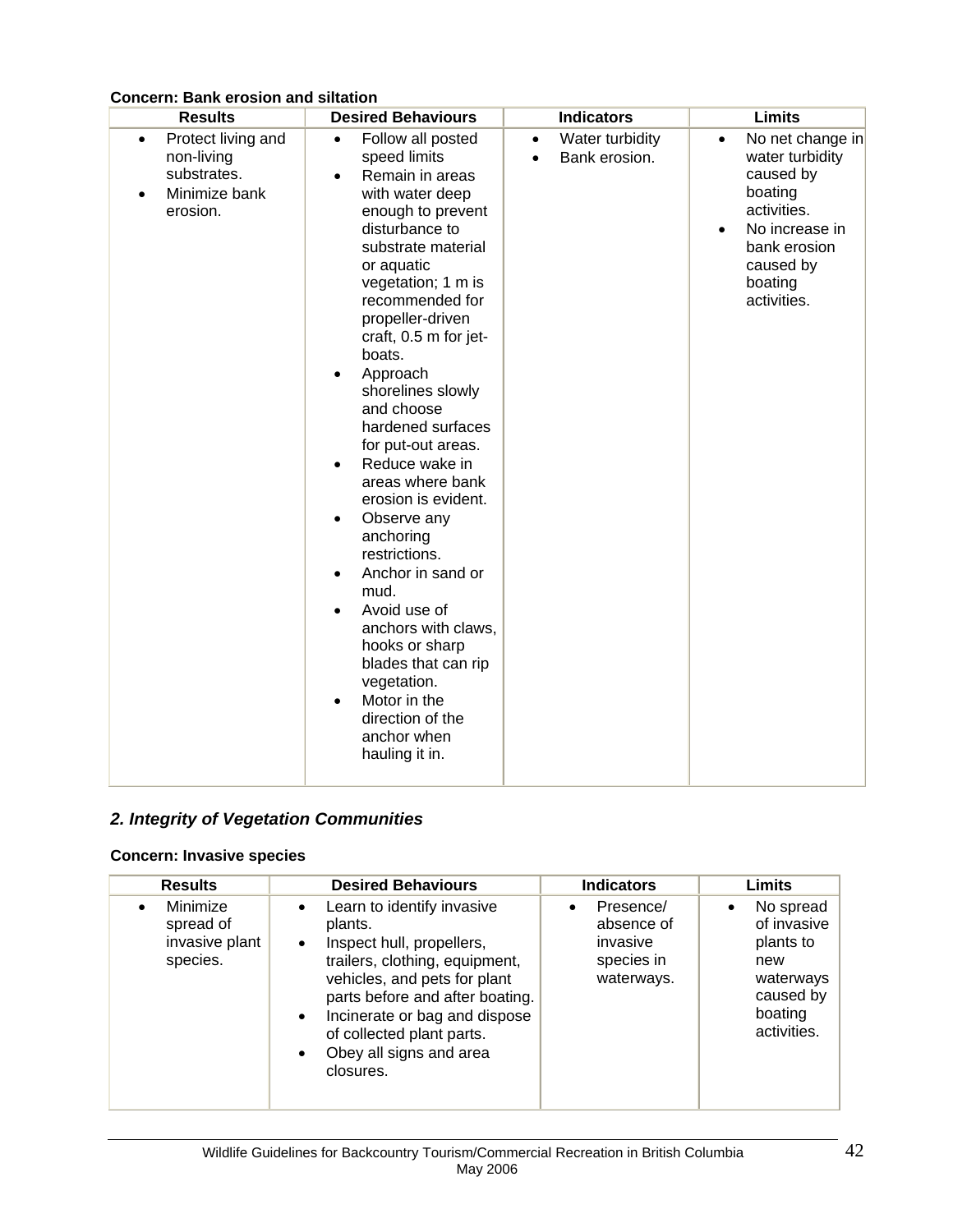| <b>Results</b>                                                  | <b>Desired Behaviours</b>                                                                                                                                                                                                                                                                                                                                                                                                                                                                                                                                                               | <b>Indicators</b>                            | <b>Limits</b>                                                                                                          |
|-----------------------------------------------------------------|-----------------------------------------------------------------------------------------------------------------------------------------------------------------------------------------------------------------------------------------------------------------------------------------------------------------------------------------------------------------------------------------------------------------------------------------------------------------------------------------------------------------------------------------------------------------------------------------|----------------------------------------------|------------------------------------------------------------------------------------------------------------------------|
| Protect aquatic<br>$\bullet$<br>vegetation and<br>root systems. | Obey all signs and<br>$\bullet$<br>area closures.<br>Do not pick or pull<br>٠<br>vegetation.<br>Follow all posted<br>speed limits.<br>Remain in areas<br>with water deep<br>enough to prevent<br>disturbance to<br>aquatic vegetation.<br>Approach<br>shorelines slowly<br>and choose put-out<br>areas carefully to<br>minimized<br>disruption to near-<br>shore vegetation.<br>Observe any<br>٠<br>anchoring<br>restrictions.<br>Anchor in sand or<br>٠<br>mud.<br>Use the proper<br>anchor for the<br>substrate.<br>Motor in the<br>direction of the<br>anchor when<br>hauling it in. | Damage to rooted<br>$\bullet$<br>vegetation. | No long-term<br>$\bullet$<br>damage to<br>integrity of<br>aquatic<br>vegetation<br>caused by<br>boating<br>activities. |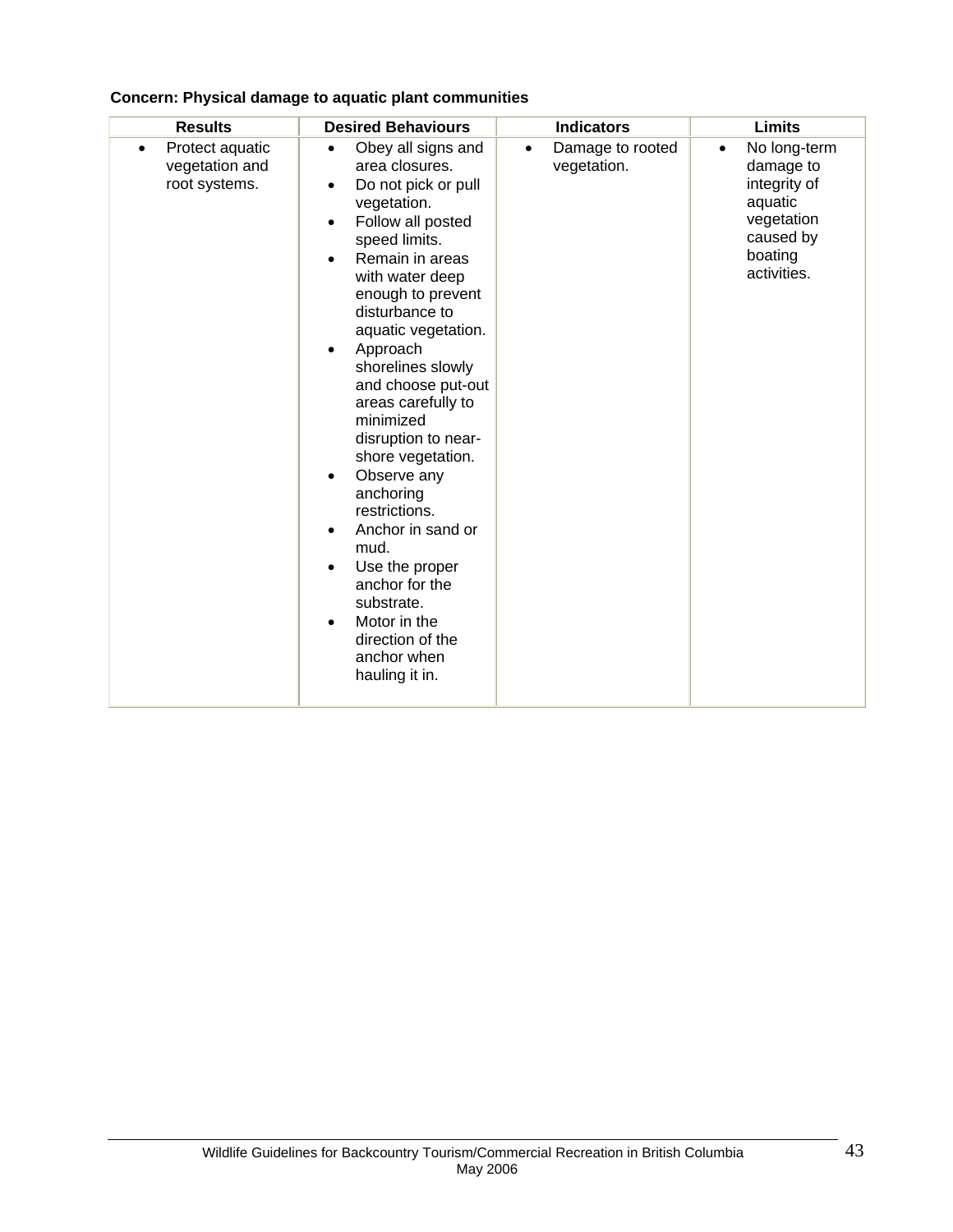## **Concern: Damage to sensitive sites**

| <b>Results</b>                                                                                                                                                                                                                 | <b>Desired Behaviours</b>                                                                                                                                                                                                                                                                                                                                                                                                 | <b>Indicators</b>                          | <b>Limits</b>                                                                                     |
|--------------------------------------------------------------------------------------------------------------------------------------------------------------------------------------------------------------------------------|---------------------------------------------------------------------------------------------------------------------------------------------------------------------------------------------------------------------------------------------------------------------------------------------------------------------------------------------------------------------------------------------------------------------------|--------------------------------------------|---------------------------------------------------------------------------------------------------|
| Protect habitats of<br>endangered<br>wildlife species<br>and ecosystems.<br>Protect sensitive<br>ecosystems<br>(moist-soil<br>ecosystems such<br>as riparian area<br>shorelines and<br>wetlands).<br>Protect nesting<br>sites. | Learn to identify<br>$\bullet$<br>endangered<br>species and<br>ecosystems within<br>the operating area.<br>Operate in a<br>manner that is<br>consistent with<br>government's<br>approved approach<br>to recovery<br>planning for<br>species at risk.<br>Obey all signs and<br>area closures.<br>Do not break<br>shoreline<br>vegetation.<br>Avoid known<br>nesting sites<br>(seasonal closures<br>might be<br>necessary). | Damage to<br>$\bullet$<br>sensitive sites. | No vegetation<br>$\bullet$<br>damage in<br>sensitive sites<br>caused by<br>boating<br>activities. |

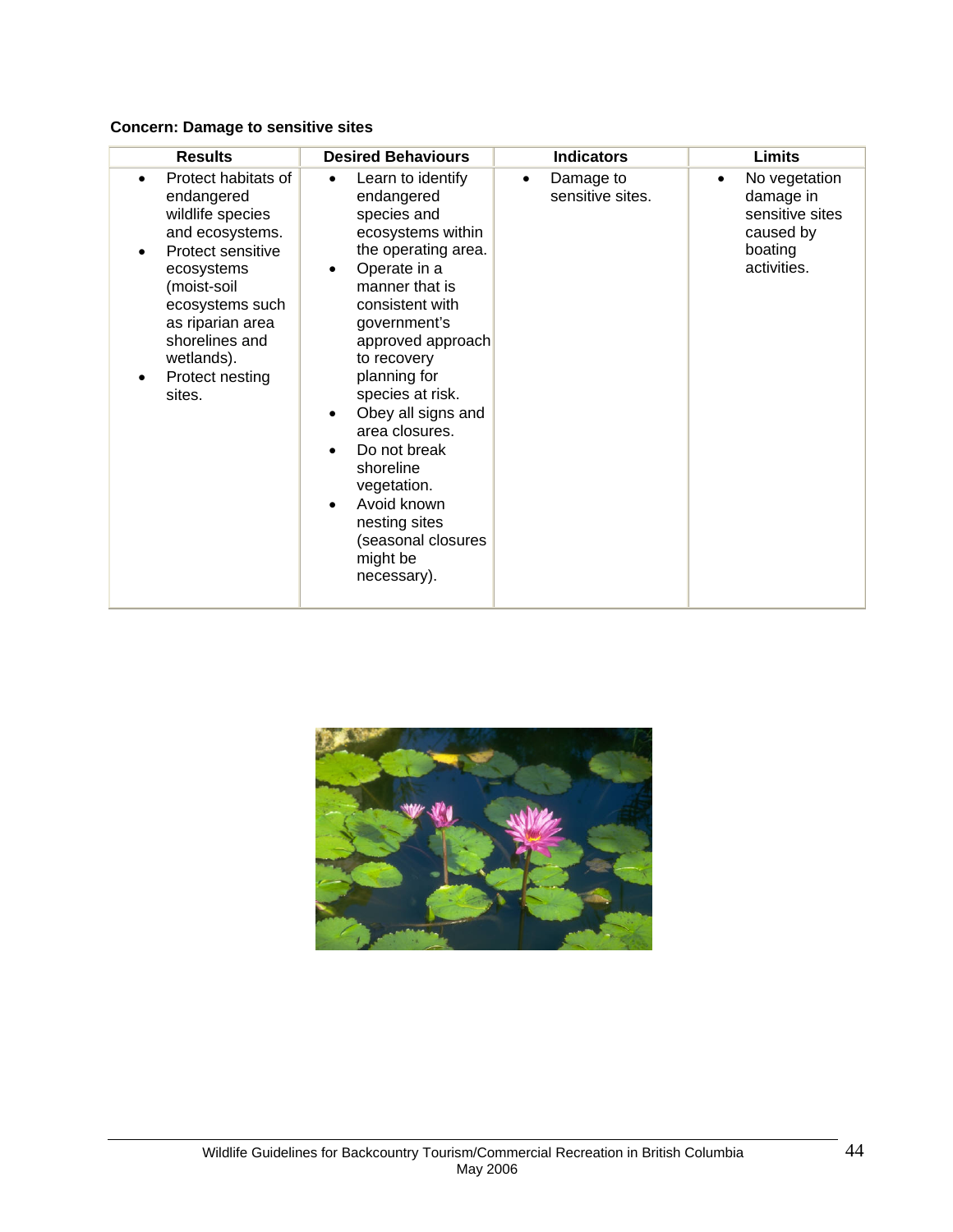## *3. Direct Disturbance of Wildlife*

**Concerns: Physiological and behavioural disruption, displacement from preferred habitats; direct mortality, habituation/sensitization** 

| <b>Results</b>                                                                                                                                                     | <b>Desired Behaviours</b>                                                                                                                                                                                                                                                                                                                                                                                                                                                                                                                                                                                                                                                                                                                                                                                                                                                                                                                                                                                                                                                                                                                                                    | <b>Indicators</b>                                                                                                                                                                                                                  | Limits                                                                                                                                                                                                                                                      |
|--------------------------------------------------------------------------------------------------------------------------------------------------------------------|------------------------------------------------------------------------------------------------------------------------------------------------------------------------------------------------------------------------------------------------------------------------------------------------------------------------------------------------------------------------------------------------------------------------------------------------------------------------------------------------------------------------------------------------------------------------------------------------------------------------------------------------------------------------------------------------------------------------------------------------------------------------------------------------------------------------------------------------------------------------------------------------------------------------------------------------------------------------------------------------------------------------------------------------------------------------------------------------------------------------------------------------------------------------------|------------------------------------------------------------------------------------------------------------------------------------------------------------------------------------------------------------------------------------|-------------------------------------------------------------------------------------------------------------------------------------------------------------------------------------------------------------------------------------------------------------|
| Minimize<br>$\bullet$<br>physiological<br>and<br>behavioural<br>disruption.<br>Minimize<br>$\bullet$<br>changes in<br>habitat use<br>resulting from<br>activities. | Record wildlife<br>$\bullet$<br>encounters, actions<br>taken, and responses<br>of animals.<br>Obey all signs and<br>$\bullet$<br>area closures.<br>Obey all posted speed<br>$\bullet$<br>limits.<br>Do not harass wildlife.<br>$\bullet$<br>Do not feed wildlife.<br>$\bullet$<br>Do not handle wildlife.<br>$\bullet$<br>Do not allow dogs to<br>$\bullet$<br>be at large and harass<br>wildlife.<br>Pack out all garbage.<br>٠<br>Focus activities in<br>$\bullet$<br>areas and at times of<br>the year when wildlife<br>are least likely to be<br>disturbed (seasonal<br>closures might be<br>necessary).<br>Learn to identify<br>٠<br>species at risk,<br>including their<br>behaviour and<br>habitats that are in<br>areas where you<br>operate.<br>Turn off engines and<br>$\bullet$<br>remain still, or retreat<br>if possible when<br>animals are<br>encountered and react<br>to your presence.<br>Stay at distances<br>sufficient to prevent<br>changes to the<br>behaviour of animals<br>(at least 100 m in<br>open areas is the<br>default for large<br>mammals).<br>Avoid landing vessels<br>$\bullet$<br>where wildlife are<br>encountered along<br>shorelines. | Proportion of<br>$\bullet$<br>encounters<br>resulting in an<br>alarm response<br>(movement by<br>animals, usually<br>to safer<br>locations).<br>Population<br>٠<br>abundance and<br>distribution<br>trends of wildlife<br>species. | No increase in<br>$\bullet$<br>rate of alarm<br>responses over<br>time caused by<br>boating activities.<br>No harassment<br>$\bullet$<br>caused by<br>boating activities.<br>No abandonment<br>$\bullet$<br>of habitats<br>caused by<br>boating activities. |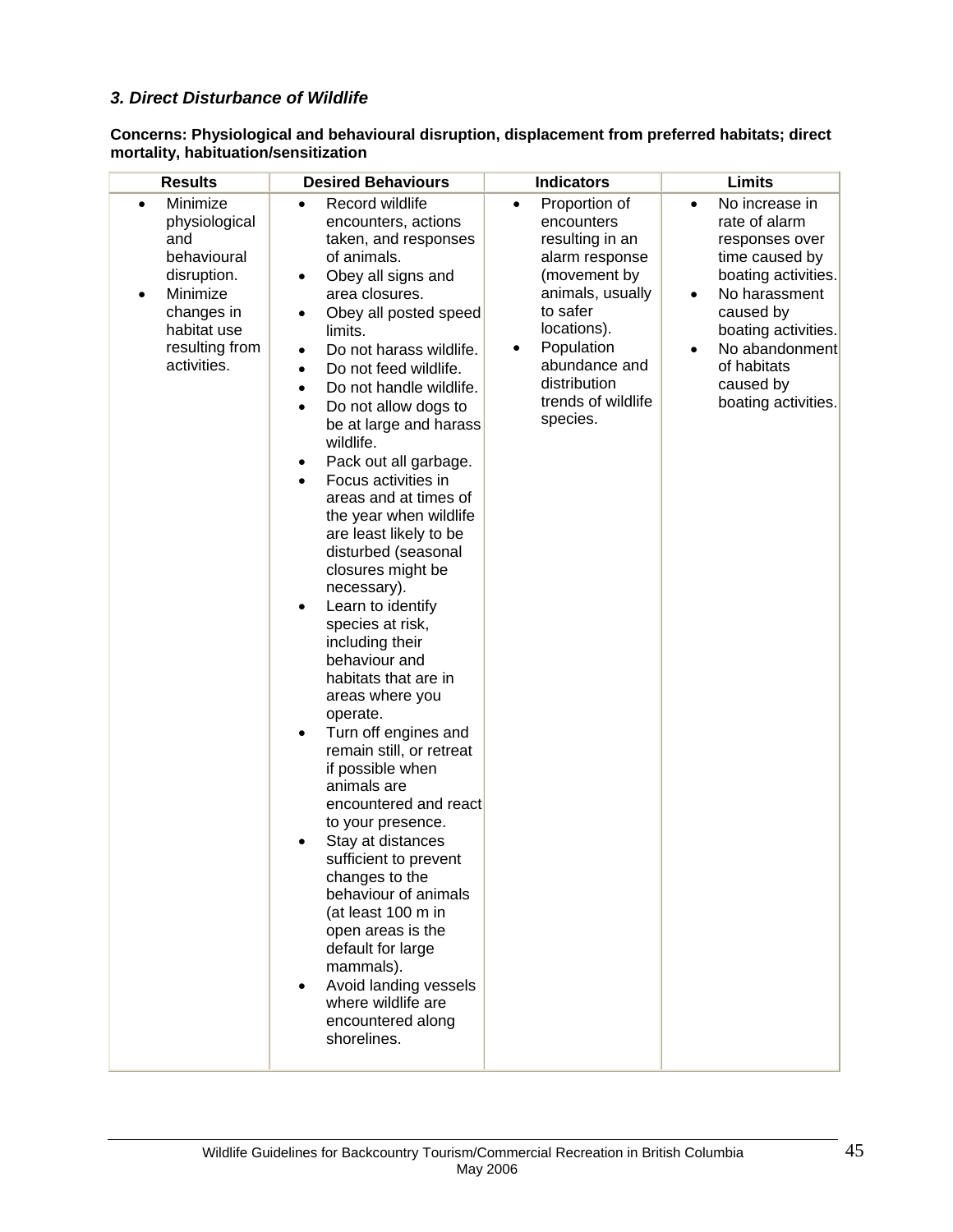# *4. Integrity of Fisheries Resources*

| <b>Results</b>                              | <b>Desired Behaviours</b>                                                                                                                                                                                                                                                                                                                                        |  |  |
|---------------------------------------------|------------------------------------------------------------------------------------------------------------------------------------------------------------------------------------------------------------------------------------------------------------------------------------------------------------------------------------------------------------------|--|--|
| Protect fish<br>populations and<br>habitat. | Do not move live fish or other aquatic life between water bodies.<br>Do not harm spawning or rearing habitats by boating in these areas.<br>Obey all signs and area closures.<br>Obey all posted speed limits.<br>Obey all fisheries regulations.<br>Follow desired behaviours related to water quality and integrity of<br>$\bullet$<br>vegetation communities. |  |  |

## *5. Special Management*

#### **Concern: Harlequin Ducks**

| <b>Results</b>                                                                                                                                                            | <b>Desired Behaviours</b>                                                                                                                                                                                                                                                                                                                                                                                                                                                                                                                                                                                                                                                                                                                                                                                                                                                                                       | <b>Indicators</b>                                                                                                       | <b>Limits</b>                                                                                              |
|---------------------------------------------------------------------------------------------------------------------------------------------------------------------------|-----------------------------------------------------------------------------------------------------------------------------------------------------------------------------------------------------------------------------------------------------------------------------------------------------------------------------------------------------------------------------------------------------------------------------------------------------------------------------------------------------------------------------------------------------------------------------------------------------------------------------------------------------------------------------------------------------------------------------------------------------------------------------------------------------------------------------------------------------------------------------------------------------------------|-------------------------------------------------------------------------------------------------------------------------|------------------------------------------------------------------------------------------------------------|
| Avoid<br>$\bullet$<br>changes in<br>bird behaviour<br>or<br>abandonment<br>of sites.<br>Ensure that<br>$\bullet$<br>habitat areas<br>remain<br>useable to the<br>animals. | Attempt to avoid narrow river<br>and stream reaches where<br>Harlequin Ducks have been<br>observed or are known to<br>nest (seasonal closures<br>might be necessary during<br>nesting and brood-rearing;<br>mid-May to end of August).<br>Turn off motors, stop<br>$\bullet$<br>paddling, avoid moving and<br>remain quiet while drifting-by<br>Harlequins are encountered.<br>Maintain as much distance<br>as possible between birds<br>and boats.<br>Allow hens and broods to<br>find hiding places before<br>proceeding, if possible.<br>If Harlequins are<br>encountered, go to the other<br>side of the watercourse.<br>Reduce spacing between<br>$\bullet$<br>boats to avoid prolonged<br>disturbance.<br>If you encounter a hen and<br>brood, "eddy out" to give<br>them time to find security<br>cover.<br>Learn to recognize Harlequin<br>Ducks and places where<br>they may be feeding or<br>resting. | Population<br>$\bullet$<br>abundance<br>and<br>distribution<br>trends of<br>Harlequin<br>Ducks on<br>stream<br>reaches. | No population<br>declines or<br>abandonment<br>of stream<br>reaches<br>caused by<br>boating<br>activities. |

## *6. Additional Information*

Commercial Bear Viewing Association of British Columbia (http://www.bearviewing.ca )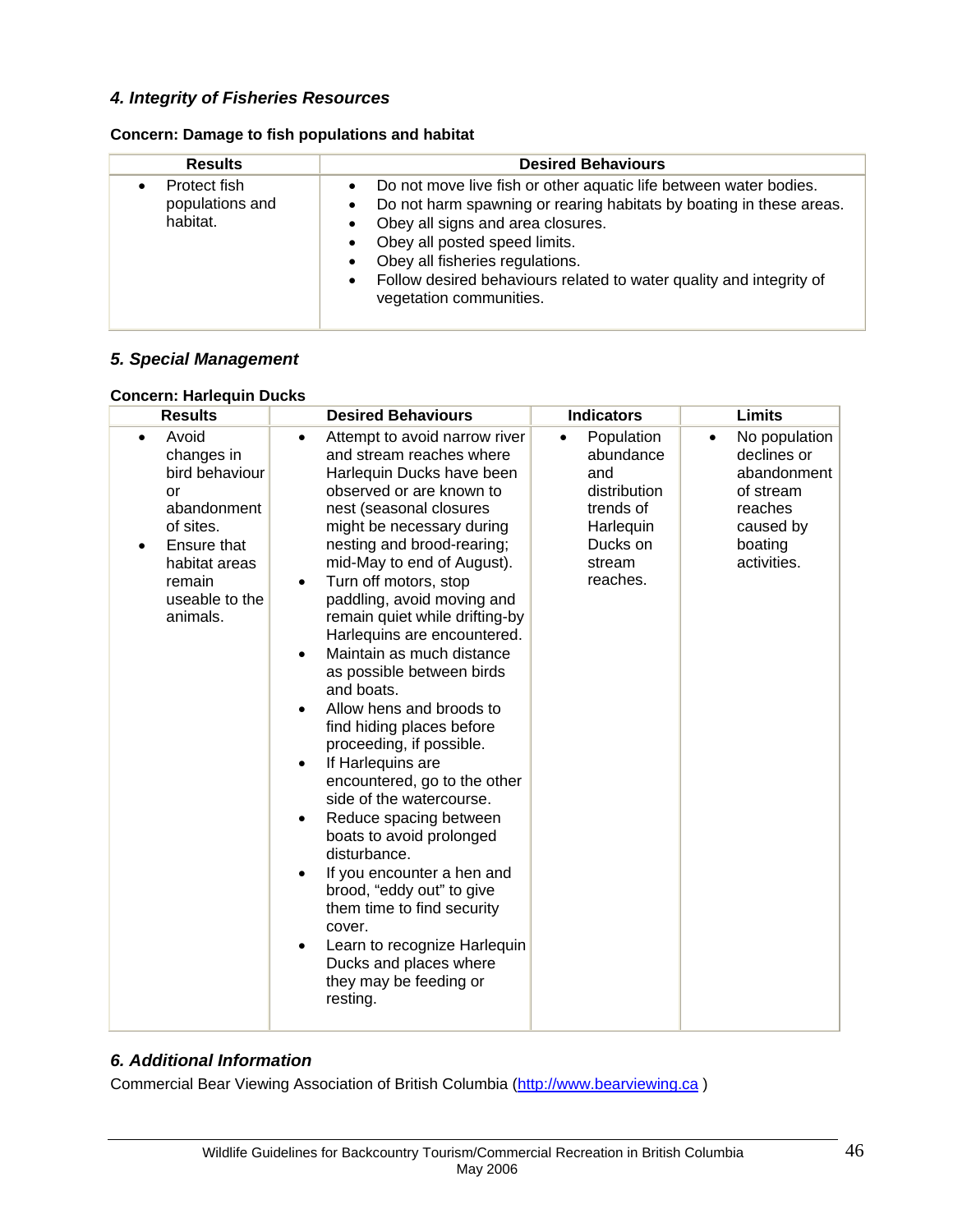# *Frequently Asked Questions*

#### **1. WHY were the Guidelines developed?**

The guidelines were developed to ensure that recreation activities in the backcountry are conducted in a manner that does not compromise the current distribution of wildlife, the sustainability of their populations, or the integrity of their habitats. These guidelines define results, desired behaviours, indicators, and limits for backcountry activities in relation to wildlife and their habitats.

#### **2. HOW were the Guidelines developed?**

A joint government and Commercial Tourism (CT) / Commercial Recreation (CR) sector committee (the Tourism Wildlife Project Team) was tasked with developing a set of guidelines that are results based, informed by science and operational experience, and that meet the legislative and policy needs of government and the sustainability objectives of both government and tourism. Guidelines were developed over an 18-month period in 2004 and 2005, with extensive input from representatives of commercial and public recreation sectors and organizations, and endeavour to:

- address concerns of stakeholders raised after the release of the *Interim Guidelines*;
- provide a context for the guidelines in relation to other legal and policy tools;
- stress a results-based approach based on precautionary defaults and the development of "alternative" operational strategies

#### **3. Are there other Guidelines for these activities?**

These guidelines replace the first iteration, which was published in 2002 as the *Interim wildlife guidelines for commercial backcountry recreation in British Columbia*.

#### **4. Who is supposed to use the guidelines?**

These guidelines are intended for use by commercial tourism operators tenured under the Land Act when conducting activities on Crown land, including water-based activities. However, it is anticipated that the guidelines will provide useful guidance for **all** backcountry recreational users.

#### **5. Will the Guidelines affect existing Management Plans?**

No. The guidelines will not affect approved management plans. However, when the Management Plan (MP) or tenure requires a review, replacement or an amendment (i.e. due to changes in an operation) the CR manager will assess whether wildlife values are adequately addressed in the MP and whether modifications to the MP are necessary to ensure consistency with the revised guidelines.

#### **6. How will compliance be determined?**

Compliance will be assessed against the "desired behaviours" or the measures provided in any alternate strategy that is used.

While "Indicators" show what should be measured to determine if "results" are being achieved they may not be appropriate for determining an operator's level of compliance as there may be factors other than the tenure holder's actions that are affecting the results.

#### **7. What are the repercussions if I don't follow the Guidelines?**

Once relevant portions of the guidelines are translated into specific commitments in management plans, they become contractual (legal) obligations.

If an operator is acting in a way that is inconsistent with the guidelines contained in a MP they will be required to bring their operation into compliance by modifying their practices or possibly amending their management plans. If there is continued non-compliance or there are serious consequences associated with the noncompliance, it may be necessary to carry out enforcement actions (refer to Ministry of Agriculture and Lands Land Use Policy: *"Fostering Compliance and Enforcement of Compliance"* at www.lwbc.bc.ca/01lwbc/policies/procedures/land/compliance\_enforcement.pdf).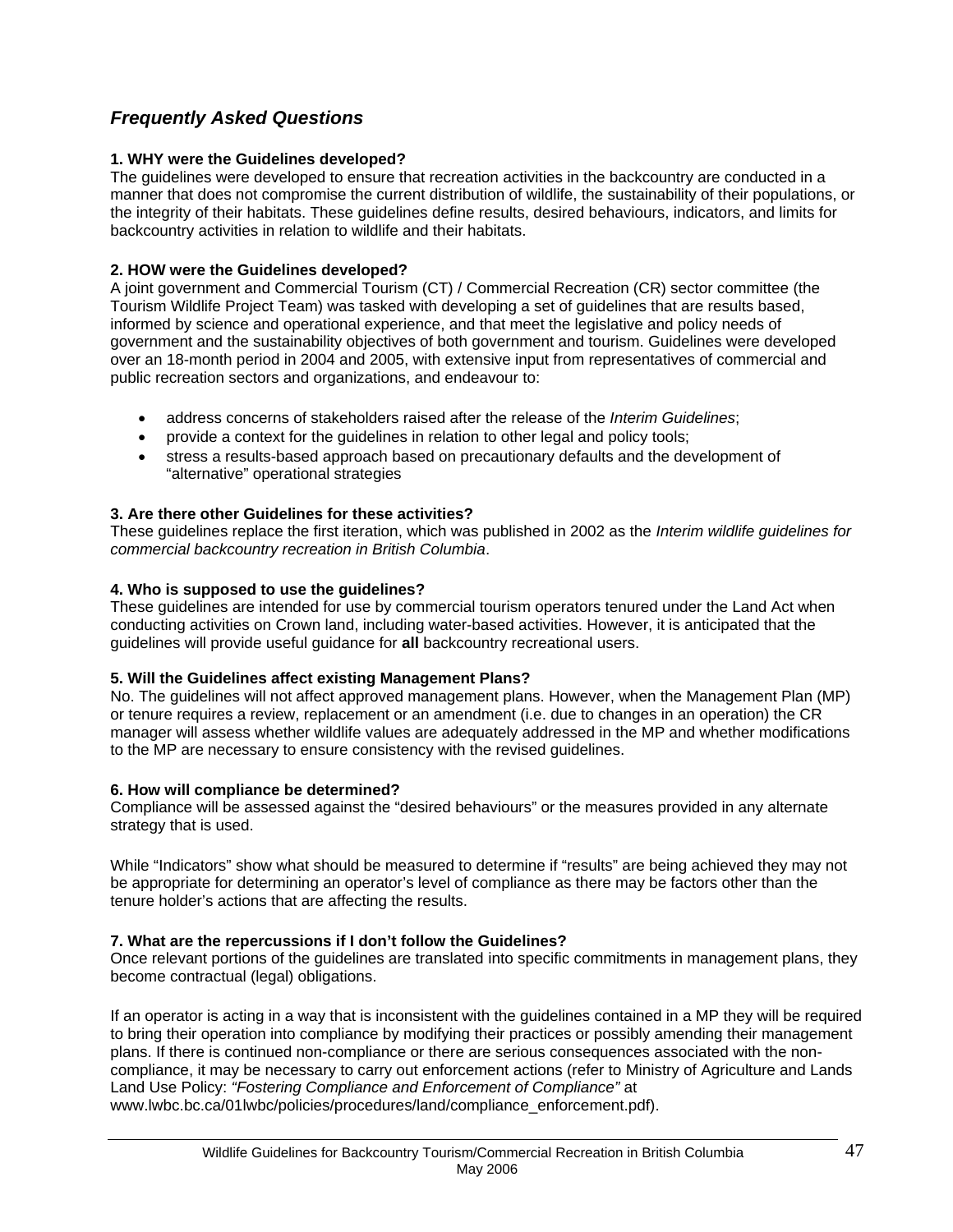#### **8. When am I required to adopt the new Guidelines?**

The new guidelines should be employed whenever a new tenure is applied for, or whenever an existing one is renewed, or in some cases, modified.

#### **9. What is an** *alternative strategy* **to the Guidelines?**

If you propose to act in a manner that is different from the desired behaviours in the Guidelines, you must provide an alternative strategy which includes:

- a suite of behaviours designed to achieve the same result; and
- a monitoring and adaptive plan to ensure results are being met.

This alternative strategy must be approved by the statutory decision maker that issues the tenure.

## **See Page 5 of this document for further information on Alternative Strategies**.

#### **10. If I choose to propose an alternative behaviour to one stated in the Guidelines, what is the mechanism for approval?**

Any alternative strategy must achieve, as a minimum, the same results and would need to be approved by the statutory decision maker responsible for plan approval. For more information on application and approval processes, see the Ministry of Tourism, Sport and the Arts (MTSA) site for *Adventure Tourism / Commercial Recreation* (www.tsa.gov.bc.ca/resorts\_rec/tenure/commercialrecreation/index.htm).

#### **11. How/when are we expected to use qualified professionals, particularly in the context of alternative measures to Guidelines?**

When you propose an alternative strategy to the Guidelines, you must have it signed by a qualified professional. This is defined as a competent professional who is a member of a certifying body which has standards of practice and can hold that member accountable. For example, this includes Registered Professional Biologists, Registered Forest Professionals, Registered Professional Agrologists and Registered Professional Engineers and Geoscientists.

#### **12. How will CR managers use these?**

Ministry of Tourism, Sport and the Arts (MTSA) staff expect that the Guidelines will form the foundation for addressing wildlife and habitat issues in management plans before a tenure is issued. The Guidelines list the results that need to be achieved to address wildlife values in a management plan. They also list desired behaviours that should achieve those results. However, the Guidelines allow for alternative strategies to achieve those results.

#### **13. What if the Guidelines change?**

Government has committed to keeping the Guidelines up-to-date. As we learn more about their effectiveness, or practicality of implementation (partly through on-going partnership with operators), the Guidelines will be revised and improved. **Note**: The onus will be on operators to keep up-to-date on changes in the Guidelines as they affect their operation.

#### **14. What happens when the Guidelines are contrary to the safety of my guests?**

Safety is always a priority, but operators should not intentionally put themselves in a situation where they have to choose between compliance and safety. The tenure issuing authority should be notified in this event.

#### **15. What about public users?**

The Guidelines are designed to apply to those who hold commercial recreation tenures under the Land Act. Because these desired behaviours are thought to be the best way to address wildlife and habitat issues, public groups and individuals will be encouraged to act in a manner that is consistent with them. It is always expected that the public will comply with statutes and regulations (such as the Fisheries, Water, Wildlife and Environmental Management Acts) which are reflected in the Guidelines.

#### **16. What about facility development?**

The Guidelines do not cover the development of facilities. While the requirements/standards for those will be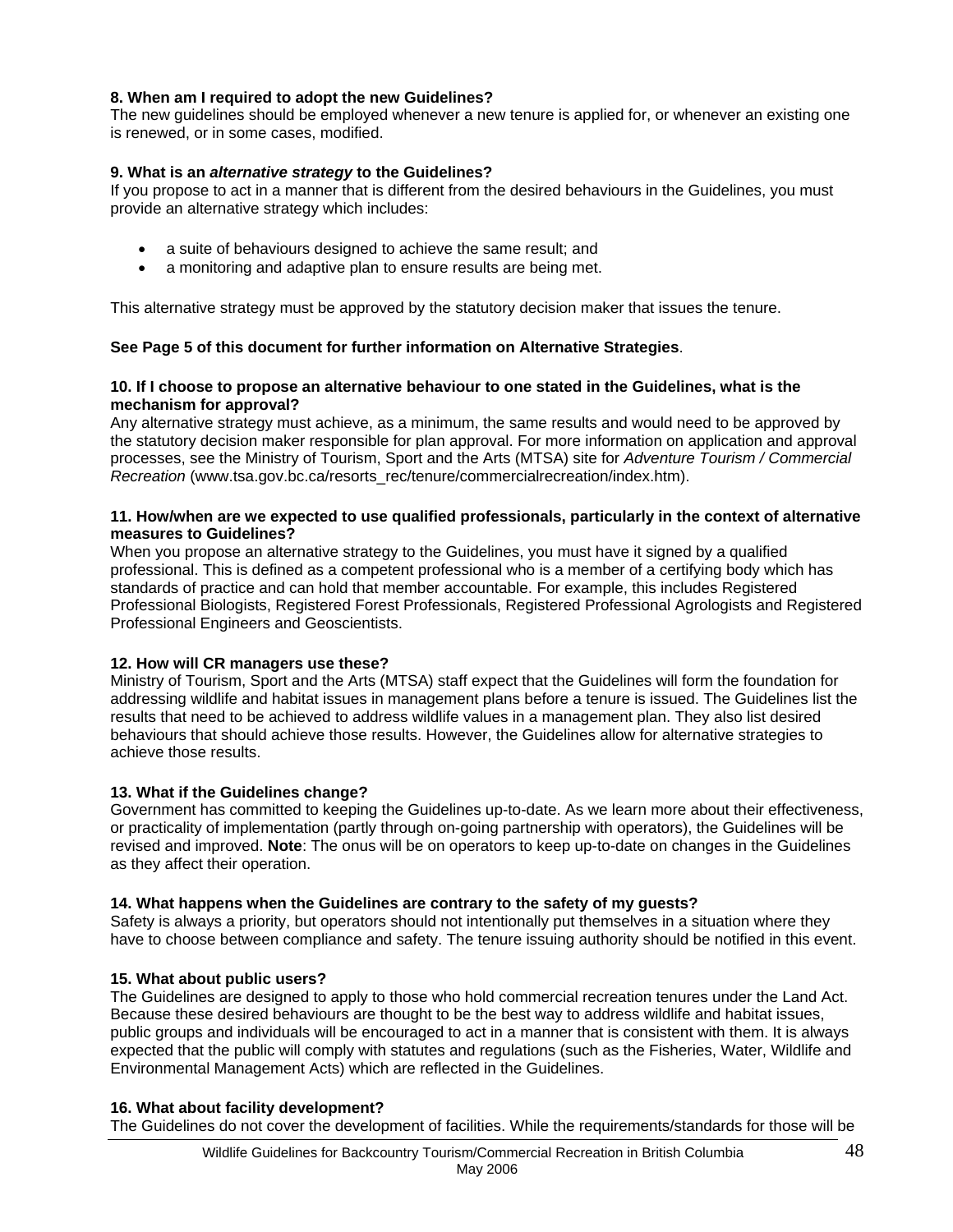covered in each management plan, there is a wide range of sources of information and standards available for items such as trails.

#### **17. I am an operator who is following the Guidelines, but I have public recreationists in my tenure area who aren't. As a result, the desired results are not being achieved. What are the repercussions for me?**

The Guidelines are designed to focus on achieving results in relation to the operator's activities. In a situation like this, the focus will be on ensuring that the operator is following the desired behaviours. The tenure issuing authority should be notified of these concerns. A public information campaign may be needed.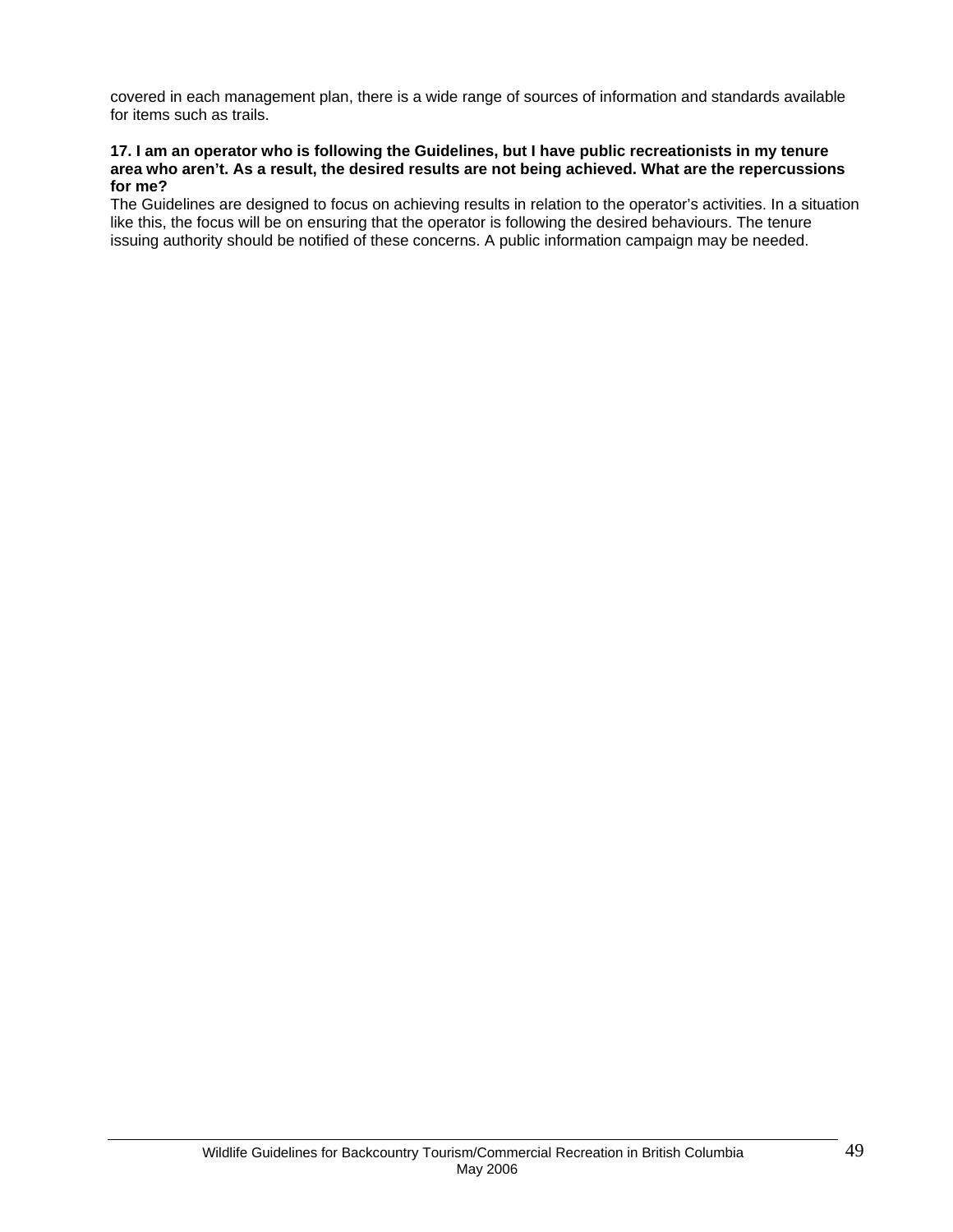# *Definitions*

**Alarm response** is defined as an immediate movement by animals in reaction to an external stimulus, usually to safer locations.

**Harass** includes worry, exhaust, fatigue, annoy, plague, pester, tease or torment, but does not include the lawful hunting, trapping or capturing of wildlife (from the B.C. *Wildlife Act*).

**Sensitive sites** include habitats of rare and endangered wildlife species, nesting and other breeding sites, rare plant communities and ecosystems that are easily damaged and/or slow to recover from disturbances, including alpine meadows, grasslands and moist-soil ecosystems such as riparian areas and wetlands.

**Ungulates** are hoofed animals. Wildlife species include deer, elk, moose, caribou, sheep and goats.

**Management Plan** refers to a CR management plan. It includes draft management plans and final management plans and means a combination of text and maps that are components of a legal agreement between LWBC and the tenure holder. It consists of descriptions of the specific nature of the CR operation, including the boundaries within which the operation may occur, and the conditions, provisions, restrictions and guidelines for use of Crown land for such an operation.

**Tenure document** - the formal approval to occupy and use Crown land for a specified purpose. (see www.tsa.gov.bc.ca/resorts\_rec/tenure/commercialrecreation/index.htm ).

**Qualified professional** - Registered Forest Professional, Registered Professional Biologist, Registered Professional Agrologist

**Blue list** – list of ecological communities, and indigenous species and subspecies of special concern (formerly vulnerable) in British Columbia.

**Red list** – list of ecological communities, and indigenous species and subspecies that are extirpated, endangered or threatened in British Columbia. Red listed species and subspecies have, or are candidates for, official Extirpated, Endangered or Threatened Status in BC. Not all Red-listed taxa will necessarily become formally designated. Placing taxa on these lists flags them as being at risk and requiring investigation.

**Yellow list** – list of ecological communities and indigenous species which are not at risk in British Columbia.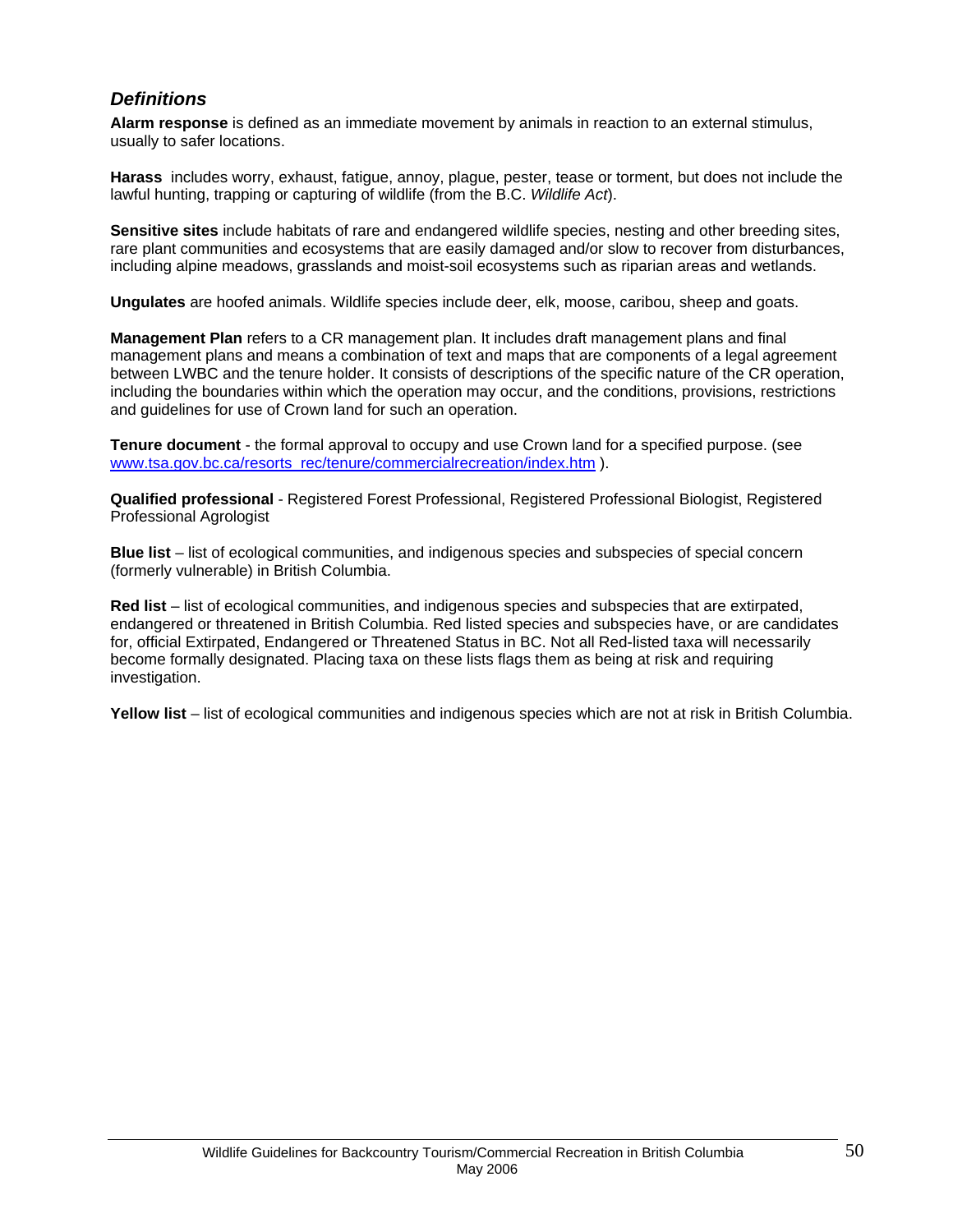# *Defaults*

Distances are included in desired behaviours as "defaults." Defaults are distances that, in the absence of other mitigating actions, should be sufficient to prevent alarm responses by animals. These distances are precautionary and are based on professional interpretation of the scientific and management literature. The defaults may change over time as more information becomes available.

The advantage of default distances is that they are easy to follow and require no additional operational planning. The disadvantage is that they are restrictive and might not be appropriate under all circumstances. Defaults might be overly precautionary or, conversely, insufficient to prevent alarm responses of animals. Operators are expected to respect default approach distances unless an operational strategy is in place. An operational strategy can be based on the guidelines matrix, but should also consider site-specific considerations. The strategy should include the following:

- Desired behaviours designed to achieve the same Results (e.g., minimize physiological and behavioural changes in animals);
- A monitoring plan to determine whether the alternative desired behaviours are achieving Results;
- An adaptive management strategy to adjust behaviours according to the outcomes observed by monitoring.

Operators should engage a qualified professional to help them develop the operational strategy.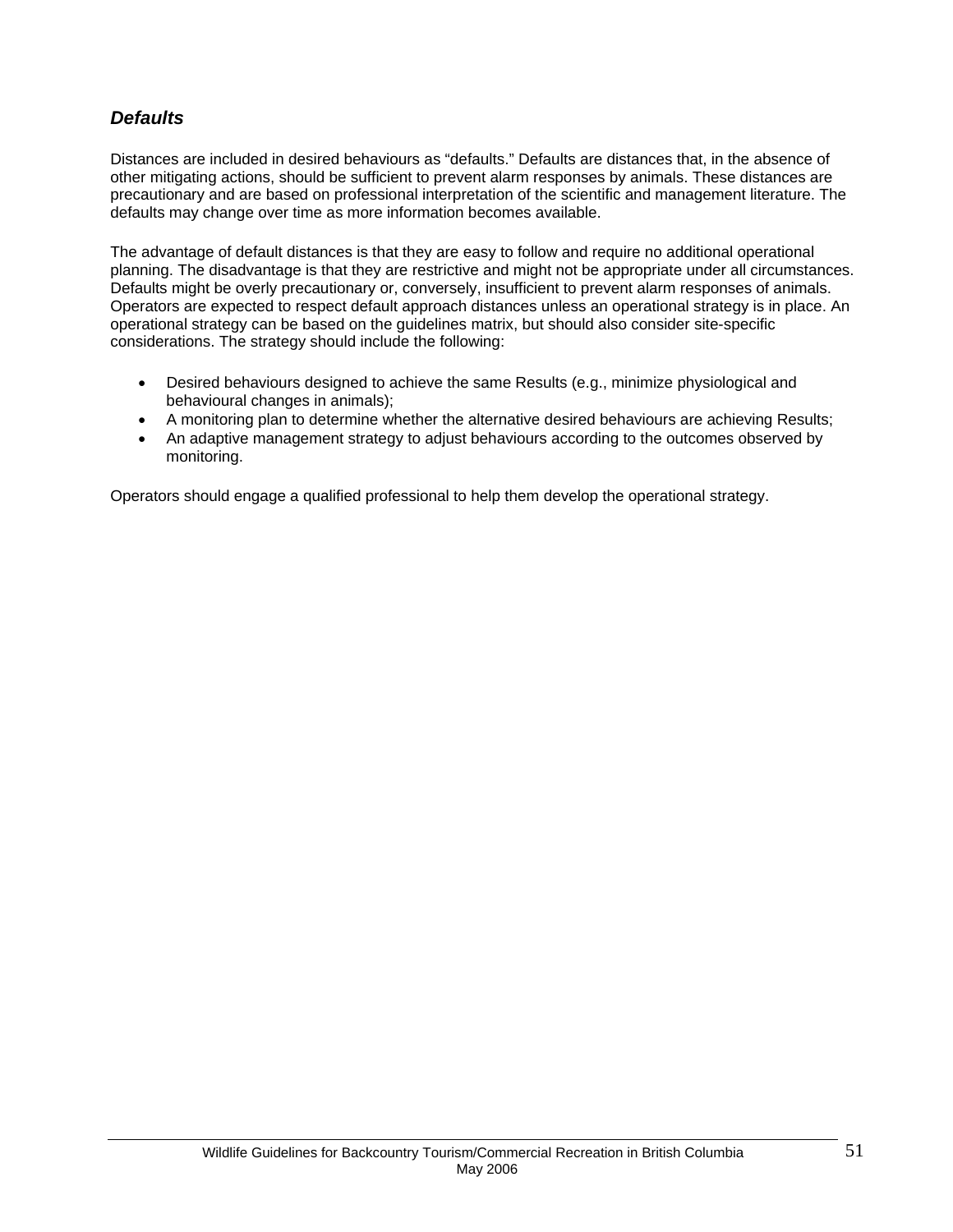# *What are the Sensitive Species and Habitats in My Area?*

Several resources are available to help you determine what sensitive species and habitats exist in your operating area:

1. Contact your local Ministry of Environment office (www.env.gov.bc.ca/main/prgs/regions/htm) for specific questions regarding species at risk and other concerns in your area.

2. Check the list and mapped boundaries of approved ungulate winter ranges (www.env.gov.bc.ca/wld/uwr/index.htm ).

3. Check the list and mapped boundaries of Wildlife Habitat Areas (www.env.gov.bc.ca/wld/identified/index.html ).

4. Browse the interactive map of fisheries resources information (www.fishwizard.com ).

5. Browse the interactive map of known sensitive species and plant community occurrences (www.env.gov.bc.ca/atrisk/ims.htm ).

6. Obtain a list of animals, plants, and plant communities at risk for your Forest Region/District using the BC Species and Ecosystem Explorer (www.env.gov.bc.ca/atrisk/toolintro/html). Species are classified as either Red-, Blue- or Yellow-listed (see *Definitions*) and some are considered Identified Wildlife (www.env.gov.bc.ca/wld/indentified/htm ). Links to reports that provide information on their biology are included in query results.

7. Check available Sensitive Ecosystems Inventories (SEI) (www.env.gov.bc.ca/sei ) of rare and fragile ecosystems in your area.

8. Check for species-at-risk recovery planning processes (www.env.gov.bc.ca/wld/recoveryplans/rcvry1.htm ) that might be occurring in your area.

9. Review relevant land use plans (http://ilmbwww.gov.bc.ca/ilmb/index.html ) for your area.